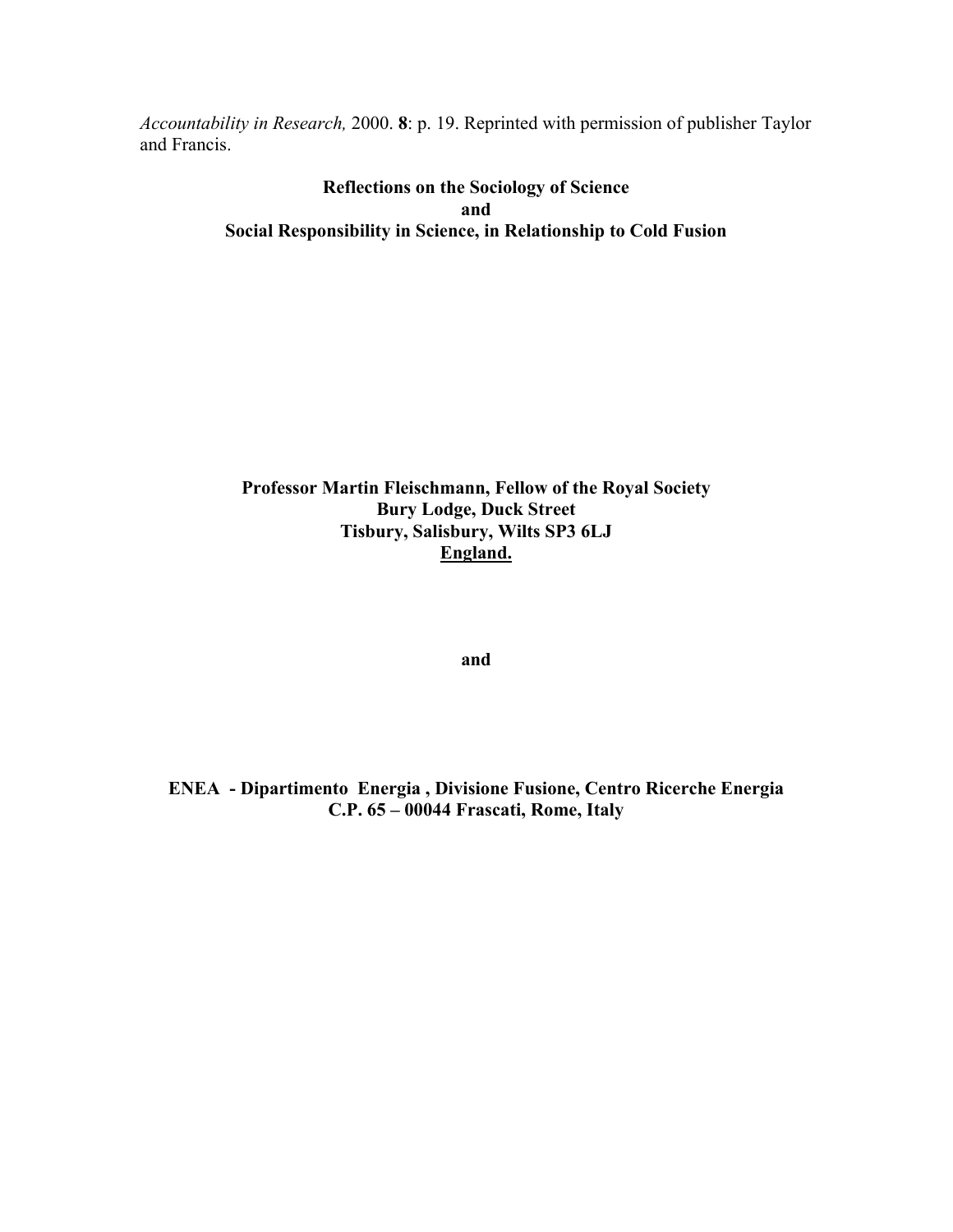#### **Section 1. Introduction**

I have been asked on several occasions during the last ten years to provide a commentary on subjects such as the Sociology of Science, Social Responsibility in Science etc. with special reference to the topic of "Cold Fusion". I have always been reluctant to do so for two principal reasons. The first is that I believe that the consideration of these topics is premature. The reason is that I am convinced that there is much more information which bears on such topics which will be revealed in the fullness of time. Furthermore, there are aspects of the past history, developments and, indeed, of the science which I do not wish to discuss even at the present time. Inevitably, therefore, any such article will be incomplete, will lack focus and will be couched in rather general terms. This is the way the present article has turned out to be; in view of the evident deficiencies, it should only be taken as a first step in trying to develop a discussion of the important Social Issues.

The second reason for my reluctance to write on such topics is that I believe that one cannot develop such discussions without an understanding of the Science involved. While such an understanding will always be important, it is especially important for the case of "Cold Fusion" because this work was paradigm driven; i.e., it was undertaken because of a belief that the present day interpretation of condensed matter is incomplete. My view has always been that the revelation and discussion of this aspect would only lead to further adverse criticism (and it will be interesting to see whether this will be the case!). My preference was to restrict attention to the experimental results and to await the development of the necessary paradigm. This is the normal pattern of scientific research, and my attitude was determined by my wish to follow a "hidden agenda" as described in Section 4.

However, it is now 10 years since the initial announcement, 30-40 years since my realization that such effects must be present (and **might** be observable depending on whether one takes 1970 or 1960 as the starting time for such considerations) and more than 50 years since I first discovered some of the key background information. Perhaps, therefore, it is now time to start to discuss the Sociology of the subject?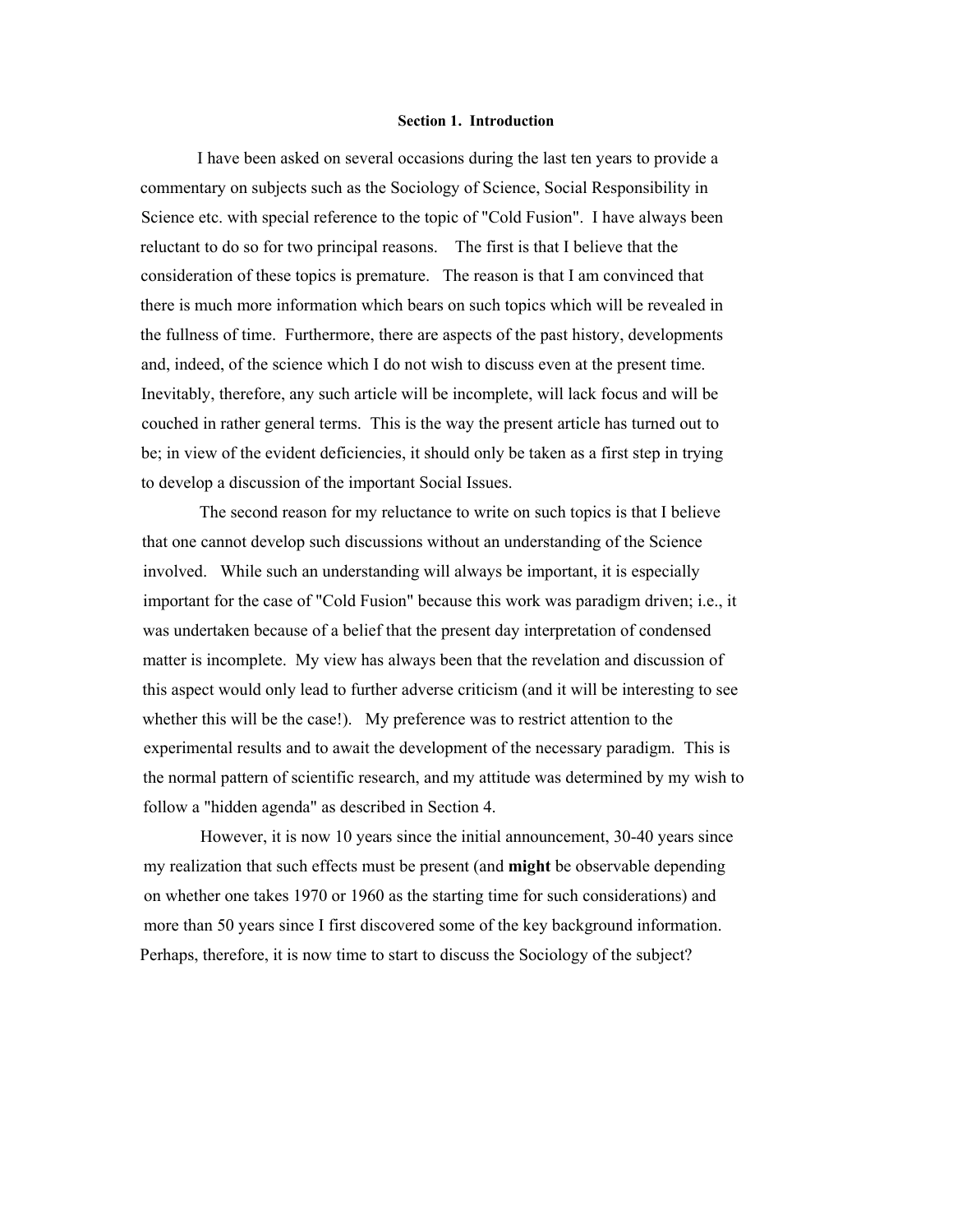### This article is divided into the following Sections

| Section 2.  | Background.                                                  |
|-------------|--------------------------------------------------------------|
| Section 3.  | On Choosing the Correct Paradigm: the Influence of Paradigms |
|             | on Scientific Research.                                      |
| Section 4.  | The First Interregnum: The Search for Demonstrations of the  |
|             | Need to invoke the Q.E.D. Paradigm.                          |
| Section 5.  | The Second Interregnum: towards the Start of Work on the     |
|             | Pd/D System.                                                 |
|             | The Start-up of the Project.                                 |
| Section 6.  | The Initial Results; Sauce for the Goose and Sauce for the   |
|             | Gander; Serendipity; the Path to March 1989.                 |
|             |                                                              |
| Section 7.  | The Position in March 1989.                                  |
| Section 8.  | Reactions to our Preliminary Paper and the Press Conference  |
|             | in March 1989.                                               |
| Section 9.  | Post March 1989; "Luck" in Research; Restrictions on the     |
|             | Research Programs.                                           |
| Section 10. | The State of Science; The relationship between Science and   |
|             | Society.                                                     |
| Section II. | Jn Conclusion; Conspiracy Theories*                          |
| Section 12. | The Relationship of Quantum Electrodynamics, Q.E.D., to      |
| Appendix A. | Classical Mechanics, C.M., and Quantum Mechanics, Q.M.       |

Of these sections. Sections 2 - 4 cover the essential background material and Appendix A may be useful in reading Sections 2 and 3. Sections 5 - 7 deal with the start-up of the project, and the initial results; while Section 10 comments on some of the results obtained after March 1989. Parts of Section 7, as well as Sections 8, 9 and 11 deal with the Sociological issues.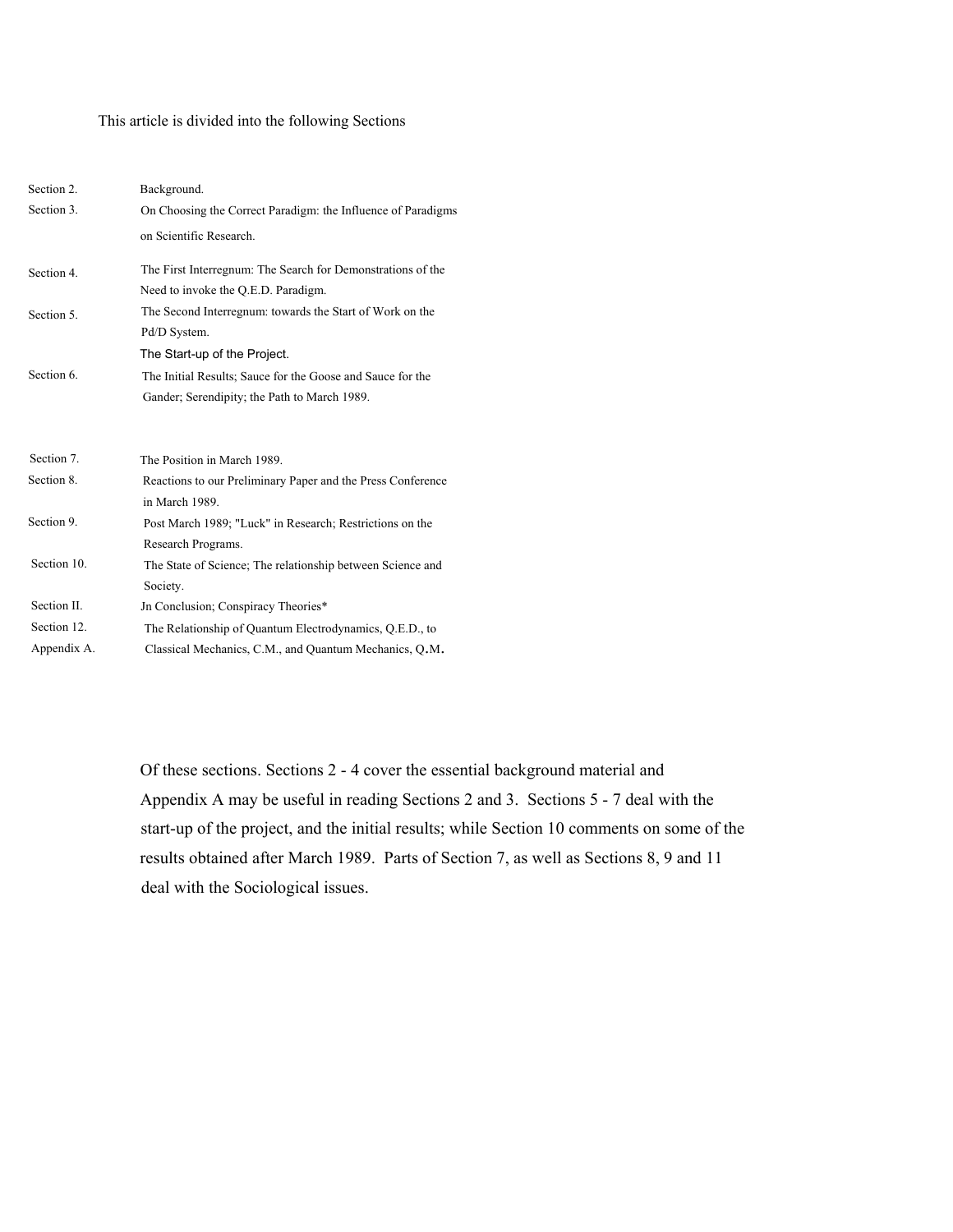#### **Section 2: Background**

In the 1960's I became convinced that the behavior of ions in solution can only be explained in terms of Quantum Electrodynamics, Q.E.D. rather than in terms of Classical Mechanics, C.M., or Quantum Mechanics, Q.M. (here, by Q.M., I am explicitly referring to the forms of this subject that apply in a "mean field" approximation in which manybody effects are unimportant; this is by no means a complete definition; additional details concerning the definitions of Q.M. and Q.E.D. and related concepts are included in Appendix A). The somewhat tortuous path which led to this conclusion is not relevant to the material to be discussed here; instead, I will give a useful illustration of the nature of the problem.

The generally accepted model of electrolyte solutions, the Debye-Huckel Theory[1], is based on the calculation of the self-energy of the systems due to the electrostatic interactions of the ions, see Fig. 1, i.e. on C.M. (while making some allowance for the fact that we are dealing with a many-body problem). However, the ions are not at rest and it has been known since the last century that ions move independently of each other at high dilutions (Kohlrausch[2]). Moreover, the dominant motion of the ions must be attributed to Brownian movements (Einstein[3]) so that the ions must accelerate and decelerate. Fig. 2. The concomitant radiation (Maxwell[4]) should therefore cool the electrolyte to absolute zero at which hypothetical limit the Debye-Huckel Theory would become valid. We therefore need to ask ourselves: why do the solutions not cool spontaneously? The answer is that the electrostatic model, when combined with Brownian motion, violates the Second Law of Thermodynamics (see also the next Section and Appendix A). In point of fact, the motion of the ions must be rigorously quantized and the correct theoretical framework is many-body physics (i.e., Quantum Field Theory, or Quantum Electrodynamics), which, henceforth, will be referred to simply as "Q.E.D".

# **Section 3: On Choosing the Correct Paradigm: the Influence of Paradigms on Scientific Research**

The example which I have just outlined (the use of electrostatics in the Debye-Huckel Theory) is an useful illustration of the influence on scientific research of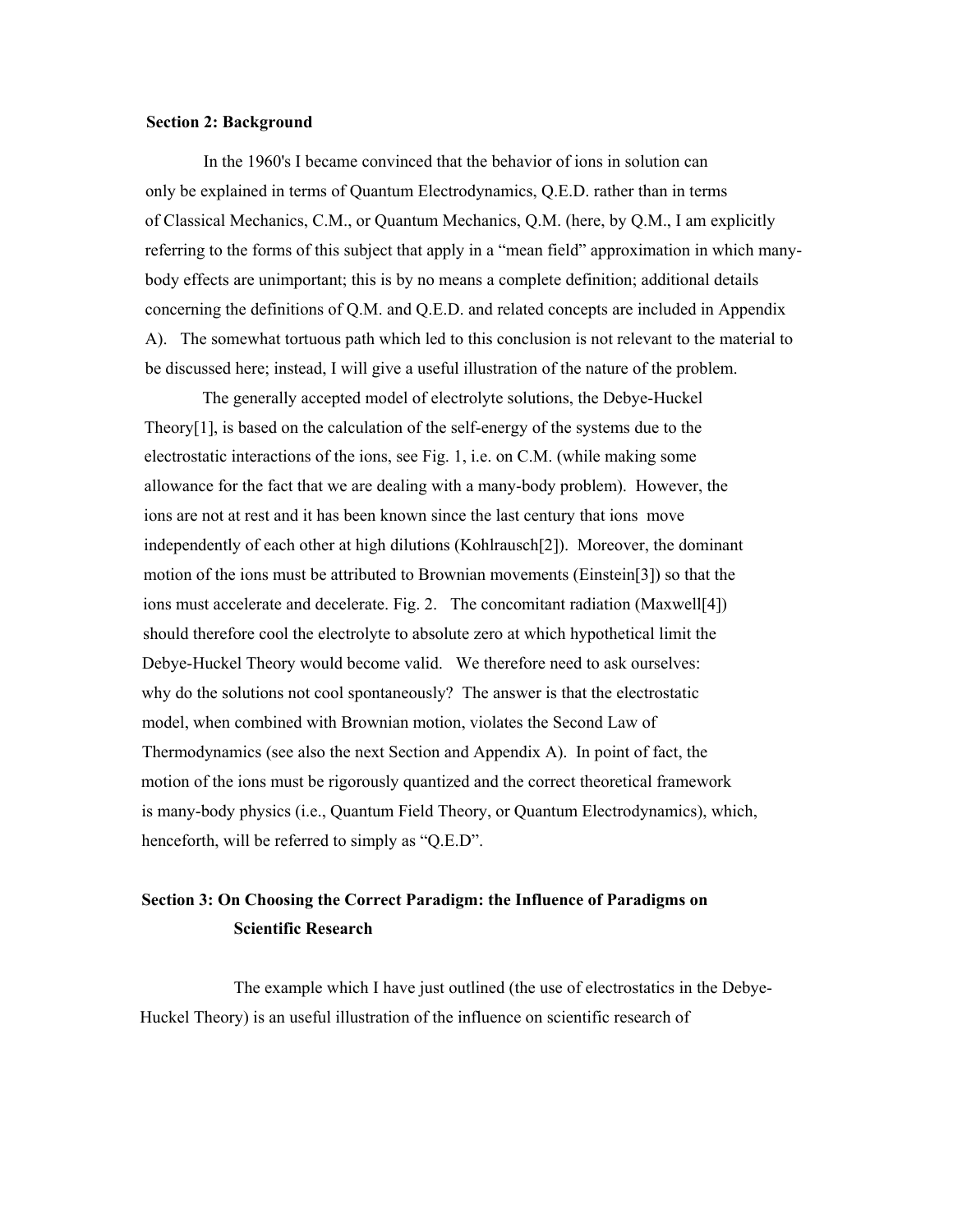models based on particular paradigms[5]. We understand the world in terms of models which are based in turn on particular paradigms. I believe that all scientists would agree that, in constructing such models, we should use the simplest model/paradigm combination sufficient for the task in hand[6]. Thus the Debye-Huckel Theory leads to the interpretation of the variation of the self-energy of electrolyte solutions with the concentration (albeit at very low concentrations). We do not need to use a more complicated model/paradigm as long as our attention is limited to the thermodynamics of such systems.

At the same time, there are dangers in such a minimalist approach. The models/paradigms tend to develop a life of their own to the extent that they become regarded as a form of revealed truth to which nature is expected to conform. It becomes difficult (perhaps even impossible) to ask whether deviations from any predicted behavior may not be due to the use of an incorrect paradigm? We do not ask the question; what would be the consequences of using a different paradigm? In extreme situations we see attempts "to save the paradigm" (a well-known activity) with increasingly improbable special assumptions[7]. We also see the denial of the reality of experimental observations if these cannot be fitted into the generally accepted paradigm.

This embedding of particular paradigms/models in the methodology of science also leads to the further difficulty that these paradigms/models are frequently applied to the interpretation of properties (or properties of other systems) where their use is restrictive, possibly even incorrect. Thus, for the illustration used in this article, electrostatic models have been used in the interpretation of the dynamical properties of electrolyte solutions. Inevitably, such interpretations are kinematic. The consequences of using dynamic models remain hidden from view, and the further development of research in this particular field is frustrated.

Evidently, we need some methodologies for choosing appropriate paradigms, a problem which has been much discussed in the Philosophy, History and Sociology of Science. Such discussions usually center on the question: were there (or are there)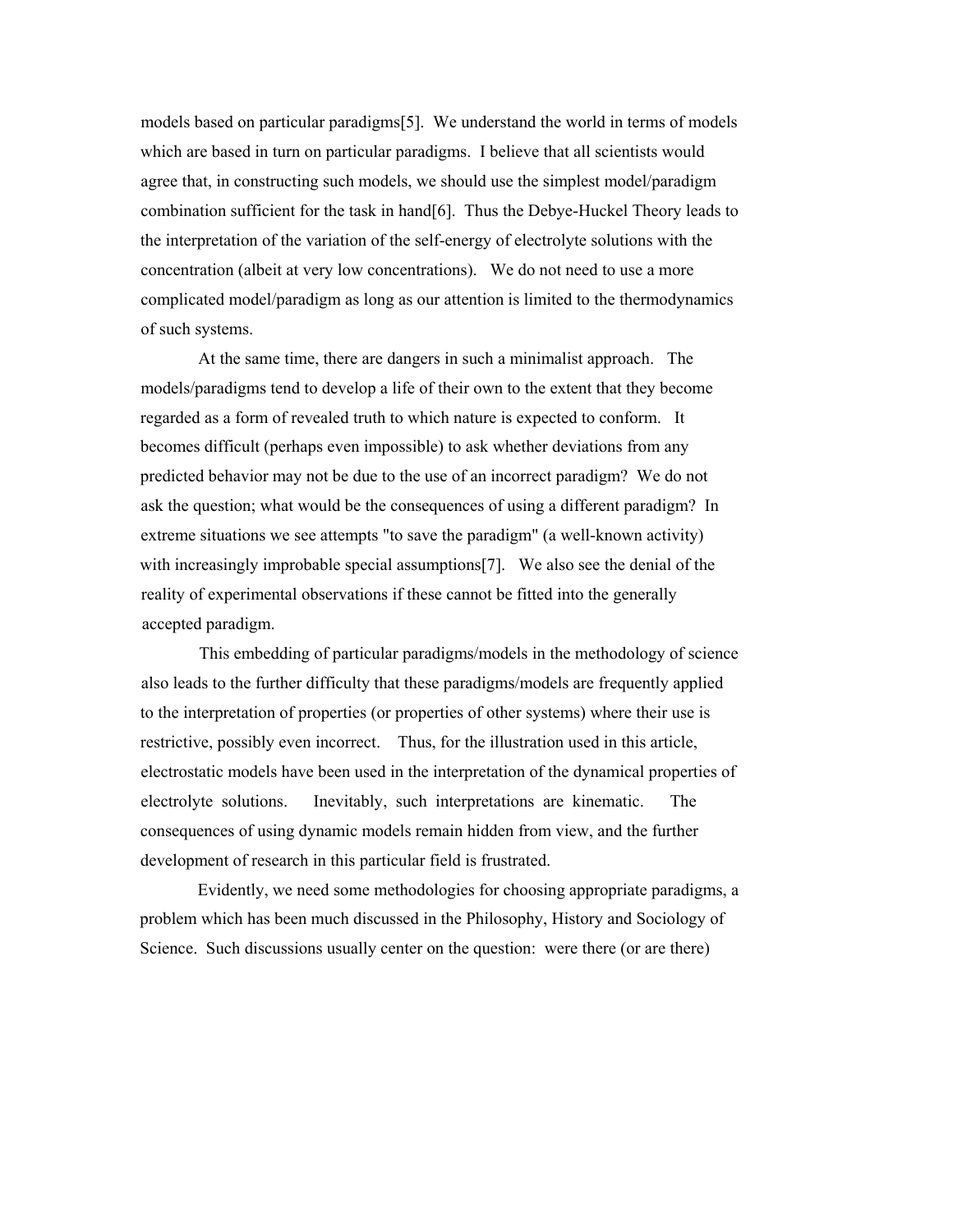an increasing range of phenomena which could not (or cannot) be explained by an existing paradigm or model? We should also discuss the question: can we arrive at "better interpretations" of given phenomena by changing the paradigm or model? However, this second question can open the way for much subjective musing of doubtful value. It has therefore always seemed to me that we should use more "hardnosed" approaches and I have found three such approaches to be especially useful.

In the first of these approaches, we can ask the questions: can a given property A be interpreted in terms of paradigm/model X by using the argument a? Can a second property, B, be interpreted in terms of the same paradigm/model X by using the argument b? Such a list can be extended to include further properties. We then ask the farther question: are a and b self-consistent? If this is not the case, then the likely cause is the inapplicability of the paradigm/model X. It is of interest that the dissolution of hydrogen and deuterium in palladium affords several excellent examples of such inconsistencies if the paradigm X is Q.M.

In the second approach, we investigate whether the application of the paradigm/model leads to the violation of the Second Law of Thermodynamics. I believe that most scientists would agree that the inability to violate this law (or else of some related principle such as microscopic reversibility) is our first line of defense against the development of invalid interpretations. However, it is also clear that whereas Scientists are very adept at criticizing Engineers, members of the public, or even each other (!) for the invention of devices based on Perpetual Motion, they are not very adept at subjecting paradigms and their derived models to the same scrutiny.

In the third approach, we investigate whether the description of a paradigm/model is mathematically and physically complete. Needless to say, this is the most difficult area from a technical point of view as it leads to the heart of Theoretical Physics. Interested readers may wish to explore the development of Q.F.T. and Q.E.D. from Q.M. as an example of this type of investigation.

Fig. 3 is a flow diagram which illustrates the material outlined in this Section. The development of models frequently poses difficult problems so that there can be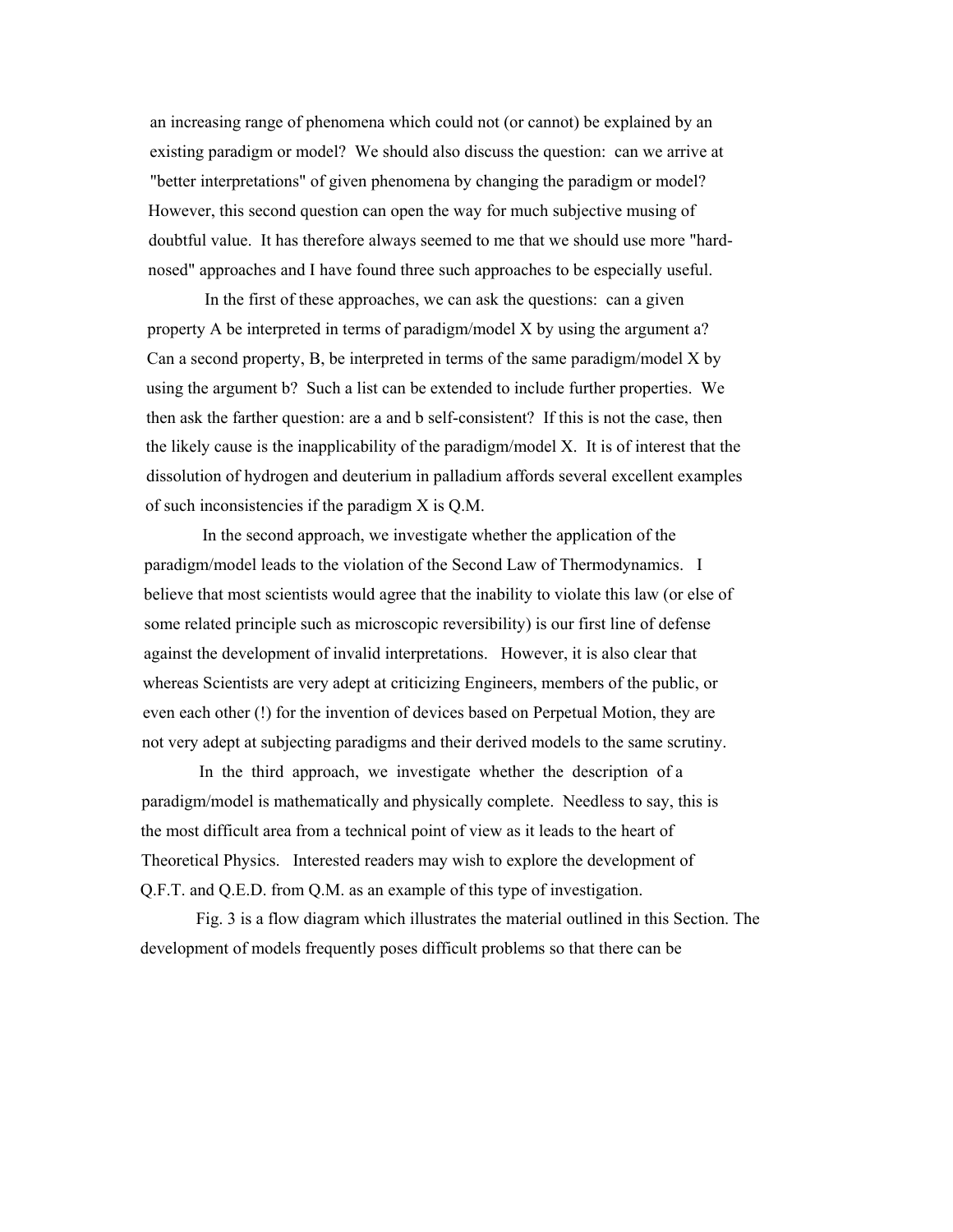considerable delays between the establishment of a paradigm and its associated models. It is perhaps therefore inevitable that the distinction of paradigms and models becomes blurred so much so that "models" can be given the status of "paradigms". However, I believe that the distinction should be preserved, if only because a model may be incorrectly constructed even though the relevant paradigm is valid.

We should also take note of the fact that the data derived from relevant experiments are the raw material for interpretations based on various paradigms. One of the failures of present day research is that such "raw data" are not properly archived so that much of the information which could be derived is "lost". The processes of data evaluation are also undervalued. As far as this particular aspect is concerned, it would be interesting to determine whether present day research applications include realistic, separate estimates for such activities - even whether they include any such separate estimates at all and, if so, whether such work is funded. Research workers appear to have developed an attitude which can be summarized by the statements: "I will do this tomorrow, next week, next year", but then, next year may never come.

The emphasis on the role of paradigms on the "scientific process", as in Fig. 3, also illustrates an important aspect of research which is frequently neglected. Thus the normal procedure is to use paradigms and their associated models to interpret data sets generated by experiments which are carried out without any particular reference to the paradigms/models used in their evaluation. The measurement of thermodynamic quantities is a well-understood example of this type of activity aimed at the understanding of the "know-how" of matter. However, if our aim is the understanding of the "know-why", then the council of perfection is that the paradigm/model should itself determine the experiment design and data accumulation as is shown in the right-hand stream for paradigm 3, Q.E.D. We can use measurements on electrolyte solutions as a useful illustration. Suppose the lower half of Fig. 3 for paradigm I, C.M., refers to the measurement of conductances of such solutions and that we choose to interpret the data using a model based on electrostatic interactions. Then, as we have already noted, we will arrive at a kinematic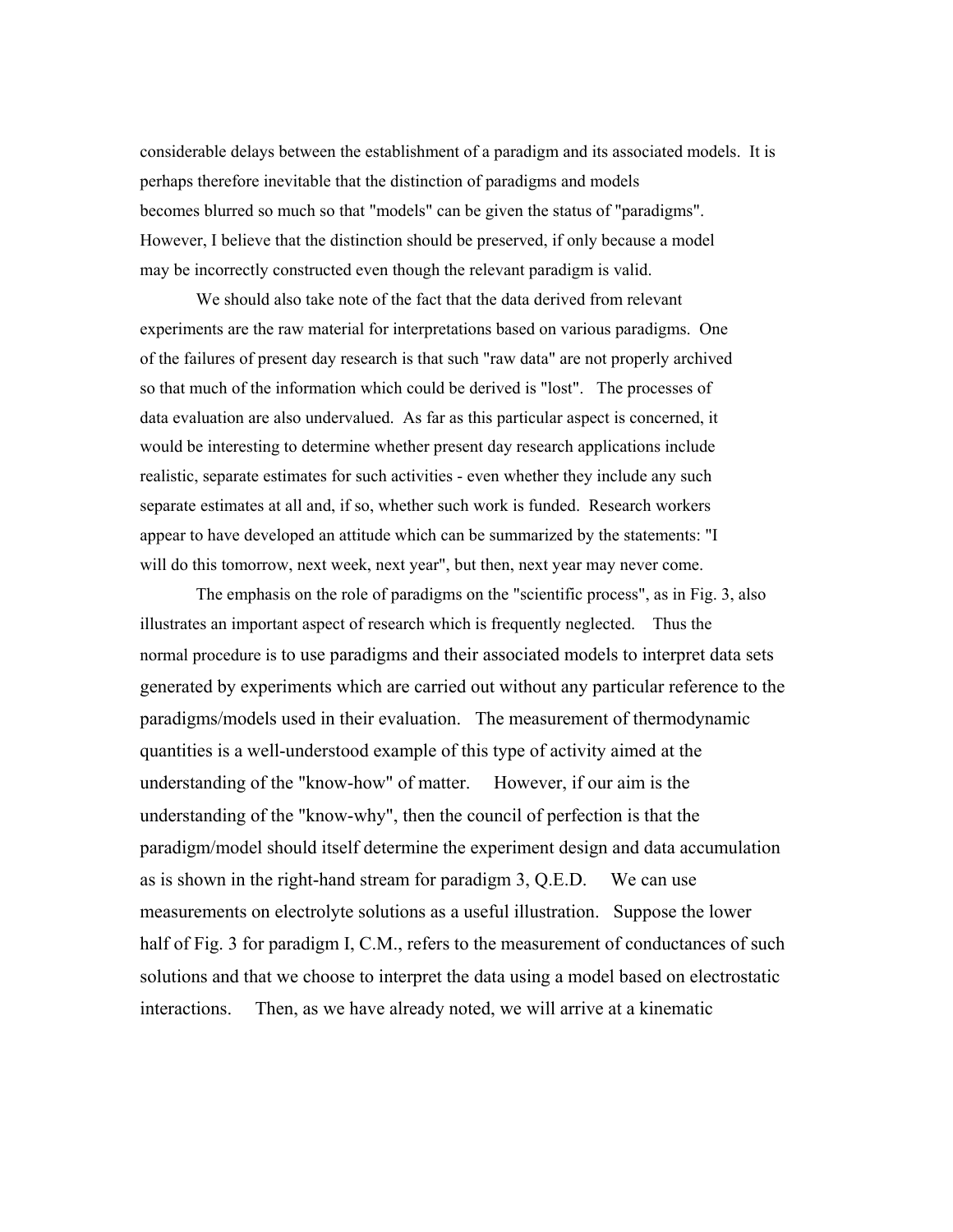description. Suppose, on the other hand, that we base our interpretation on paradigm 3, Q.E.D. In that case we may arrive at a dynamic description. However, if that is our objective, then we would be well advised to change the experiment design, data evaluation and modeling to be more directly relevant to the application of this paradigm (the right-hand stream for paradigm 3, Q.E.D.). In the late 1960's, I decided that the measurement and interpretation of fluctuations in small systems was one possible route for probing the applicability of Q.E.D., especially the applicability to the behavior of condensed matter.

Fig. 3 also shows paradigm 2, Q.M., as being somewhat separated from C.M. and Q.E.D. My reason for showing it in this way is that I believe that the application of Q.M. to condensed matter does not satisfy the third criterion (mathematical and physical completeness), which I have referred to earlier in this Section. Applications of Q.M. to condensed matter always appears to demand special assumptions; i.e., Q.M. is an example of a paradigm which has been saved repeatedly (as is illustrated by the item "modification of paradigm" in Fig. 3).

The sub-divisions used in Fig. 3 also demonstrate that research projects may fail to progress (or fail completely) for a variety of reasons. Quite apart from the use of an incorrect underlying paradigm, the models may have been incorrectly formulated; the experiment design may have been inadequate, and the accumulation of the raw data may be insufficient or lack the required accuracy; lastly, the data evaluation may be incomplete. These are matters which are rarely discussed in the scientific literature.

The application of these comments to the development (and lack of development!) of "Cold Fusion" will be apparent from the other Sections of this article.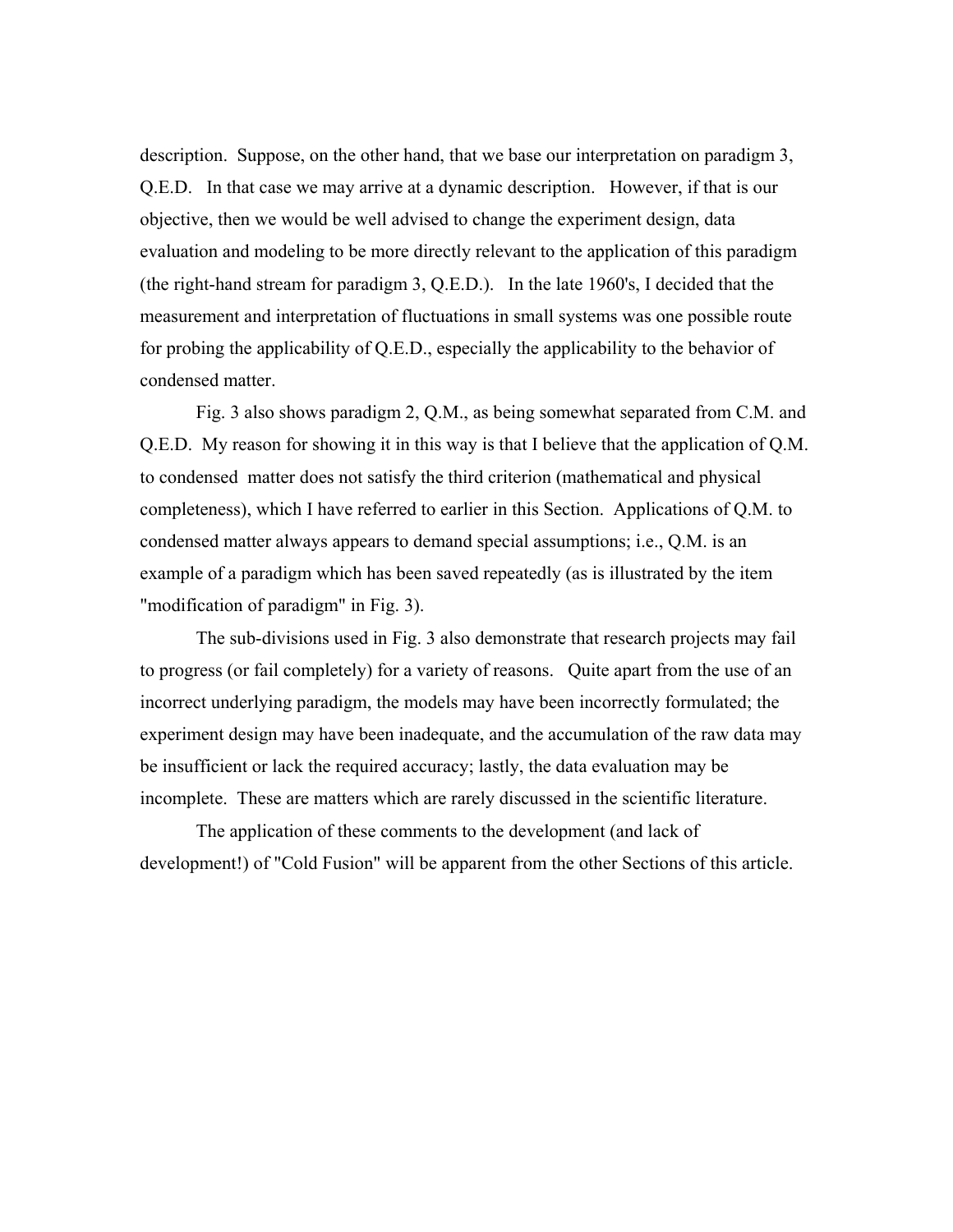#### **Section 4. The First Interregnum: the Search for Demonstrations of the Need**

#### **to invoke the Q.E.D. Paradigm.**

My conclusion during the 1960's that the behavior of electrolytes had to be modeled in terms of the Q.E.D. paradigm did not come as any great surprise as it was apparent by that time that this was the correct paradigm for the consideration of condensed matter. At that time (and at various times since then) I discussed some of the problems involved with other scientists whom I placed in two broad categories: those familiar with Q.F.T./Q.E.D. and those, who as far as I could judge, were not familiar with this particular field. Such a classification was indeed useful: the response of those in the first group (by now 7 in total) to the problems raised by the modeling of electrolyte solutions was always immediate: "you must use Q.E.D." The response of those in the second group was uniformly negative - and, frequently, quite violently so. I came to believe that any research on this topic would have to follow "a hidden agenda". The topics had to be chosen so that they could be justified in terms of foreseeable interpretations in terms of C.M. or Q.M.; the specification of Q.E.D. at the outset would simply lead to sterile debate which would frustrate the research. The need to invoke this paradigm would therefore have to emerge from the interpretation of those parts of the problem which were not essential to those parts leading to interpretations based on C.M. or Q.M.; i.e., it was necessary to be able to specify:

"given that the systems behave in the way seen, we can then use C.M. or Q.M. to reach the following conclusions".

Q.E.D. would need to be restricted to the interpretation of the statement:

"given that the systems behave in the way seen".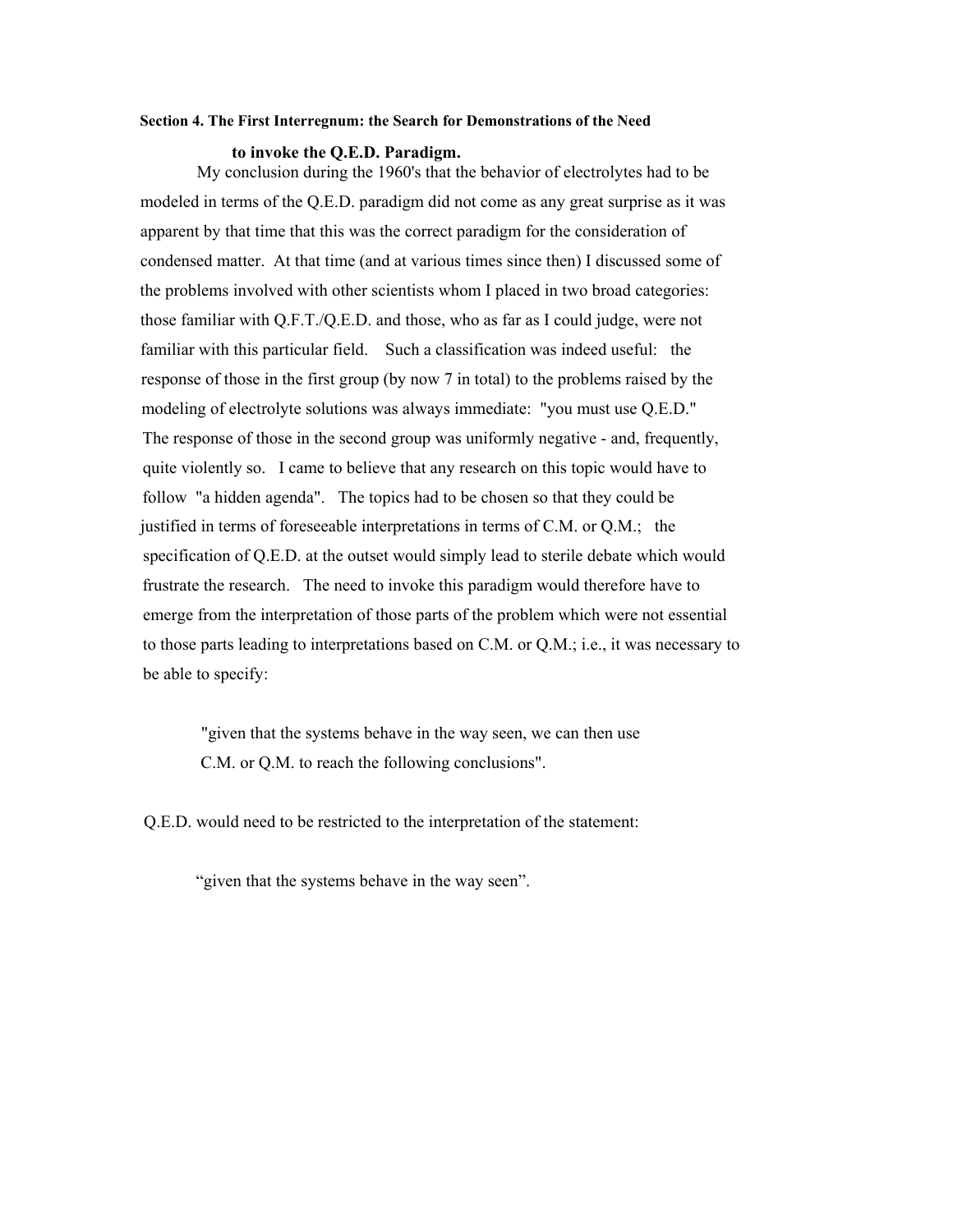The particular approach which I favored at that time was the study of the dynamics of small systems as revealed by the direct observation of the fluctuations of the properties (see also Section 3). In the fullness of time we could specify four systems which had the potential of satisfying the "hidden agenda". Two of these systems were investigated, but research on one of these had to be abandoned because of the pressure of work on "Cold Fusion"; evaluation of the data sets for the other system was not completed for the self-same reason (specifically, those aspects which required interpretation by Q.E.D.). In addition, there were nine further projects of which four were investigated. However, the interpretation of the results were (or were expected to be) dependent on deviations from the predictions based on C.M. or Q.M. The demonstration of the applicability of the Q.E.D. paradigm was therefore not clear-cut.

It also became apparent that this particular line of research suffered from a general, major drawback, in that the present day theory required for the interpretation of the experiments (the theory of stochastic processes) is quasi-classical. The effects of Q.M. are only included to the extent of the recognition of distinct quantum states (this is perhaps one of the clearest examples of the long-term persistence of the ideas of the "Copenhagen School of Q.M."). Progress with these topics was therefore dependent on the development of a theory of stochastic processes based on Q.E.D. - a task of monumental proportions (readers may note that this is a good illustration of the fact that the development of appropriate models does not follow immediately on the recognition of the need to invoke a particular paradigm, see Section 3).

My attention therefore returned to systems where the need to invoke the Q.E.D. paradigm would become apparent from macroscopic observations. The behavior of electrolyte solutions was evidently a suitable example.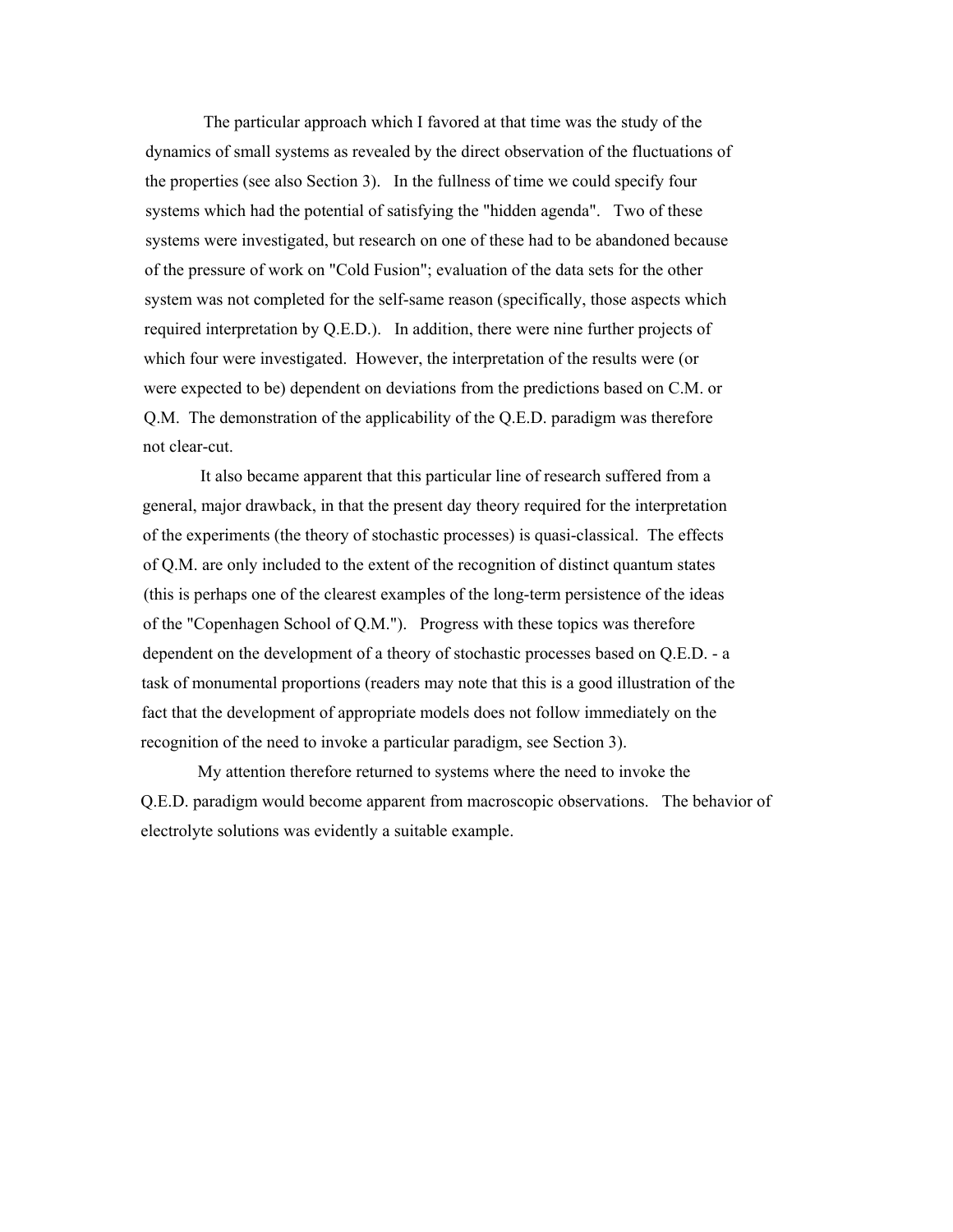# **Section 5. The Second Interregnum: towards the Start of Work on the Pd/D System**

My realization that models of electrolyte solutions had to be based on the Q.E.D. paradigm inevitably focused my attention again on the Pd/H and Pd/D systems. I had realized since the end of 1947 that these were the most extraordinary examples of electrolytes. At that time I had found the early papers of Coehn[8] who had already shown in 1929 that H was present as  $H^+$  in Pd host lattices (deuterium had not been discovered at that time). Moreover, the H species was highly mobile in the lattice and, as the mobility obeyed the Nemst-Einstein relation, the species had to be present as bare protons. In point of fact, the system behaves as an extremely dense plasma of protons (concentration  $\sim 100$  M) present within even higher concentration of electron\$(concentration  $\sim$  1000 M).

The investigations of Coehn led to a number of very uncomfortable questions about the properties of the Pd/H and Pd/D systems. Evidently, the hydrogen ions have to be extremely strongly bound in the lattice so that the dissolution can be exothermic (i.e.  $H^+$  in the lattice is more strongly bound than in  $H_2$ ). At the same time, the hydrogen ions are highly mobile, a conundrum which defied resolution within the framework of Q.M. (this is an example of the first type of approach which can be used to judge the applicability of a given paradigm, see Section 3). There was also the further question: would it be possible to change the potential energy of  $D^+$  in the host lattice sufficiently (by means of applied electric fields) to induce nuclear reactions? My answer at that time was "no" (based on the available Q.M.), except, possibly, under "heroic conditions" (the topic of Q.E.D. had not as yet been developed, although it had been foreshadowed by the work of Einstein[9]).

The matter rested there until the 1960's, at which time I came to realize that the Pd/H and Pd/D systems had to be modeled using Q.E.D. At that time we started a number of haphazard investigations of the Pd/H system. The question of whether one could induce nuclear reactions became more clearly-defined at the end of that decade.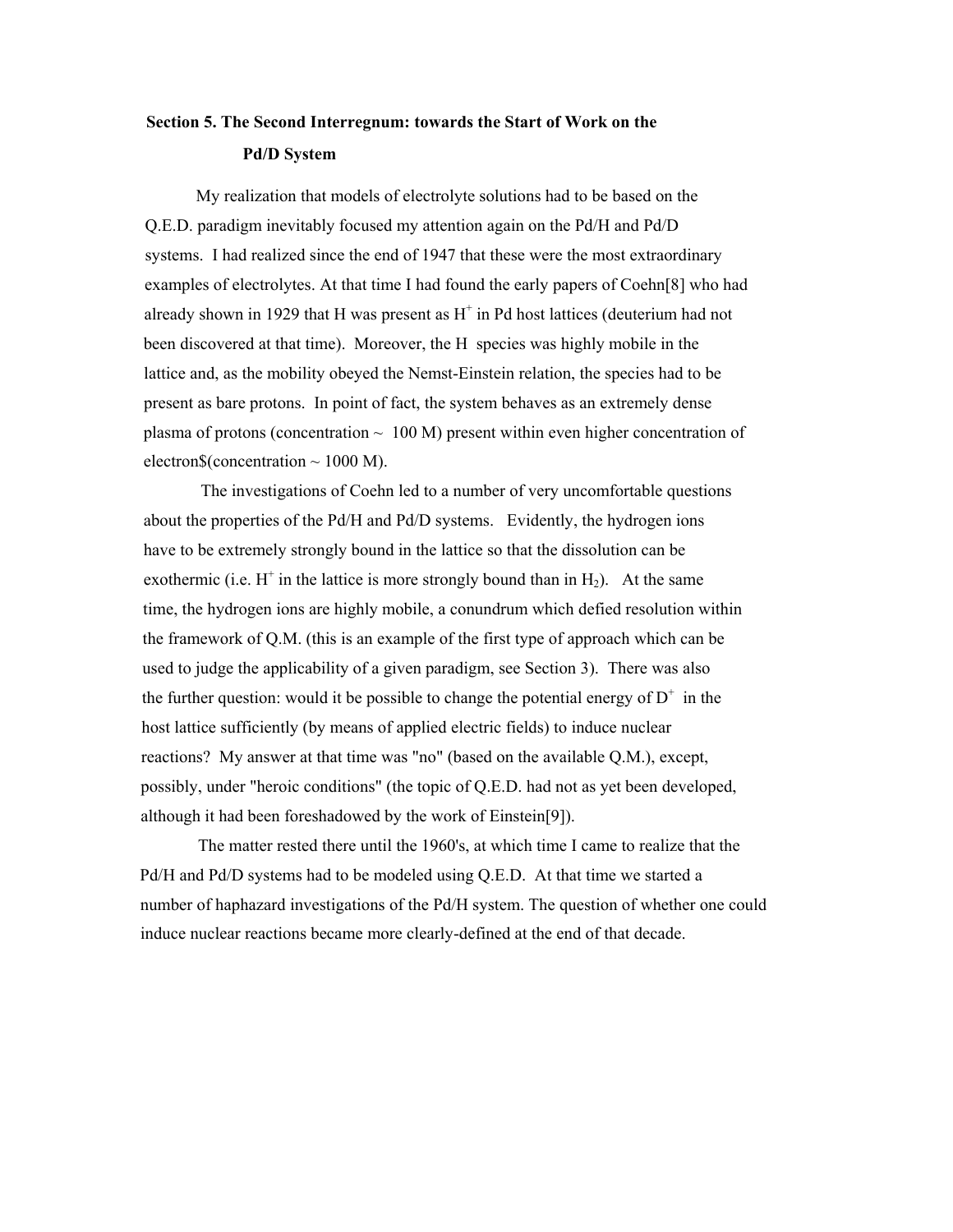Work on the isotopic separation of H and D showed that it was necessary to assume that the H and D present had to be modeled as many-body systems in order to explain the macroscopic behavior. I assembled equipment to start work on the putative nuclear processes on two occasions but each time decided that such research would be judged as being inconsistent with holding an Academic Appointment!

### **Section 6. The Start-up of the Project**

In the early 1980's Stan Pons and I started a number of collaborative projects. During 1983 we decided that we could add one further major project to the topics being investigated by our groups. The topics we considered were:

- (a) Relativistic effects in chemical reactions;
- (b) extension of the investigation of the structure and spectroscopy of interfaces;
- (c) the behavior of electrons in metals;
- (d) nuclear reactions of  $D^+$  in metal host lattices.

Of these projects, we decided that (a) was beyond our means; (b) was dependent on obtaining major funding which we could not secure. Of the remaining two projects, (c) was our first choice but it rapidly became apparent that this, too, was beyond our means.

We therefore embarked on (d) and considered the implications of carrying out this project. As I have already noted, I had previously excluded research work on this topic; however, I had by that time resigned from my full-time Academic Position. At the same time, the situation facing my colleague would clearly become serious if the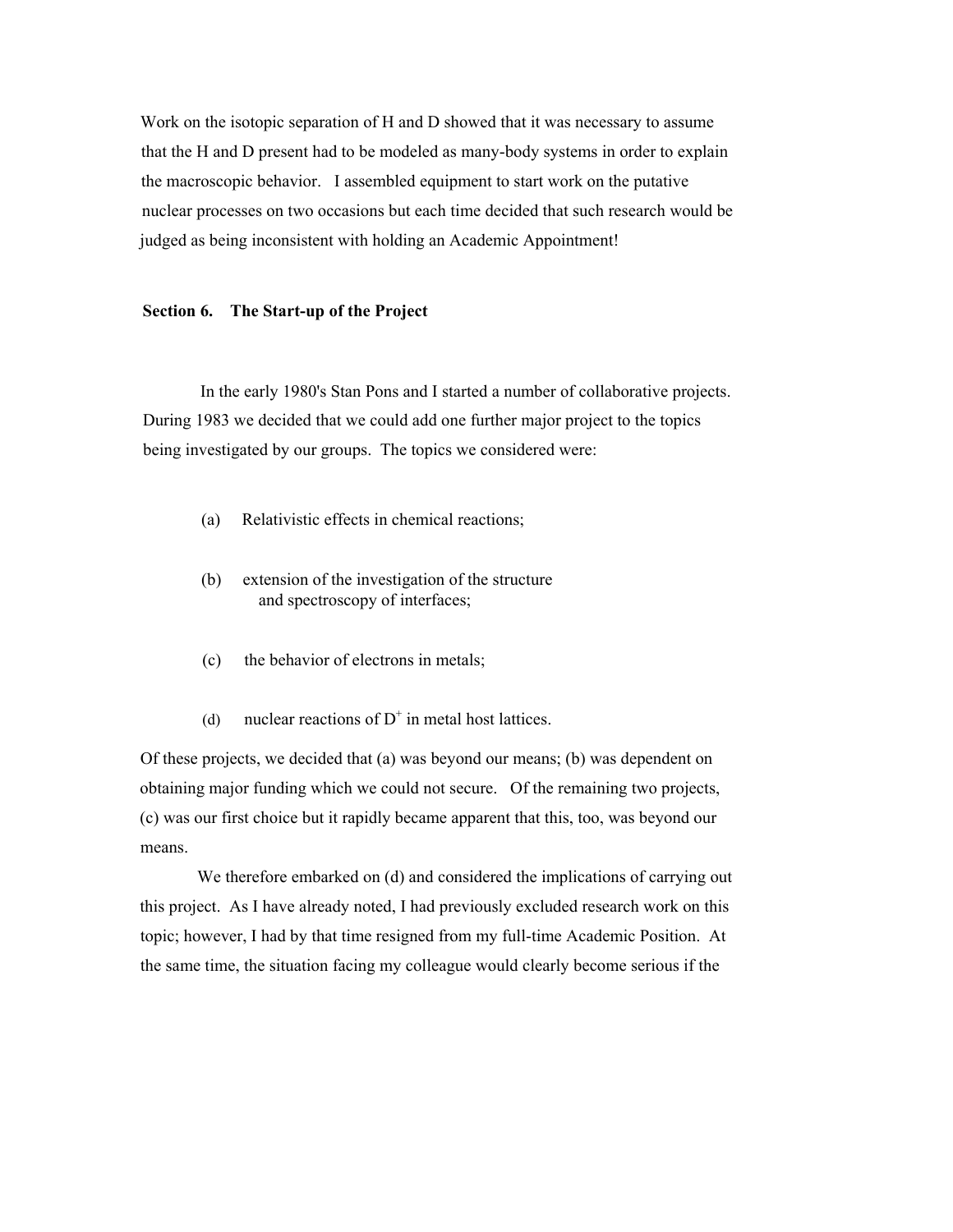nature of this project ever became known. We decided that the project not only had to have an "hidden agenda", it had to be totally hidden. This was all the more necessary because the military applications of any positive outcome of the research were not at all clear.

This early "prehistory" of the research is instructive from two points of view. In the first place, if one engages in innovative research, then the direction of ones work is by no means certain. Thus, if we had obtained funding for (b), then we would never have started on (d): I describe Academic Freedom as the freedom to carry out the research for which one can obtain funding. Secondly, the ways in which any positive results would be received were abundantly clear to us - the events post March 1989 did not surprise us in the least!

As is well-known, we posed the following two questions at the outset:

- (i) would the putative reactions of  $D^+$  compressed into host lattices be different from the reactions in a dilute plasma (or the reactions of highly excited D in solids)?
- (ii) could such changes in the reactions be observed?

We expected the answer to (i) to be "yes". Thus at the simplest possible level the rates of reaction would inevitably be enhanced as the D+ in Pd-host lattices is present in a quantum system of macroscopic dimensions. However, we expected this enhancement to be insufficient to allow the observation (ii) so the answer to thil question was likely to be "no". Nevertheless, we started a limited investigation anc considered experiments based on the options A, B, C and E:

A. Compression of  $D^+$  in the lattices using applied electric fields (i.e., electrodiffusion);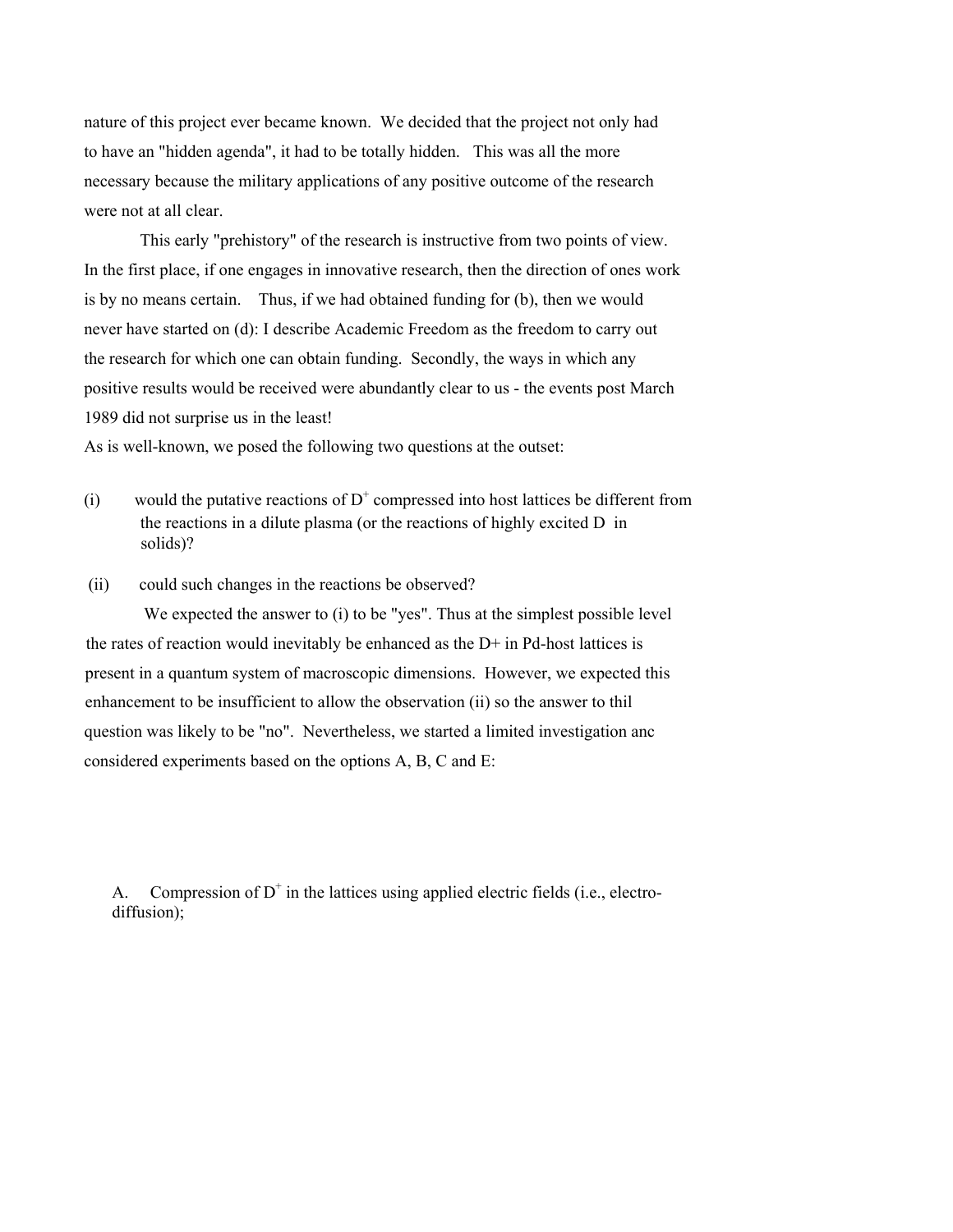### B. Compression of D in the lattices using electrochemical charging;

- C. Charging of lattices by means of highly reducing media;
- D. Highly oxidizing media and the link to "Hot Fusion";
- E. Composite systems; e.g., B or C linked to A.

Of these systems, A was our first choice, but we started with B (as a preliminary to A) because we believed that such systems are closest to the dictates of Q.E.D., a view which was mistaken. Furthermore, electrochemical charging appeared to offer the easiest way of raising the potential energy of an extended quantum system in an energy efficient way. Systems of type D were added to the list when it became clear that the nature of nuclear reactions of D in host lattices (not just the rates) was radically different to that observed in "Hot Fusion" (see further below).

As is also well-known, we opted for calorimetry as our primary "catch-all" methodology. Calorimetric methods can be made to be nearly as sensitive as the readily accessible methods for the detection of nuclear particles and, indeed, are used in nuclear physics when it is necessary to make absolute measurements (e.g. in the estimation of plutonium). Furthermore, the use of calorimetry was consistent with our wish to follow a "hidden agenda". The calorimetric method chosen had to meet a number of important criteria which included conformation to "ideal behavior" (implying predictability from the laws of Physics, a concept which is well-known in the field of Chemical Engineering); high stability of the thermal impedances; uniformity of the temperature throughout the volumes of the cells; possibility of non-isothermal operation; high precision and accuracy; last, but not least, low unit costs, as we were financing the projects personally. These criteria dictated the use of calorimeters based on modified Dewar vessels, using a methodology known as isoperibolic calorimetry.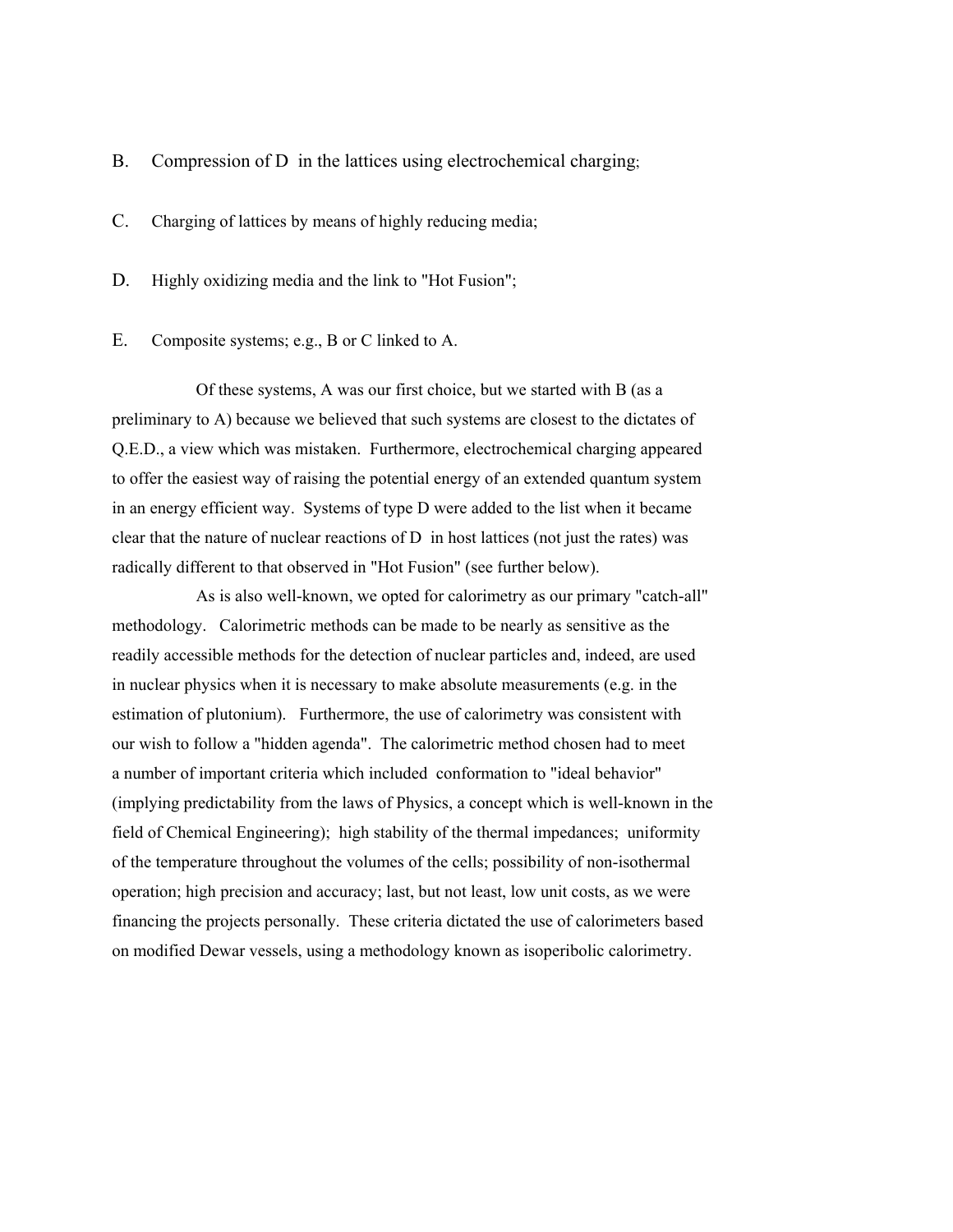## **Section 7. The Initial Results; Sauce for the Goose and Sauce for the Gander; Serendipity; the Path to March 1989**

The overall structure of the problem had become reasonably clear by the summer of 1988. We were observing the generation of heat in excess of the enthalpy input to the cells, and far above that commensurate with the generation of tritium and neutrons predicted by measurements on "Hot Fusion". Moreover, the excess enthalpy was far beyond that which could be attributed to any parasitic chemical reactions. It appeared, therefore, that it was possible to establish nuclear reactions in quantum systems of macroscopic dimensions contained in metal host lattices (following the dictates of the Q.E.D. paradigm), which not only had much higher cross-sections than those predicted on the basis of two-body processes, but which also differed in kind from those observed in such two-body reactions. Evidently, it would be necessary to establish the nature of the reaction path(s). The detection of the most likely product, <sup>4</sup>He, (the "nuclear ash") would be a project of the utmost difficulty and quantitative correlations of the yield of  $4$ He with excess heat production even more so (subsequent work by other research groups[10] has shown this to be the case). We obtained indications of the formation of <sup>4</sup>He during the first phase of our work but considered these results to be un-publishable. Instead, this was a factor in persuading us to continue the research. Such a distinction is important. Measurements are often made during the execution of an innovative program which are aimed precisely at answering the question: "are we justified in continuing with this project?" At that stage, the question of publication of the results is quite secondary.

The supposed lack of evidence for "nuclear ash" (supposed but not actual!) has proved to be one of the main points of criticism of the many "skeptics". However, our initial consideration of this question led to a further series of problems best described by the epithet, "what is sauce for the goose is sauce for the gander". Thus, to the best of our knowledge, the very low yield of  ${}^{4}$ He in "Hot Fusion" (about  $10^{-6}$ that of the yields of neutrons and tritium) appears to be based on the low yields of the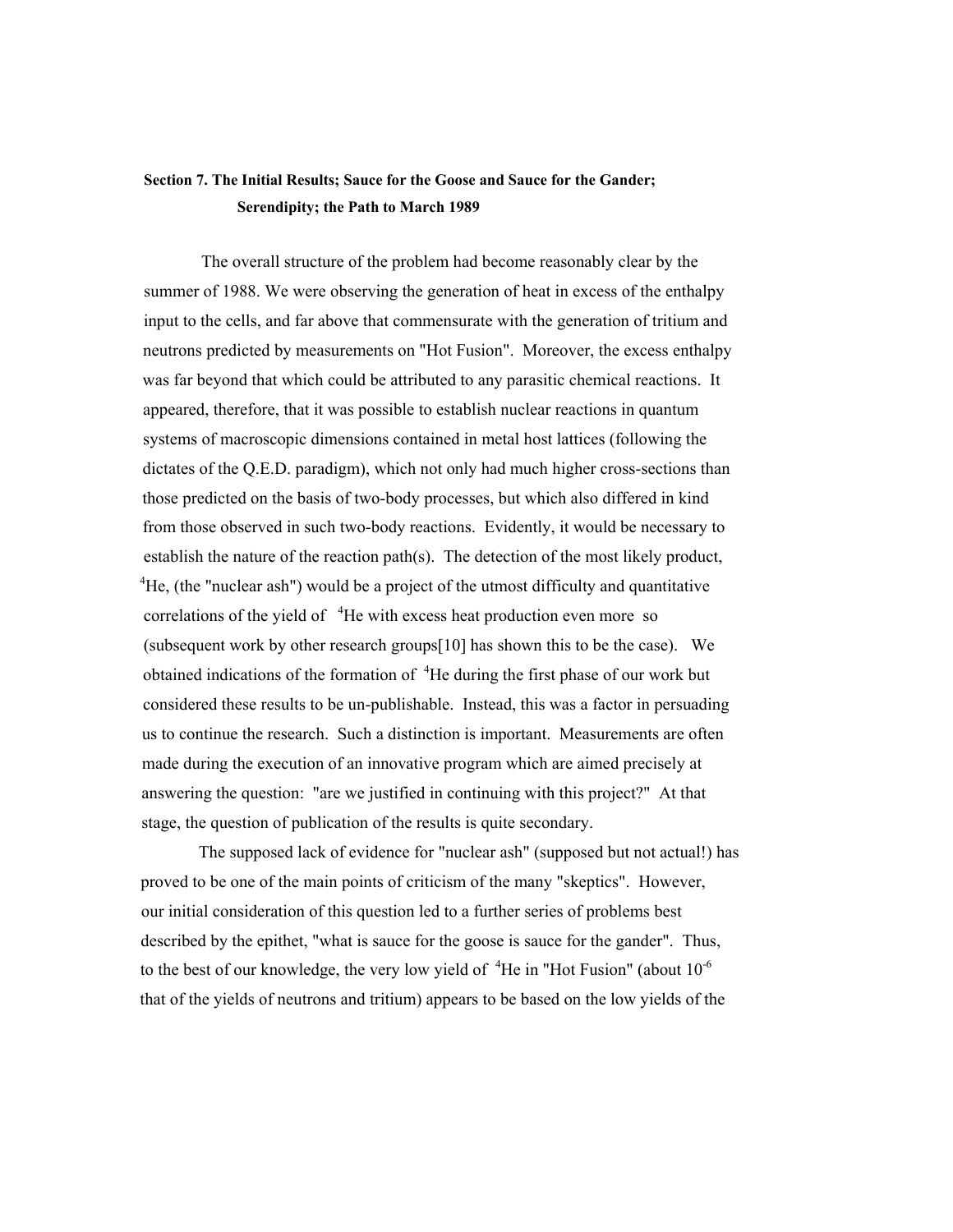highly energetic y-rays which accompany the formation of <sup>4</sup>He in the two-body processes. While such a conclusion may be valid for nuclear reactions in dilute plasmas, it may be far from valid for "Hot Fusion" in solid phases (more especially for "Warm Fusion" in such systems). In fact, work on "Hot Fusion" must be judged to be incomplete in the absence of precise thermal balances and correlations of the yields of <sup>4</sup>He with that of the production of γ-rays. It was therefore evident that the project would need to be extended to include:

D. Highly oxidizing media and the link to "Hot Fusion".

It is relevant to this particular point that recent work on neutron and tritium generation in solid phases at low energies of incident deuterons has indicated that extrapolations of the results obtained at high incident energies to lower energies may not be justified[11]. (The rates at low incident energies are higher than expected). Furthermore, manybody processes are evidently involved in the fusion reactions at the lower energies. There is also an interesting historical perspective to this aspect of the work.

The discovery of deuterium fusion in 1934 by Oliphant, Harteck and Rutherford[12] was followed shortly afterwards by measurements by Dee[13] of the tracks due to the  $H^+ + T^+$  fusion path using a Wilson Cloud Chamber. As was noted by Dee, a proportion of these tracks had to be attributed to fusion reactions of deuterons which had lost most of their impact energy by collisions in the target (Cold Fusion?). Unfortunately, most of this early work has disappeared from view, no doubt in part because "deuterium" was called "diplogen" in the 1930's. One needs to ask: "should research on new topics be accompanied by a proper measure of Scientific Archaeology?" Interested readers may wish to survey the work on "Hot Fusion" and ask themselves a series of questions which include: "exactly why did research on 'Hot Fusion' become confined to the investigation of Tokomaks?" "exactly why was work on all the other possible systems terminated?" "could the search for energy generation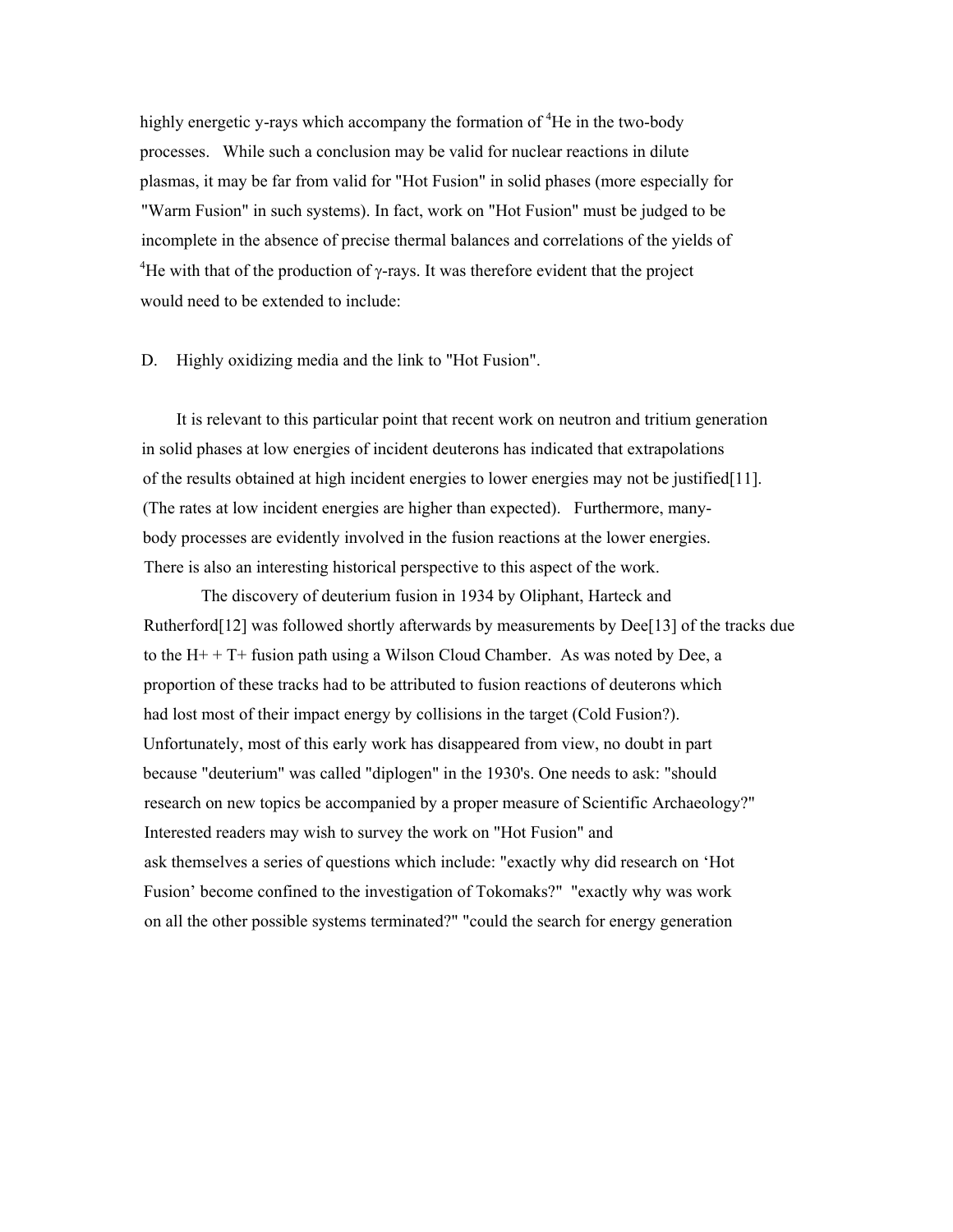have been successfully implemented using devices other than Tokomaks?" "why has further work on Tokomaks now apparently been terminated?"

In the summer of 1988, it had become clear that much further work was required, that the work would have to be broadened and that, with an achievable acceleration of the program, we might be able to assess the overall results by the autumn of 1990. We estimated that the cost of such an accelerated program would  $be \sim $600K$ , which was above the limit which we could meet personally. At that time, we also believed that we had reached a stage at which it was necessary to inform the United States Department of Energy and the United Kingdom Atomic Energy Authority of the nature of our research. This would in any event have become necessary at some stage during the research but we decided that it was opportune to combine the information with an application for funds for the envisaged accelerated program.

It is important that our initial results (and the results obtained since 1988) appeared to indicate that there might be useful applications in the civilian sector, without any military uses, a conclusion which ran counter to our initial expectations. However, closer reflection also showed that such a prediction might be incorrect. The system we had developed was based on the premise of the Q.E.D. paradigm, and it was not especially difficult to *specify* the changes which would need to be made to investigate whether such systems could be made to converge onto the Q.M. paradigm applied to the collision of two hydrogen isotopic particles (which is an adequate basis for existing military applications). We have never been questioned about this aspect, and we certainly never had any intention of investigating the required changes. At that time we therefore made it clear that we were unable to judge whether the work should be classified, at least for a defined period of time (see also Section 8). We believed that we ourselves did not have the necessary information to reach a decision on this issue but that, in any event, it was necessary to continue a secret program until such time as it would be possible to carry out a complete evaluation of the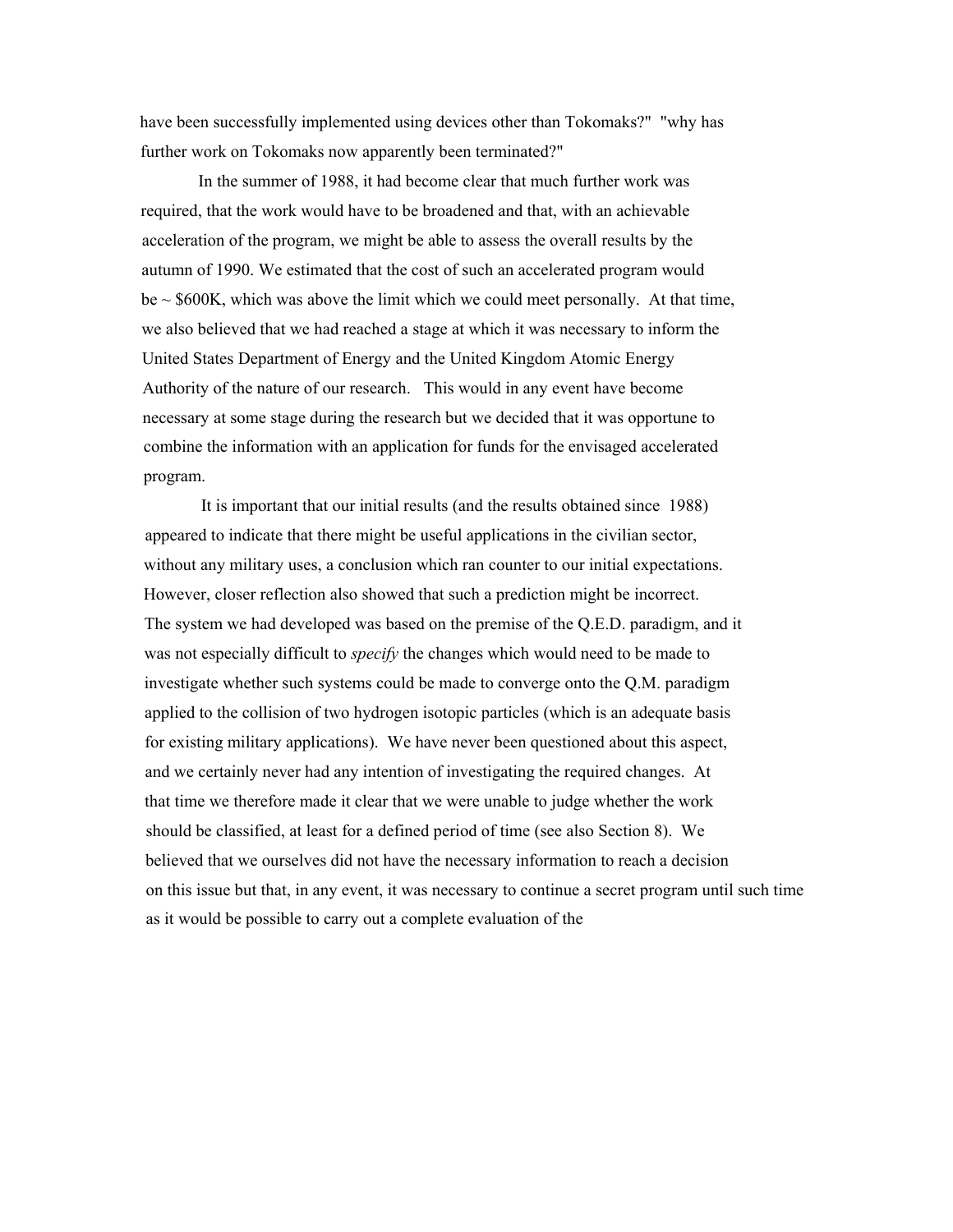project. However, it transpired that the restrictions which we wanted to impose ran counter to the funding policies of the Department of Energy.

It is appropriate to consider here the role of serendipity in this research (indeed, in any research). It has frequently been asserted that these discoveries were made "by serendipity". This view is incorrect: the whole matter was a rather cerebral exercise. However, serendipity certainly played a part in the progress of the work. In my view the true role of serendipity is the recognition of the significance of unusual results. It is better to guide ones research by a series of logical steps, rather than to indulge in a process best described as "Gee Whiz". However, it is also important to accept and explain unusual results (provided these are at an adequately high level of statistical significance), rather than to ascribe them to unspecified errors (or to incorrect scenarios for imagined errors). One outcome of this research has been the demonstration that scientists have developed a blindness for accepting unusual results. No doubt this is due in part to an excessive faith in invalid paradigms.

### **Section 8. The Position in March 1989**

The outcome of our application to the Department of Energy can best be described as leading to the "worst case scenario" for our future research work; the whole matter was evidently going to be forced into the public domain. We therefore had to disclose our results to the Administrative Authorities of the University of Utah, who, in turn, felt bound to apply for Patent Protection. It is important to recall that we had by that time reached specific rates of energy production roughly equal to those in gas cooled fission reactors. In turn, the Patent Applications became the driving force for future actions.

The fact that this scenario followed this disastrous course has frequently been criticized. However, one must ask: "can one imagine that the events could have followed any other scenario once the research was going to the driven into the Public Domain and given the nature of our results?"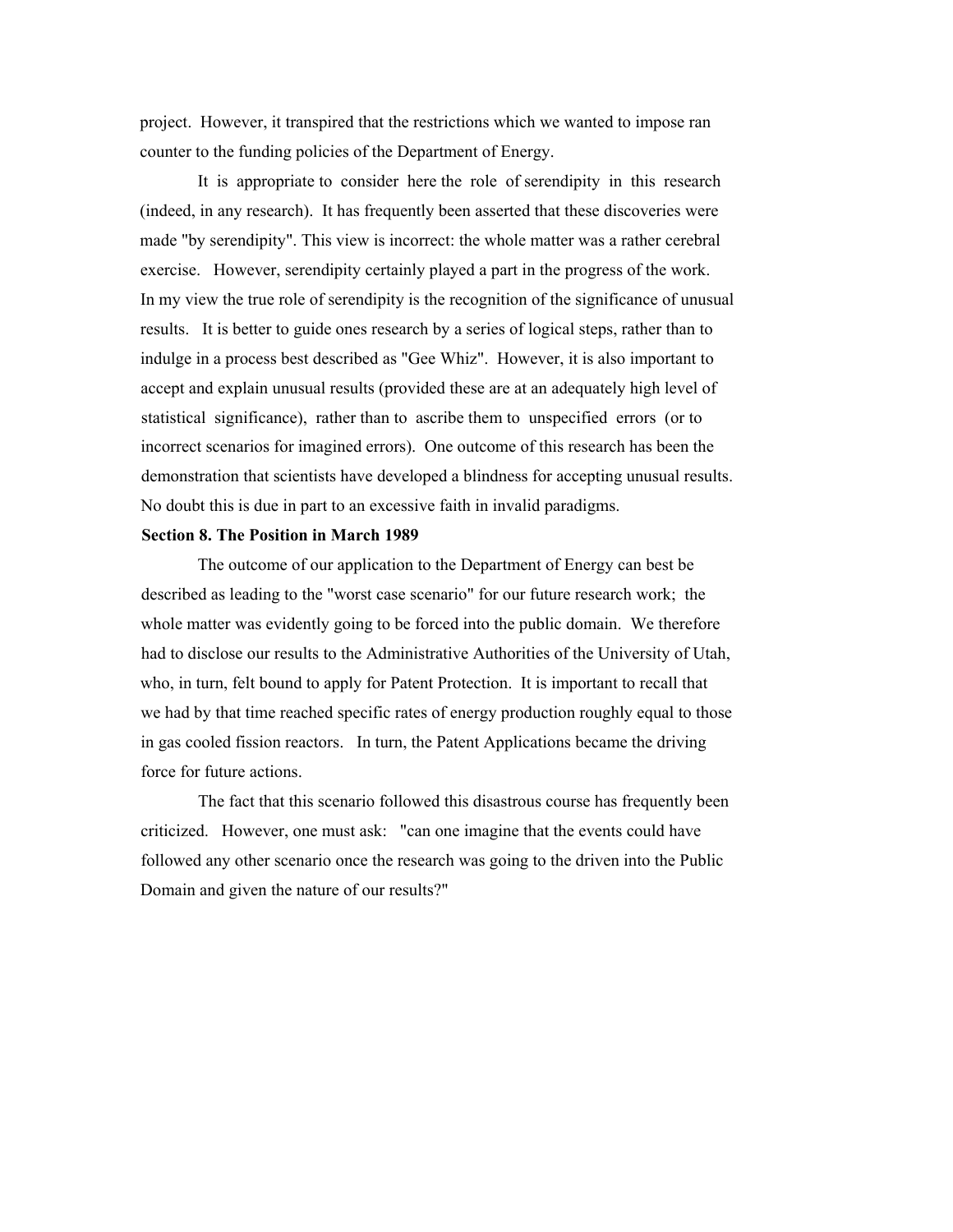I believe that it is important here to summarize our reasons for wishing to delay the publication of the results. In the first place, although we had indications for the formation of <sup>4</sup>He, these results were not publishable; secondly, we believed that most scientists would judge the work on the basis of the Q.M. paradigm, applied to the collision of two deuterons in a dilute plasma and would therefore conclude that our results had to be false; thirdly, we did not believe that industry would conclude that research in this field (let alone any products based on this research) would be in their short term or medium term interest although there might well be initial flashes of enthusiasm; fourthly, we believed that those concerned with National Security could hardly be expected to welcome such research in the University Sector; fifthly, we believed that we would lose our freedom of action because research on this particular topic would become constrained by targets and modes of operation ill-matched to achieving further progress; lastly, we really wished to return to the more general problem of searching for examples of the operation of the Q.E.D. paradigm (see Section 4).

I will comment here briefly on the third and fourth aspects; while I will consider the fifth aspect further in Section 8.

As far as the third aspect is concerned, it is frequently asserted that the attitude of industry towards innovative research can be summarized by Adam Smith's famous dictum:

"it is in everybody's interest that a lighthouse be built"; "It is in nobody's interest to build that lighthouse".

Judged from the perspectives of a single company, the "bottom-line" always appears be: "it is best to continue with our present technologies and methodologies".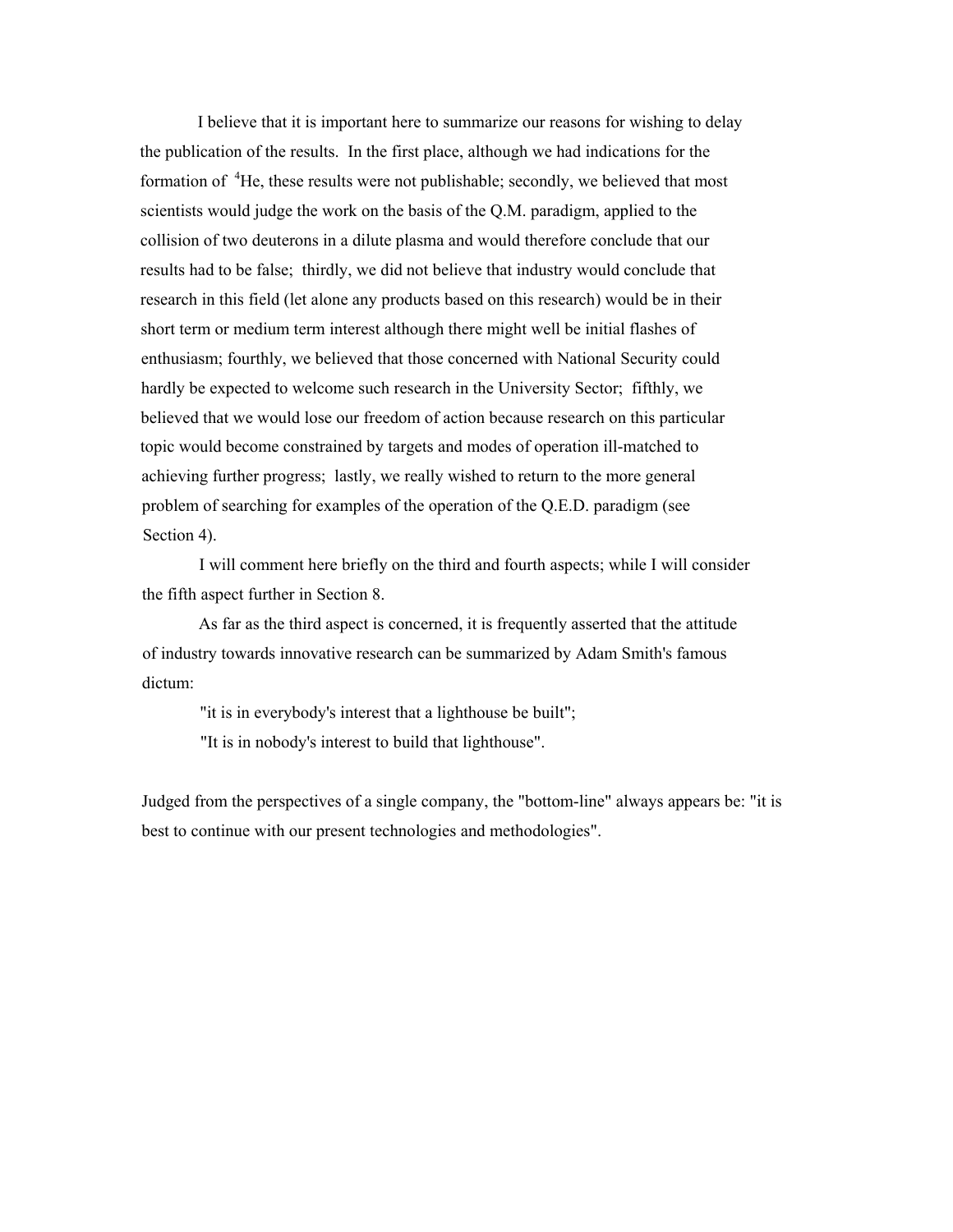However, Adam Smith's dictum was formulated for an age which was less driven by technology than is the case at the present time. The 20th Century version should really be revised to:

"it is in everybody's interest that a lighthouse be built";

"It is in nobody's interest to contribute more than one foundation stone to that lighthouse".

Such a revised stance dictates the execution of a limited research program and accumulation of appropriate data sets (no doubt suitably notarized), followed by the truncation of the program, preferably without drawing any definite conclusions. If necessary, it is possible to draw negative conclusions (to justify the truncation of the program), but the data sets which are used in the justification are not released. Such a strategy allows a later re-entry into the field (with appropriate claims for priority) if the topic is advanced by other investigations to the point where commercial applications are realizable. The earlier conclusions are not critically important: it is the data sets which matter.

It is also important that the most self-evident initial applications are as sources of heat. Any new technology would therefore need to be established in competition with existing sources of heat, notably combustors. It has often been maintained that the introduction of "Cold Fusion" into the energy field would produce dramatic changes in society. I believe that this view is mistaken because the "downstream technologies" would be unchanged. In fact the essential question is whether such new sources could compete with combustors? I believe that the answer to this question is "yes" but that in considering this question, one must bear in mind that the recurrent costs of such new energy sources are close to zero. Optimization therefore requires that the system be run at the maximum achievable specific power output (so as to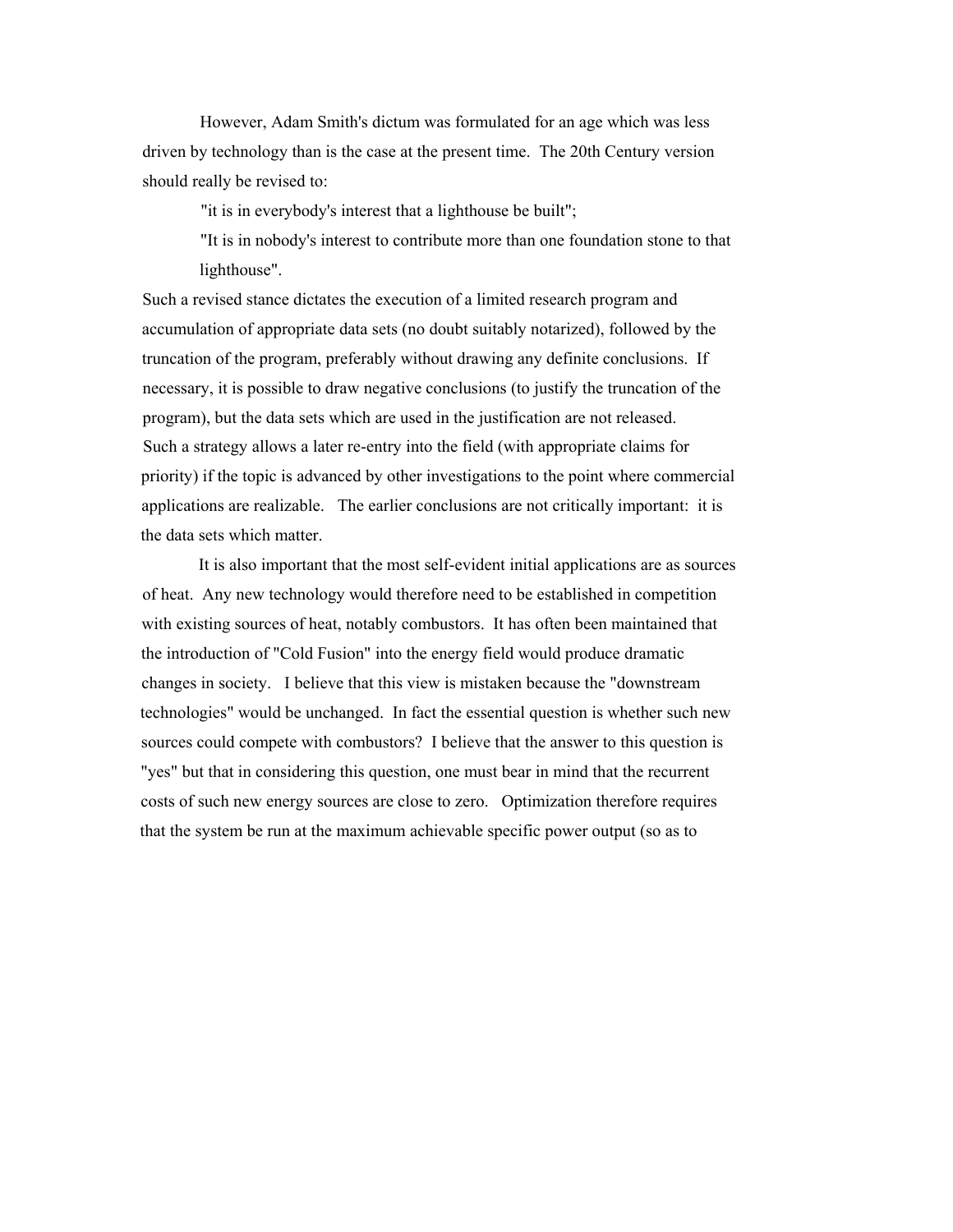minimize the impact of the investment costs on the total costs). Such considerations had an

important influence on the design of our forward program.

As far as the fourth aspect is concerned, parts of this have already been considered briefly in Section 7. The military applications which we could envisage included: (i) neutron generation, (ii) the production of tritium, (iii) the use of compact sources of heat, (iv) a phenomenon which we described euphemistically as "the uncontrolled release of heat". Of these applications, (i) and (ii) are covered by the comments in Section 7; while (iii) is related to the phenomenon of "Heat-after-Death", described in Section 9. The question which gave us most concern was whether (iv) could be implemented. At that time, we suspected that the systems could eventually be driven into a regime of "positive feedback", in the sense that increases of temperature would lead to increases in the rates of excess enthalpy generation (see Section 9). However, we had no definitive evidence about this aspect until the summer of 1990. It is important that our knowledge of this topic is still far from complete because it is based on the response of the systems to small perturbations in the temperature. However, our concern about this matter was not so much the question of the magnitude of the effects of "positive feedback", as the realization that the existence of such an effect opened the way for the use of other perturbations. In fact, whereas we were unable to judge in 1988 (or 1989) whether the research should be classified, we would have opted for such a course of action in 1990 if the question of any publication had been delayed until September of that year (in accord with our wishes). I note also that classification would have allowed a much more orderly and comprehensive investigation of the topic than has been the case with the research in full public view.

It is pertinent here to consider the scale of the effort which would have been required to arrive at a reasonably comprehensive assessment of (iv), viewed in the context of "positive feedback". In addition to temperature perturbations, we could specify immediately four additional ways of perturbing the systems. The methods of implementing such perturbations as well as the effects of their magnitudes had to be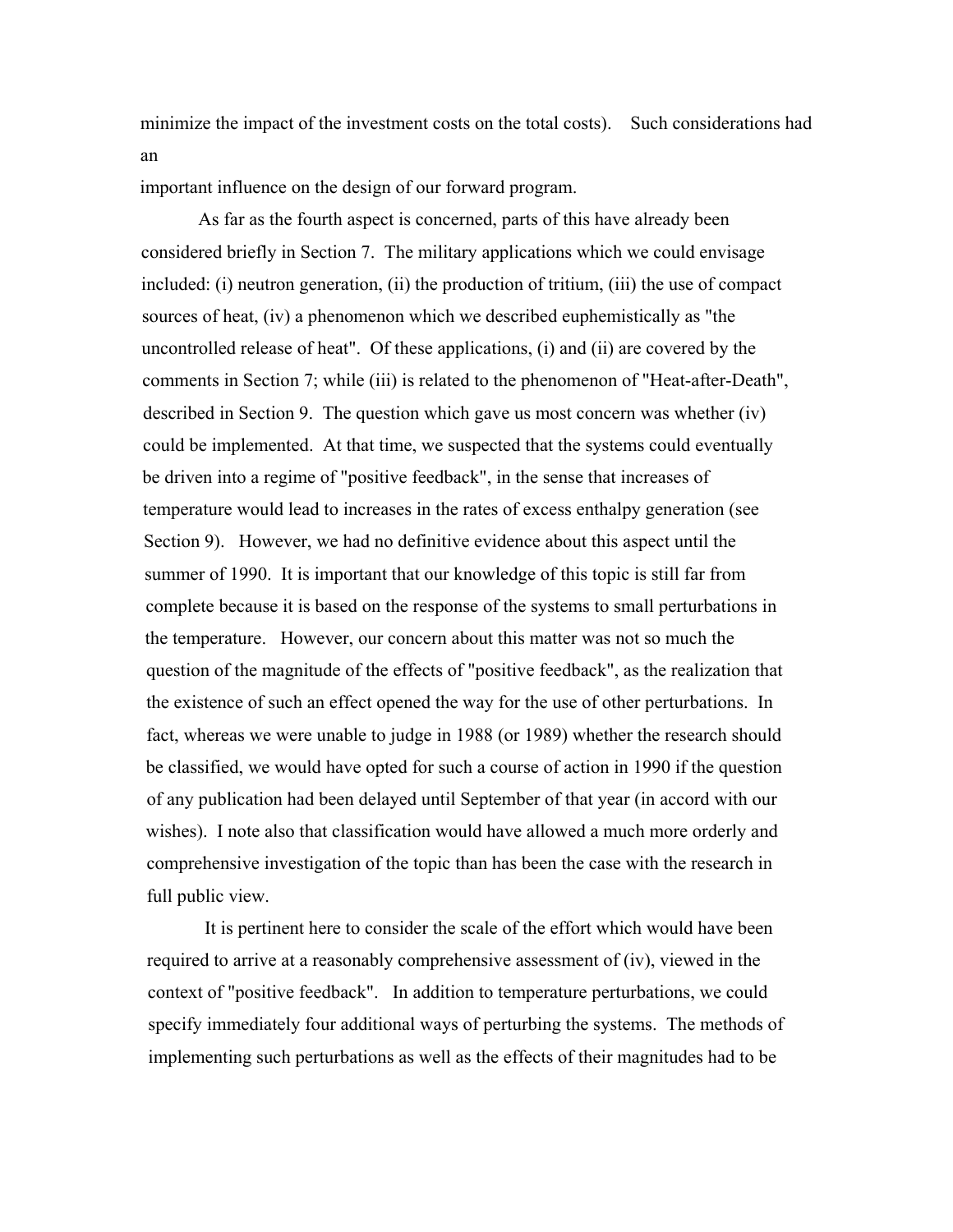investigated. It was necessary to explore at least ten variables determined by the form of the systems, several key variables in the production technologies for a given material and, last but not least, the effects of changes in composition of the systems. We described such a task as requiring the resources of a Manhattan II project.

## **Section 9 Reactions to our Preliminary Paper and the Press Conference in March 1989**

I have often been asked: "did the reactions to your Preliminary Paper and the Press Conference in March 1989 surprise you?" I have replied: "not in the least". I fully expected that the majority of scientists would judge the results in terms of the application of the Q.M. paradigm to the fusion of two deuterons in a dilute plasma and would therefore conclude that our results had to be false (notable exceptions have been Schwinger, Preparata and Del Giudice, whose expertise, of course, was and is in Q.F.T. and Q.E.D.).

I have also been asked: "would the reactions have been different if you had delayed publication and/or published your initial results in an obscure Journal?" (it is well-known that I was in favor of both these stratagies; the Annals of Utah Science appeared to me a suitable Journal for our first publication). However, it does not appear to me that either of these courses of action would have changed the situation materially. At best it would have delayed the antagonistic reaction, a delay which would admittedly have been valuable.

What was surprising was the intensity of the negative reactions which bordered on hysteria. I believe that the root causes are not difficult to discern. Our publication coincided with the widespread use of a new publication medium, the FAX. It has always appeared to me that the advent of any new means of publication induces a period of hysteria (printing of pamphlets and political unrest, radio and the rise of Fascism, television and the unrest in the late 1960's?) In the present case, the use of the FAX abrogated the usual means of publication; thus it led to the dissemination of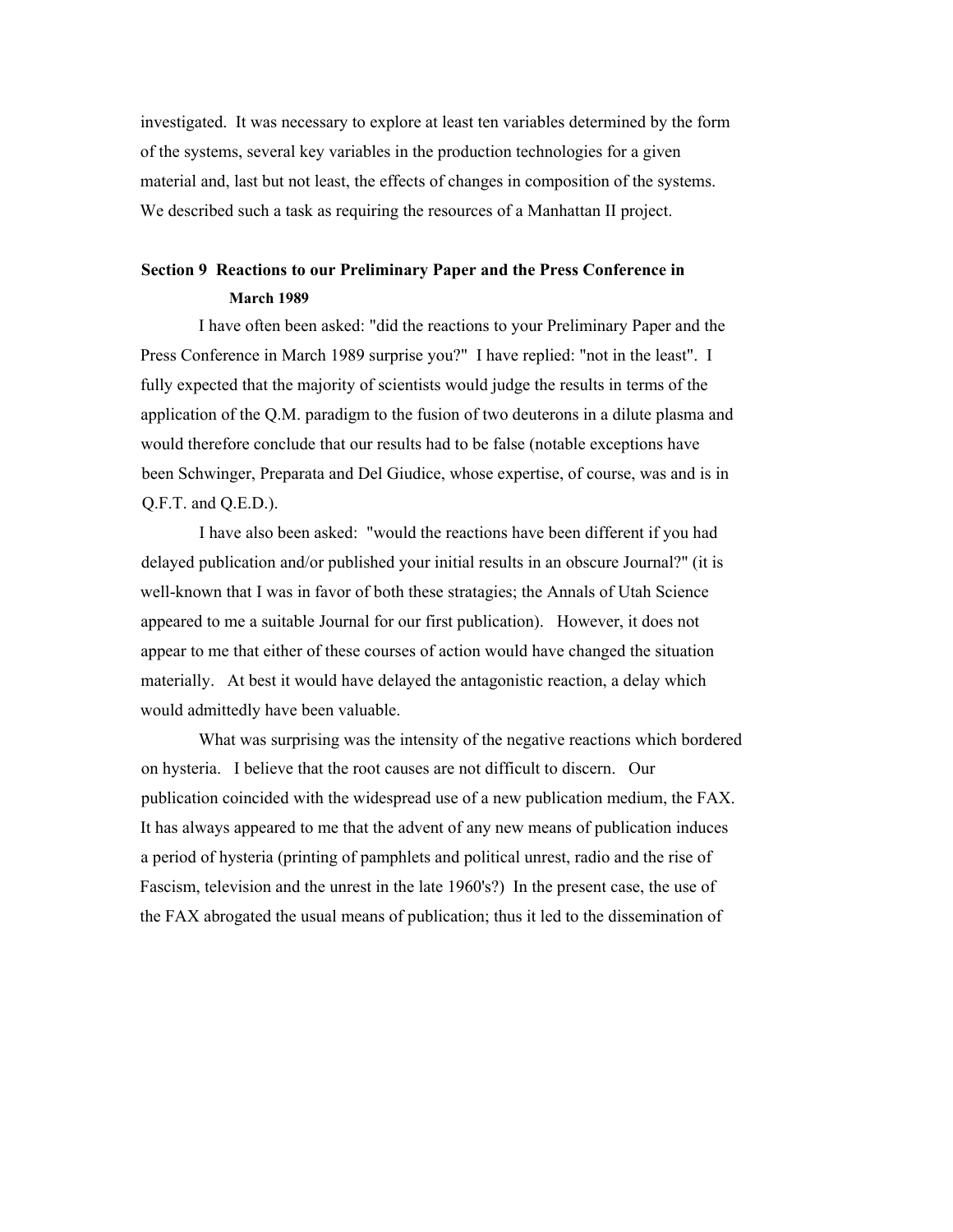a paper which we had submitted but then withdrawn (who exactly was responsible for these actions?). It is important to understand that the funding for science is now inadequate whereas the number of scientists carrying out research has increased dramatically. Inevitably, this reduces the possibilities for innovative research and accentuates the tendency to "band wagon". The Preliminary Paper and Media Reports were therefore used as primers to start a series of investigations whose design, execution, extent and data analyses were inadequate for the task in hand. Of course, none of this would have mattered if the experiments had led to striking, positive conclusions. However, if the expectation is a negative result, then any near zero observation is taken as confirmation of a negative outcome. In the initial phase of research following our first publication, four of the most frequently cited publications came to such negative conclusions. However, episodes of excess enthalpy generation were, in fact, observed in the most comprehensive of these investigations. One method of data analysis in the second investigation was so strange that it obscured a positive result[14]; the third investigation almost certainly also gave a positive result although the data were presented in a way which makes it difficult to reach a definitive conclusion[15]; the fourth investigation was so limited (a single experiment) that it must surely be excluded from any further consideration. Of course, there were also investigations which came to positive conclusions, but these investigations were not cited (and are not cited) because a pattern of critique was immediately established, aimed at disproving our initial observations. Those engaged in this critique also established the terminology of "skeptics" and "true believers" which *de facto* prevented any rational discussion of the results.

However, no matter, we can consider further the four key "negative papers" (as I have already noted we need to exclude one of these from further consideration). It is convenient to do this in terms of the methodology of The Experimenter's Regress as used in the Sociology of Science. As applied to the beginning of a new and controversial field of investigation, this principle tells us that we cannot tell which of the following two statements is correct: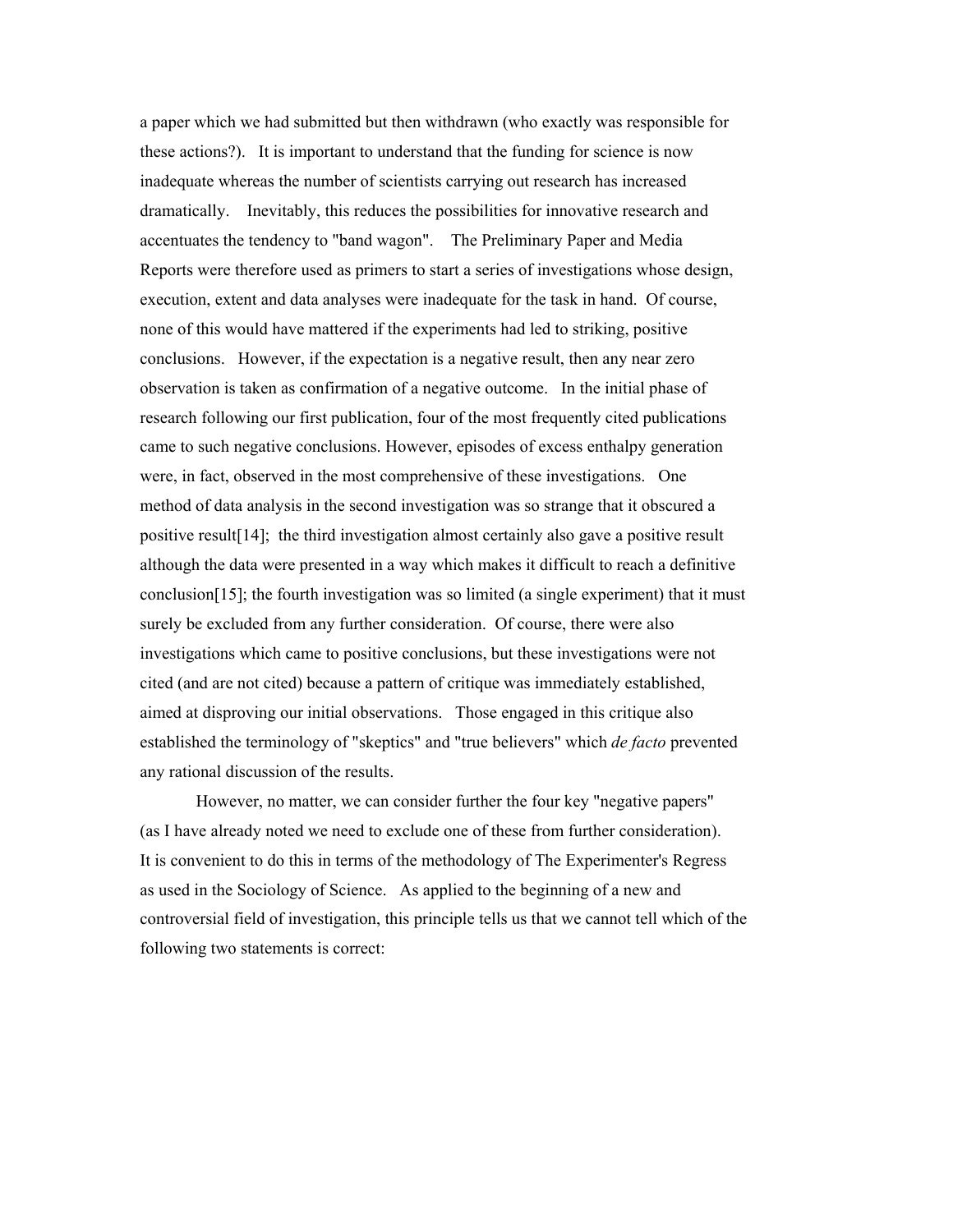- A. "Positive" conclusions are correct; "negative" results are due to bad experimentation.
- B. "Negative" conclusions are correct; "positive" results are due to bad experimentation.

However, this decision tree is too short because the only immutable outcome of experiments are the relevant data sets. The conclusion as to whether these show "positive" or "negative" results depends on the processes of interpretation, which should never be completed at a single point in time. As Scientists we therefore need to examine the possible applicability of the following statement (as well as its corollary):

C. Key "negative" conclusions have been due to incorrect evaluations/

interpretations; the results in fact point to "positive" conclusions. If this statement applies, then the Experimenter's Regress should be seen to be broken.

In fact. Statement C applies to two of the three key "negative" papers and, possibly, to all three. We must therefore ask: "why was there no revision of the "negative" view?"

It now appears to me that there are two principal reasons for such a lack of revision. The first is that whereas erroneous "positive", results are usually v/ithdrawn, erroneous "negative" results hardly ever meet such a fate. In practice, the "negative" papers are eventually simply forgotten. The second reason is that if a given result is judged to be incorrect on the basis of an entrenched paradigm, then the nature of the results becomes irrelevant to the critiques. Who now remembers the opposition which greeted Planck's initial formulation of Q.M.? Who now remembers the opposition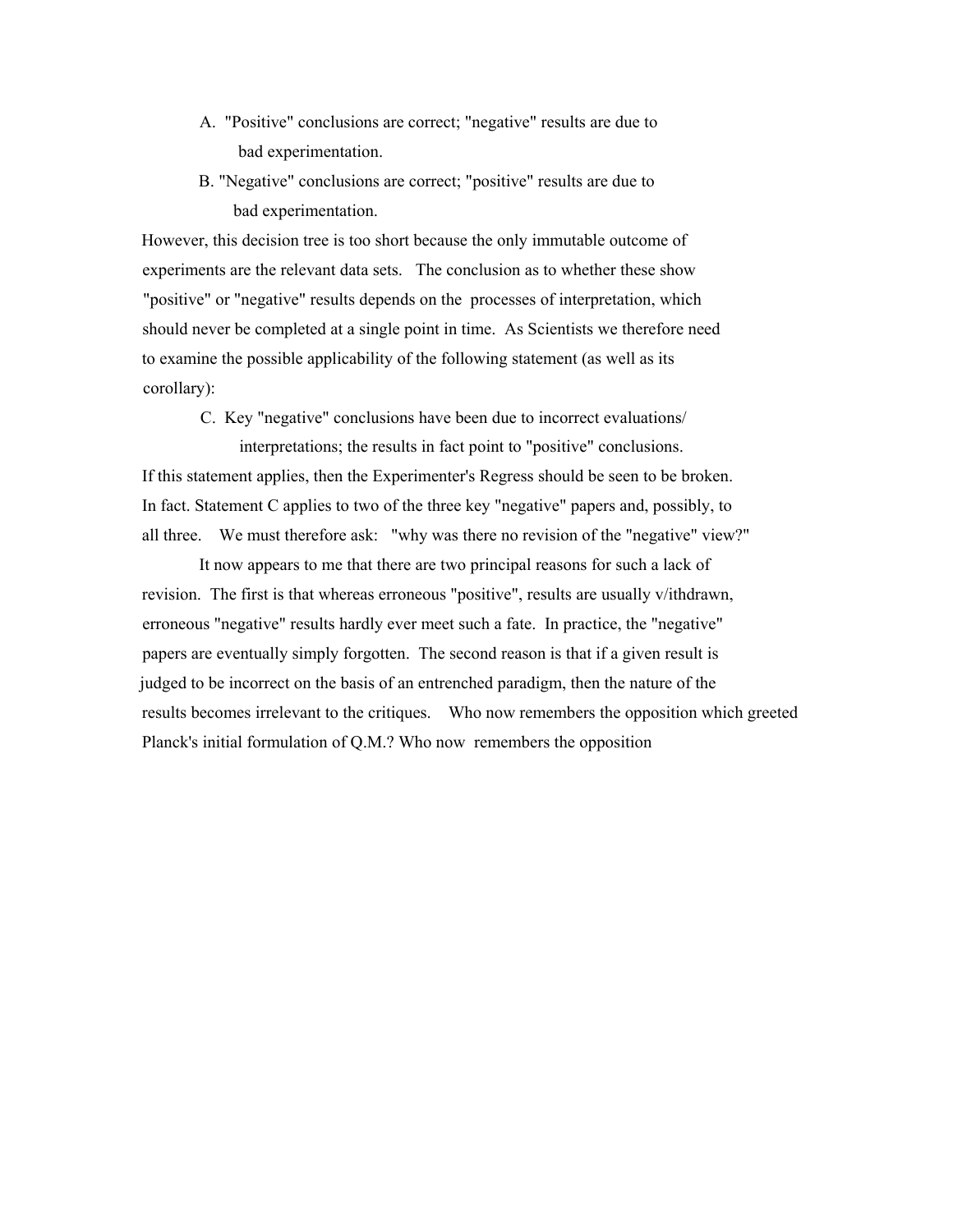which greeted Arrhenius' proposal that electrolytes dissolve as ions water?

In this connection, it is important here to draw a distinction between an understanding of "Cold Fusion" in terms of the Q.E.D. paradigm and, say, the understanding of "Black Body Radiation", and Planck's formulation of Q.M. Thus the fact that "Black Body Radiation" could not be explained in terms of Q.M. was accepted before the advent of the Quantum Theory. The opposition to Q.M. was therefore somewhat muted. On the other hand, research on "Cold Fusion" was started because of an understanding that Q.M. provides an inadequate basis for the understanding of condensed matter; i.e., the Q.E.D. paradigm preceded the experimental evidence. Inevitably, therefore, the assessment of the validity of the new results was going to be based on the understanding of paradigms and the understanding of Q.E.D. is sadly lacking. (Readers may wish to note that there is, in fact, now a large body of knowledge which has been integrated in terms of Q.E.D., rather than Q.M. [16]).

A number of further factors contributed to the rapid build up of the "skeptical" response. Thus 1989 was a singularly unfortunate year for the disclosure of the new results: in the first place, it was the 50th anniversary of the discovery of nuclear fission, a discovery which had also been made by investigating the Chemistry involved. Furthermore, work on "Hot Fusion" was reaching a decisive stage, and further work on this topic would evidently require new funding. I had repeatedly warned that the holding of a Press Conference would create a wave of negative publicity and disinformation, matters which we were ill-equipped to counter at that stage. In this connection it is appropriate to single out the Press Conference itself. The response can be summarized by the statement: "Physicists don't hold Press Conferences prior to the acceptance for publication of a Scientific Paper", followed by intense criticisms of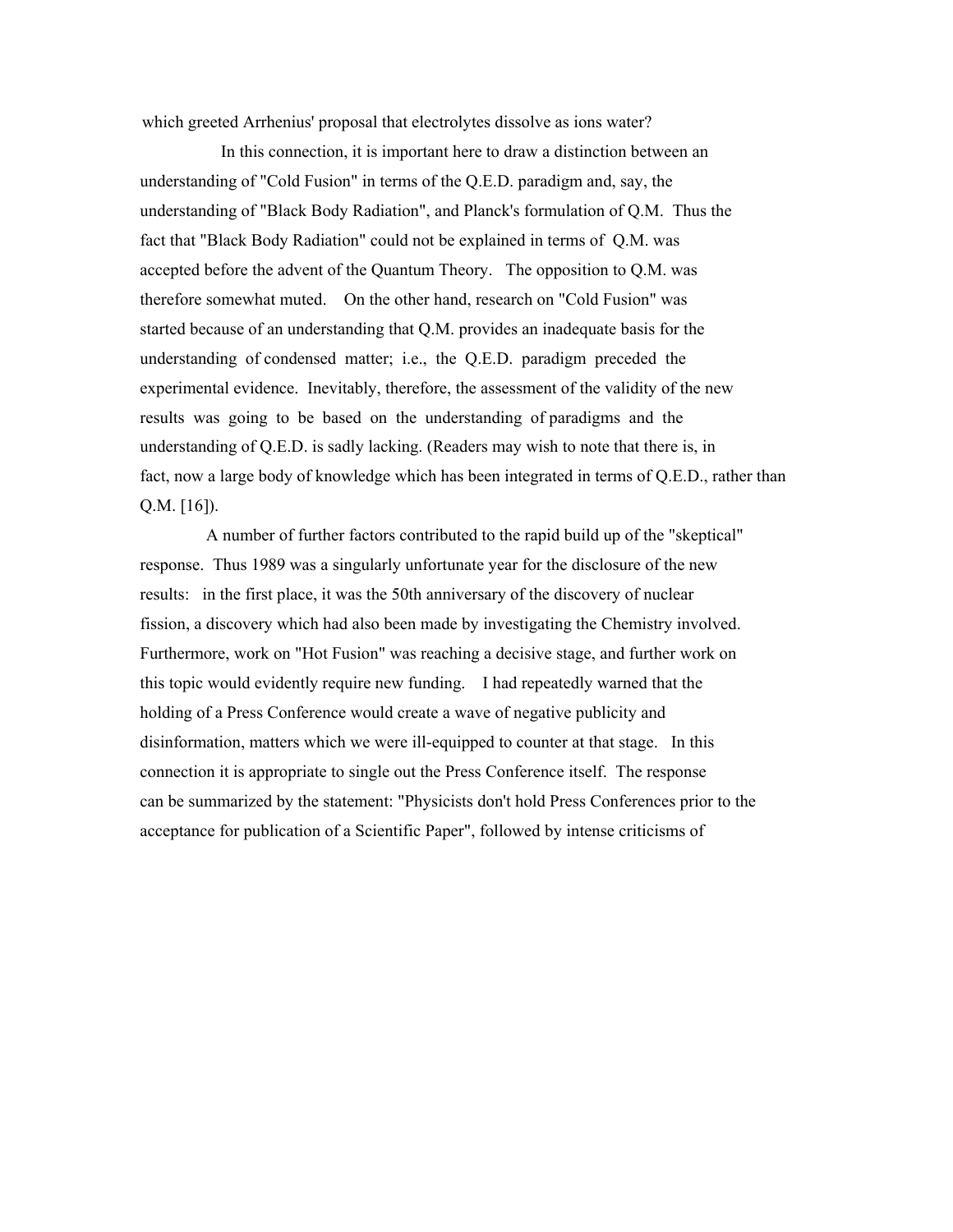our actions. In actual fact, such statements were incorrect on two counts. First of all Preliminary Paper had, in fact, been accepted for publication - and we would never have agreed to the holding of a Press Conference if that had not been the case. Secondly, Physicists are perhaps the worst offenders in the violation of the accepted norms for publication. For example, the results of the first investigation of "Hot Fusion", the Harwell Zeta project, were announced by H.M. Postmaster General to the House of Commons, prior to the submission of any paper. When it came to the matter of publication, it was found that the results were wrong. Clearly, such publicity seeking is ill-advised.

Naturally, this type of critique became a feature of comments in "the media", rather than the Scientific Literature. Here we must now extend the concept of "the media" to include the electronic mail and more recently the Internet. It appears to me that such disinformation could be controlled by insisting on a strict separation of fact from editorial comment, a step which would certainly lead to a great improvement of the body politic. Of course, I realize that many Social Scientists maintain that such a separation is not possible. While there is certainly a great deal of truth in such an attitude, it is a far cry from adopting an admixture of erroneous "facts" and "editorial comments" as the norm in publication. Unfortunately, this pattern of commentary on erroneous facts also became a feature of publications in the Scientific Literature, a matter which can readily be established by interested readers. We have frequently said: "if we had done this, or said that, then such a criticism would have been entirely justified". However, the points at issue were that we had not done this or said that and the critics felt free to make such assertions without following the accepted pattern of first clarifying the issues by consulting the authors. Readers may wish to assess whether the real purpose of such critiques was not the spreading of disinformation. In this context it is important to understand that incorrect statements acquire "a life of their own". Third parties do not need to establish whether the critiques were justified; it is sufficient to quote them.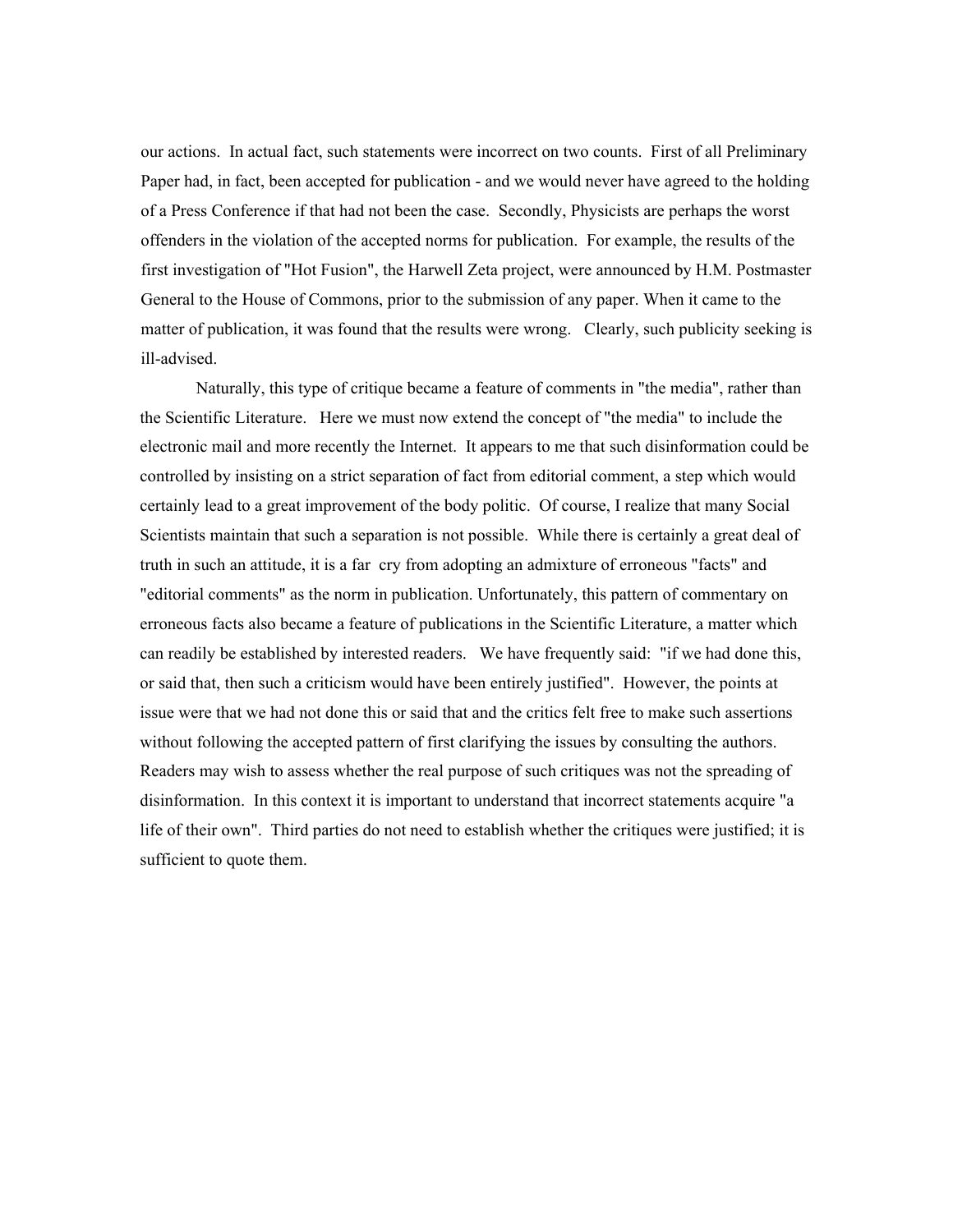A further favored technique has been to link "Cold Fusion" to other examples of scientific investigations which have proved to be erroneous. A favored methodology has been to describe such research as "Pathological Science", a concept first put forward in a lecture by Langmuir, as illustrated by the non-existent N-rays (was there in fact no basis for the original observations?). This lecture by Langmuir (great Scientist though he was) was manifestly silly, a fact which is well-illustrated by this reply to a question about the reality, or otherwise, of the theory of relativity, as illustrated by the measurements of the bending of light in a famous solar eclipse. In the hands of lesser men, such a topic becomes absurd. The point at issue is that each topic needs to be judged in its own rights: the linkage of different topics simply hinders the objective assessment of each subject. The consequence of such critiques was again the spreading of disinformation.

It is perhaps inevitable that the pattern of disinformation led to an antagonistic attitude among the referees of Scientific Papers and a virtual banning of the topic by many Journals. The Scientific Public (and the Public at large) were therefore deprived of the normal means of communication and debate. Indeed, the process of refereeing has long been due for a major overhaul. As is well-known, papers are judged by their Introductions and Conclusions, whereas they should be judged by the Experiment Design, Data Accumulation, Data Evaluation and Mathematical Analyses (where relevant). A revised attitude towards refereeing becomes ever more important as the process of publication moves towards monolithic institutions. Is it not time to institute a second review as a matter of routine and to restrict editorial decisions to a line of last resort?

The rapid polarization of opinion naturally also affected the funding of further work on the topic. This is considered further in the following Section 10.

It will be evident that I have excluded the Report commissioned by the U.S. Department of Energy from the topic of the reactions to our Preliminary Work although it has often been cited as giving useful evidence on this topic of research. The reason for this exclusion is that this Report requires a detailed analysis in its own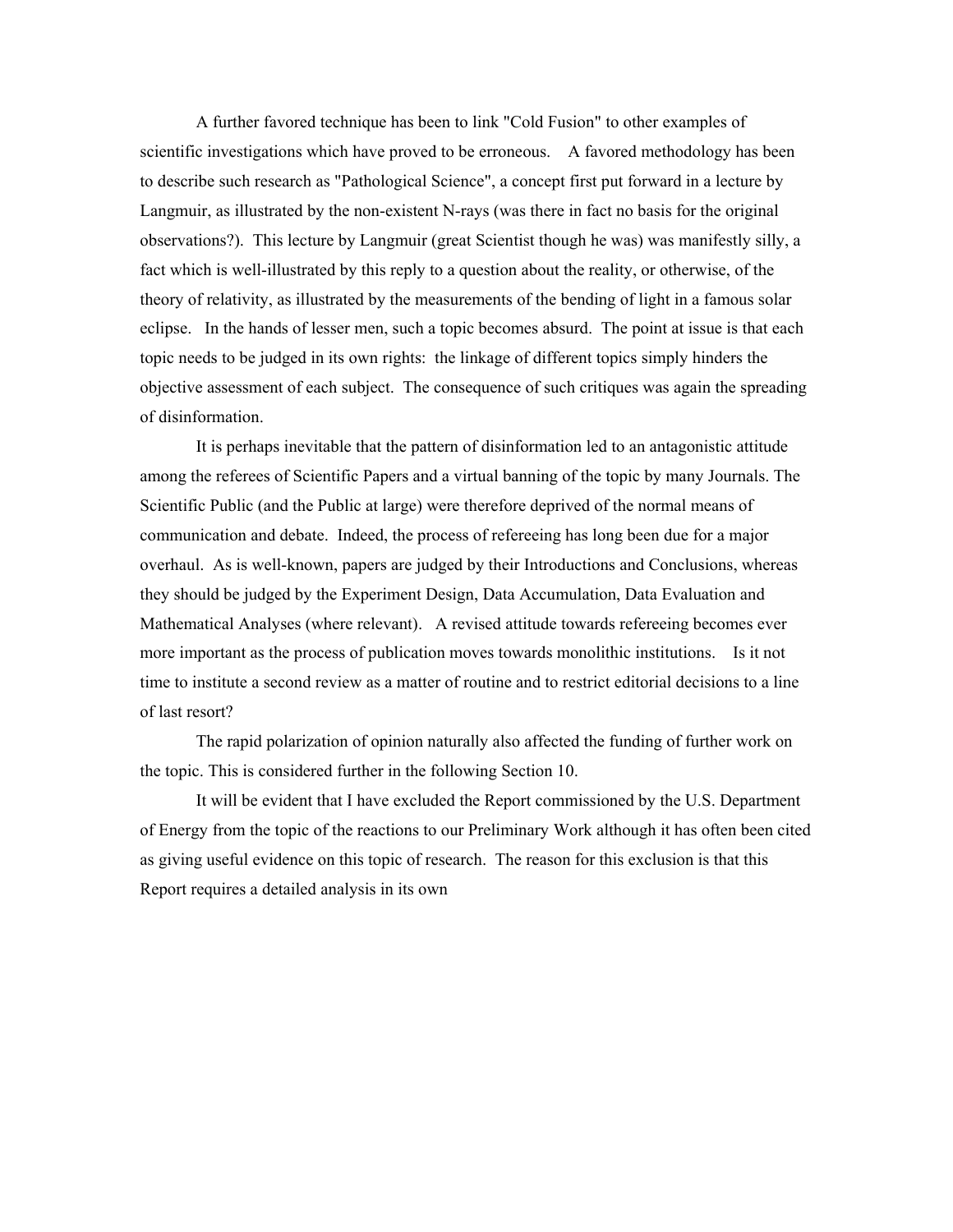rite (see also Section 12). Such a detailed analysis cannot be included in the present assessment. Moreover, one could not expect a report commissioned at such an early date to make any useful contribution to the research topic as, indeed, proved to be the case.

# **Section 10. Post March 1989, "Luck" in Research; Restrictions on the Research Program**

As was to be expected, the topic of nuclear reactions of hydrogen isotopes in host lattices has turned out to be much more complicated and extensive than could have been predicted in March 1989. Parts of these topics will be described in other articles contributed to the present series. Furthermore it has become apparent that the systems are "pseudo-simple": while they are relatively simple to set up, their behavior is actually very complicated. It is necessary to establish extreme conditions in the bulk of the host lattice (the volume), as mediated by its surface. One would therefore expect the reproducibility to be low, as has turned out to be the case. It is therefore necessary to carry out a large number of experiments under extreme conditions for prolonged periods of time, a methodology which is not part of the usual approaches to the design and execution of experiments. Moreover, most of the key variables are "hidden" and are difficult to evaluate because the systems are only subject to very few controllable parameters (for Scenario B, the cell current or voltage, the temperature for any given material). Unfortunately, the methodology required for the evaluation of "hidden variables" is not generally understood so that progress has been restricted (this methodology is understood for example in some aspects of Control Engineering).

The terminology "for any given material" in the previous paragraph is a matter of the utmost importance. We came to realize already in 1988 that there were some materials for which one could observe excess enthalpy generation with adequately high rates of success; while there were some which gave a zero result. It was apparent,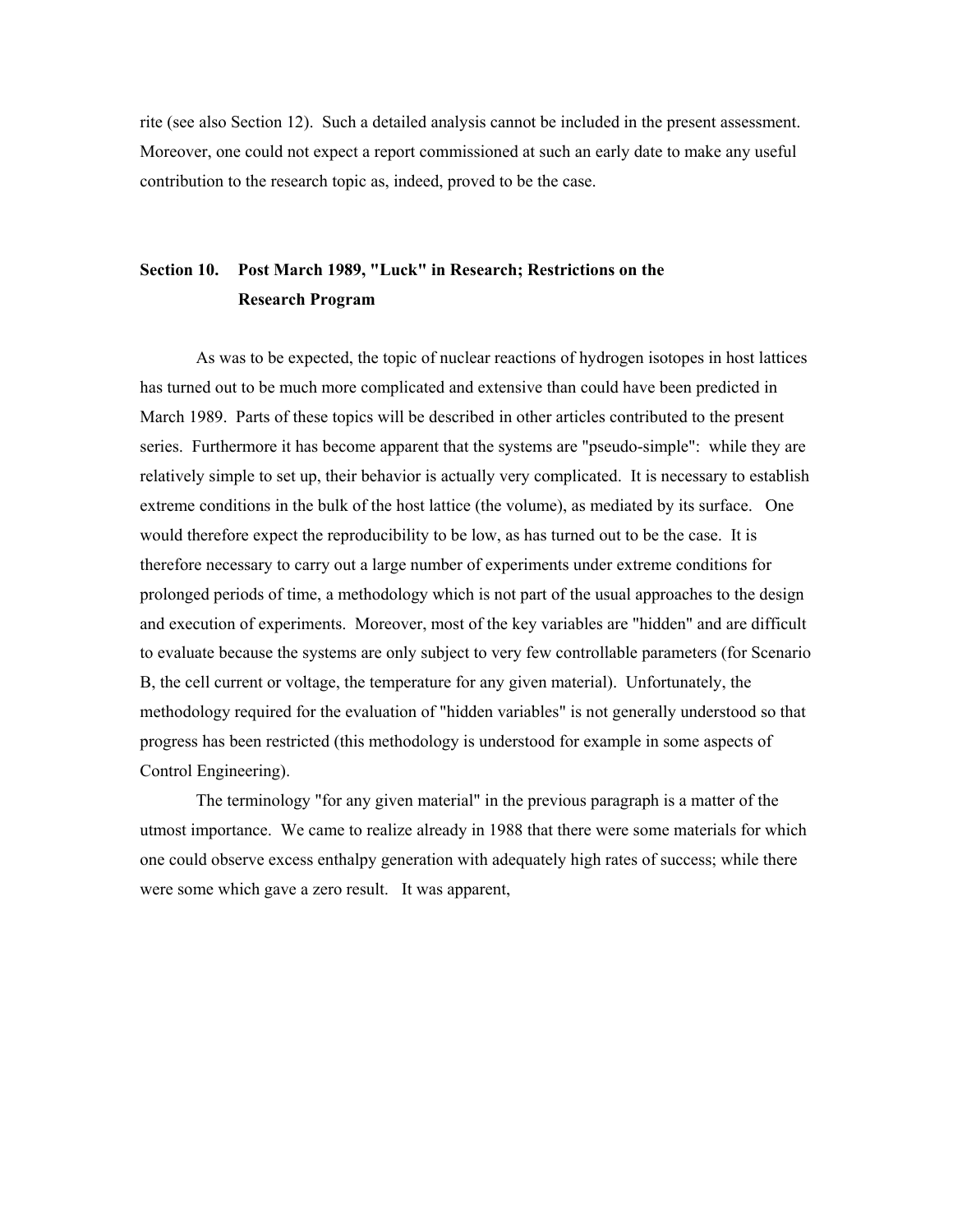therefore, that the development of the materials aspect was a matter of crucial concern. However, the resources for the investigation of these particular aspects have never been available (see further below). I have therefore recommended throughout that investigation of this topic should be delayed until such time as adequate resources might be available. Instead, I have recommended that in the interim, research should use a material known to give a reasonable rate of success (while realizing that such a material and the consequent data sets were unlikely to be optimal). Unfortunately, such a strategy lacks appeal, and my advice has never been accepted.

In this context, it is appropriate to consider the topic of "luck in research". If, in our early research, we had only used materials giving virtually zero rates of excess enthalpy generation, then we would certainly have abandoned the topic! In fact, I believe that it is quite generally true that innovative research is heavily biased towards those topics which "work first time".

Furthermore, if we had used a different method for assessing the presence or absence of changes in the rates of the nuclear reactions (e.g. the measurements of neutrons), then we would again have concluded that the effects were absent. This illustrates that a definitive answer to a particular question requires comprehensive investigations. Such investigations can never be mounted in the initial phases of a research project so that "luck" again becomes an important factor in assessing the answer to any question.

The influence of "luck" in the next stages of an investigation is equally important. Thus, in the present example, the system is subject to many variables (see also Section 8 and the end of this Section). The question of whether the ongoing research progresses is therefore dependent on whether one has chosen an achievable objective and an appropriate set of variables. Progress in research is therefore again subject to "luck", tempered by "judgment", a quality which is sadly lacking

As far as our own forward program was concerned, we took a firm decision to avoid all those aspects which could be construed to have implications for National Defense (see Section 8). Concentration on the civilian aspects inevitably meant that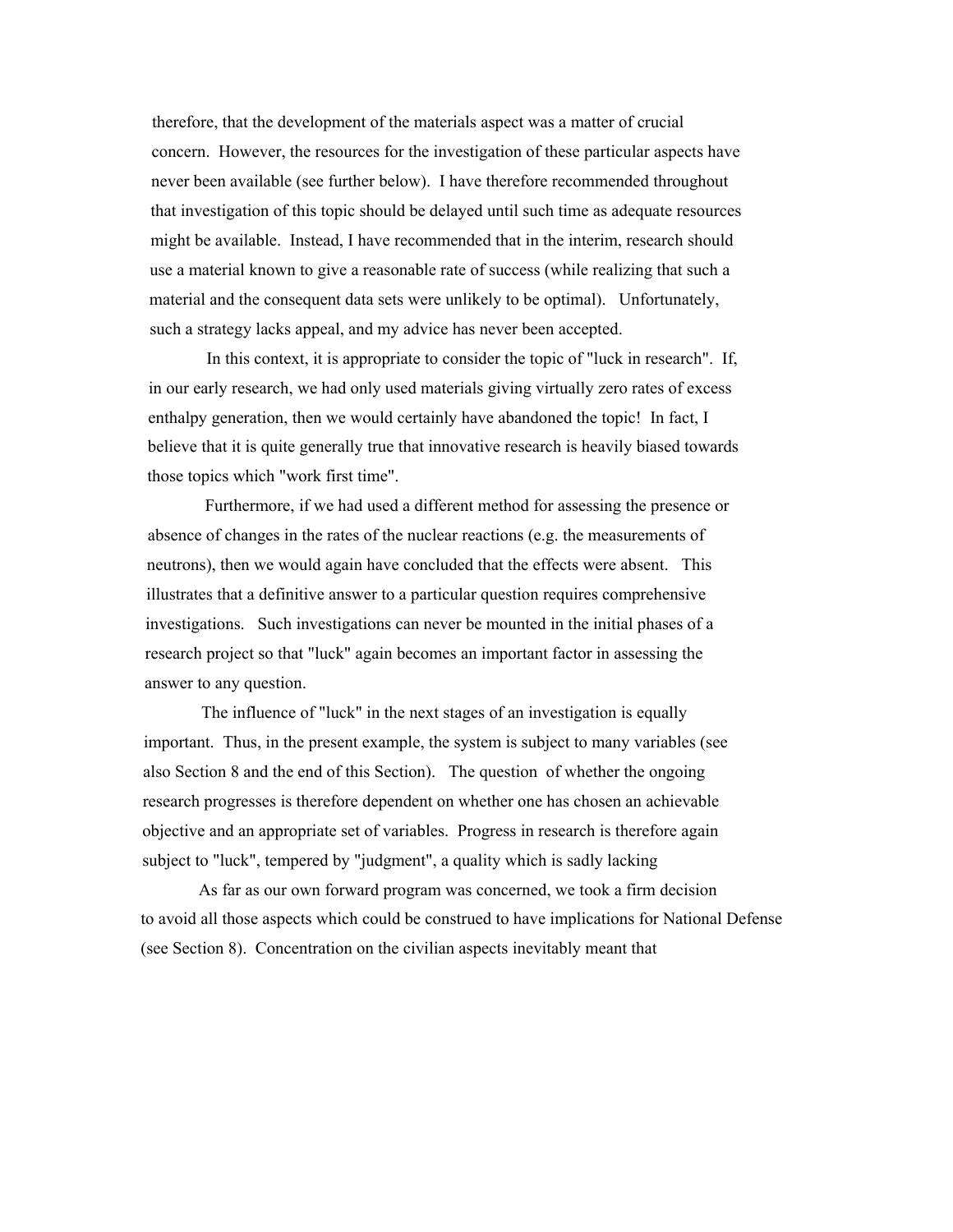we should explore the ways in which the specific power outputs and energy efficiencies could be raised to the point at which one could envisage practical applications. Inevitably, in view of the financial and time-scale constraints, such work had to be carried out with a very narrow focus and, moreover, within an incomplete knowledge base. We opted for continuation of the work using Systems of Type B as a preliminary for work on Systems of Type A and on Composite Systems, Type E (see Section 6).

As far as the generation of excess enthalpy using Scenario B is concerned, it became apparent that the production of low levels of excess enthalpy is easy to demonstrate, provided the experiments are carried out with high precision and accuracy, and provided satisfactory electrode materials are used. These provisos have turned out to be critically important, problems which have not always been understood. With increasing time and/or temperature, the systems then pass through a region of "positive feedback" in the sense that increases in temperature lead to increases in the rates of excess enthalpy production. This "positive feedback" greatly complicates the investigation, which is another matter that has not been generally understood. "Positive feedback" leads to much higher levels in the rates of excess enthalpy generation, including the sustained production of heat at the boiling points, at rates roughly equivalent to those achieved in fast breeder reactors. Furthermore, it has become apparent that it is possible to construct a number of systems operating above/beyond the onset of "positive feedback" and which generate enthalpy at lower levels but at zero enthalpy input. These phenomena have been described with a number of epithets including "Heat-after-Death", "Heat-after-Life" and "After-Effects". The work of Mengoli et al<sup>[17]</sup> on this topic is especially noteworthy.

The use of devices based on "Heat-after-Death" etc. appears to open up the route to a range of "niche applications". The work on systems of Type B would open the way to a much wider range of applications, especially those which require the utilization of low-grade heat. However, it has also been shown that much higher specific rates of excess enthalpy production (in the range 10-  $100 \text{ kW cm}^{-3}$ ) can be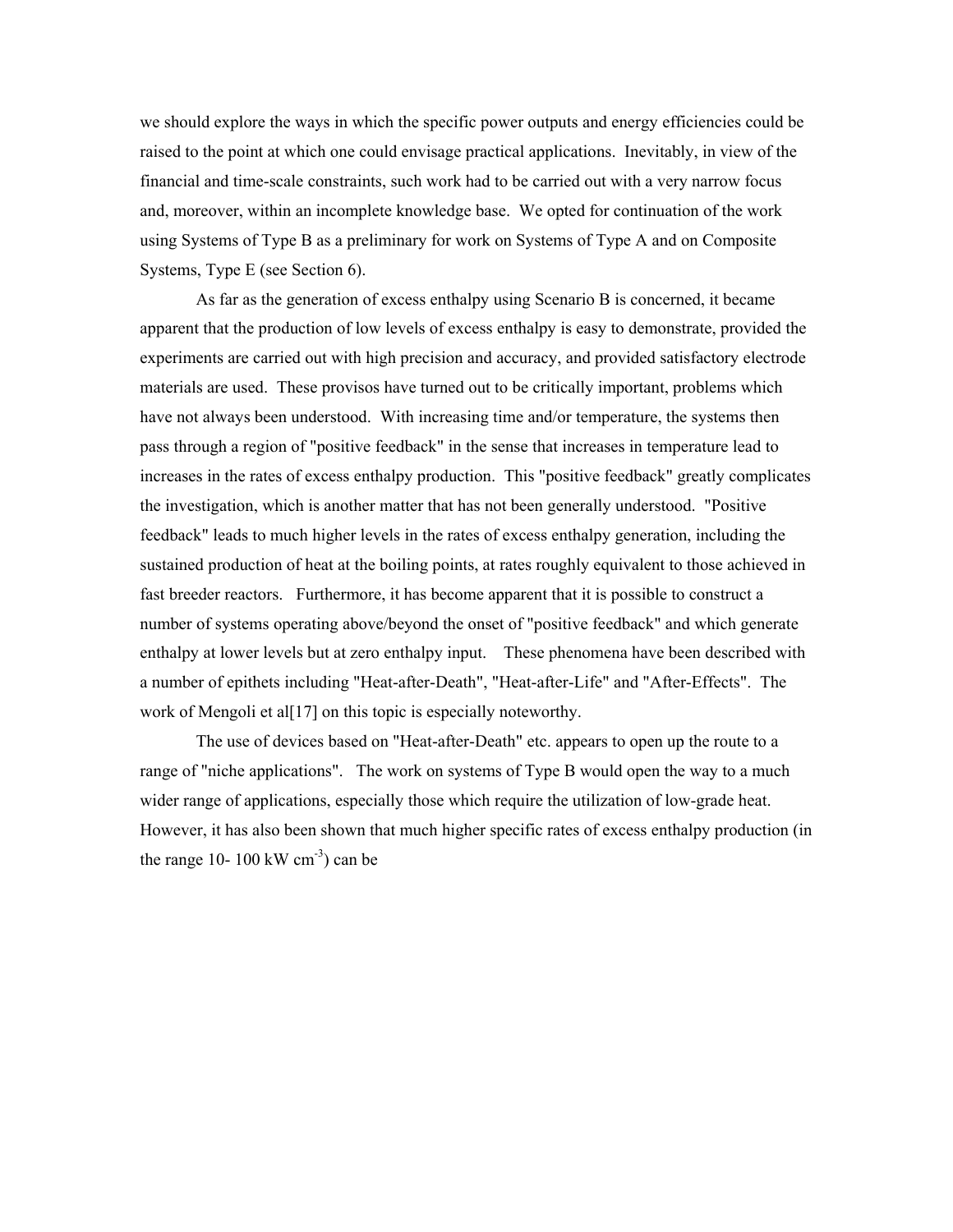achieved using systems of Type A (note especially the work of Preparata and Del Giudice<sup>[18]</sup>). Systems of this type may well lead to a very wide range of applications.

The technical details given in this Section have necessarily been very restricted. Perhaps the most serious omission has been an account of the way in which the linkage between excess enthalpy production and <sup>4</sup>He production has been established. Readers interested in this and other aspects (generation of tritium and neutrons, indications of more complex transmutations, work using light water) should consult the Proceedings of the Series of International Conferences on Cold Fusion I - 7. These Conference Proceedings remain the best source of information in view of the restrictions which have been met by those wishing to publish papers in most Scientific Journals. It will be seen that research now covers a very wide field, notwithstanding the inadequate level of funding. The level required can perhaps be assessed when it is realized that, even if attention is confined to scenario B, and if materials variables and any military applications are excluded (see Section 8), then it is still necessary to explore between 10 and 15 variables in order to define the operating characteristics (the relevant field of work is known as the Factorial Design of Experiments).

### **Section II. The State of Science; the Relationship between Science and Society**

In considering these topics, we should recognize at the outset that the true spirit of Scientific Enquiry is a somewhat delicate plant, unlikely to survive the impact of ill-considered external pressures. I believe that most people would place the starting date of this aspect of the Modern World in the 17th Century and consider it to be a rather late flowering of the Renaissance. The initial spirit was clearly Platonic, the attempt to understand the know-why of the Universe.. C.M. was the paradigm which underpinned this initial phase of enquiry. However, right at the outset, science was subjected to external pressures, such as the utilization of the knowledge gained for military and commercial purposes (to illustrate this one needs to look no further than the early history of the Royal Society). It is perhaps therefore inevitable that the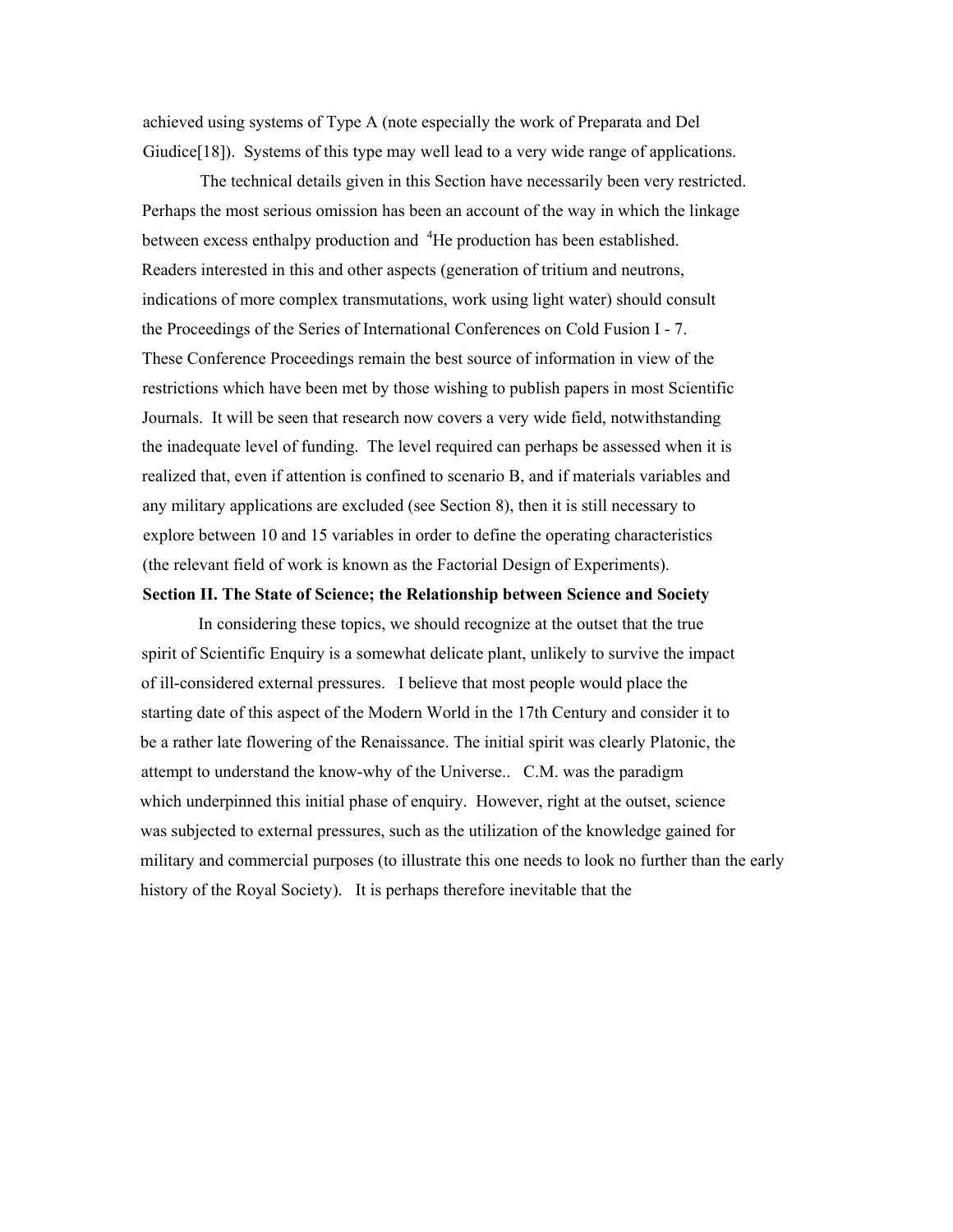paradigm became a form of intellectual *meccano,* used to underpin the Aristotelian enquiry into the know-how of matter.

A pessimistic assessment would be that the true spirit of enquiry contained the seeds of its own destruction?

Of course, since that time, the C.M. paradigm was replaced by Q.M., which should in turn have been replaced by Q.F.T. (with Q.E.D), applied to ordinary matter. This last step should have been taken in the second half of the present century thereby leading to the next phase of the investigation of the Natural World. However, this has not happened, a matter which should be of serious concern to Society. There are other serious matters, which need to be considered, and I will single out just two in the present article. The first is the question: what fraction of the total knowledge base is in the Public Domain? Indeed, is it acceptable that any knowledge should be removed from the Public Domain? Research should be carried out within the whole body of knowledge available at any given time. It is often said: "one cannot un-invent the results of research". By the same token one should say: "one must not remove knowledge from the Public Domain". Of course, it may well be that the consequences of particular research programs prove to be unacceptable by Society at large. In that case, we require further action on the consequences of the research, rather than the removal of the results of the research from the Public Domain.

The second serious matter is the development of monolithic research programs. It may well be that some of these programs are desirable, but the processes leading to their selection and abandonment are quite opaque to the Public-at-large. One might well ask: "if it was so clear that one should initiate a program on particle Physics, then what is the justification for truncating this program at a later stage?" If it was so clear that one should initiate a program on "Hot Fusion", then what is the justification for truncating this program at the present time?" "Exactly what benefits do we expect to derive from the Space Station, the Human Genome Project, or any other large-scale, concerted technological activity?"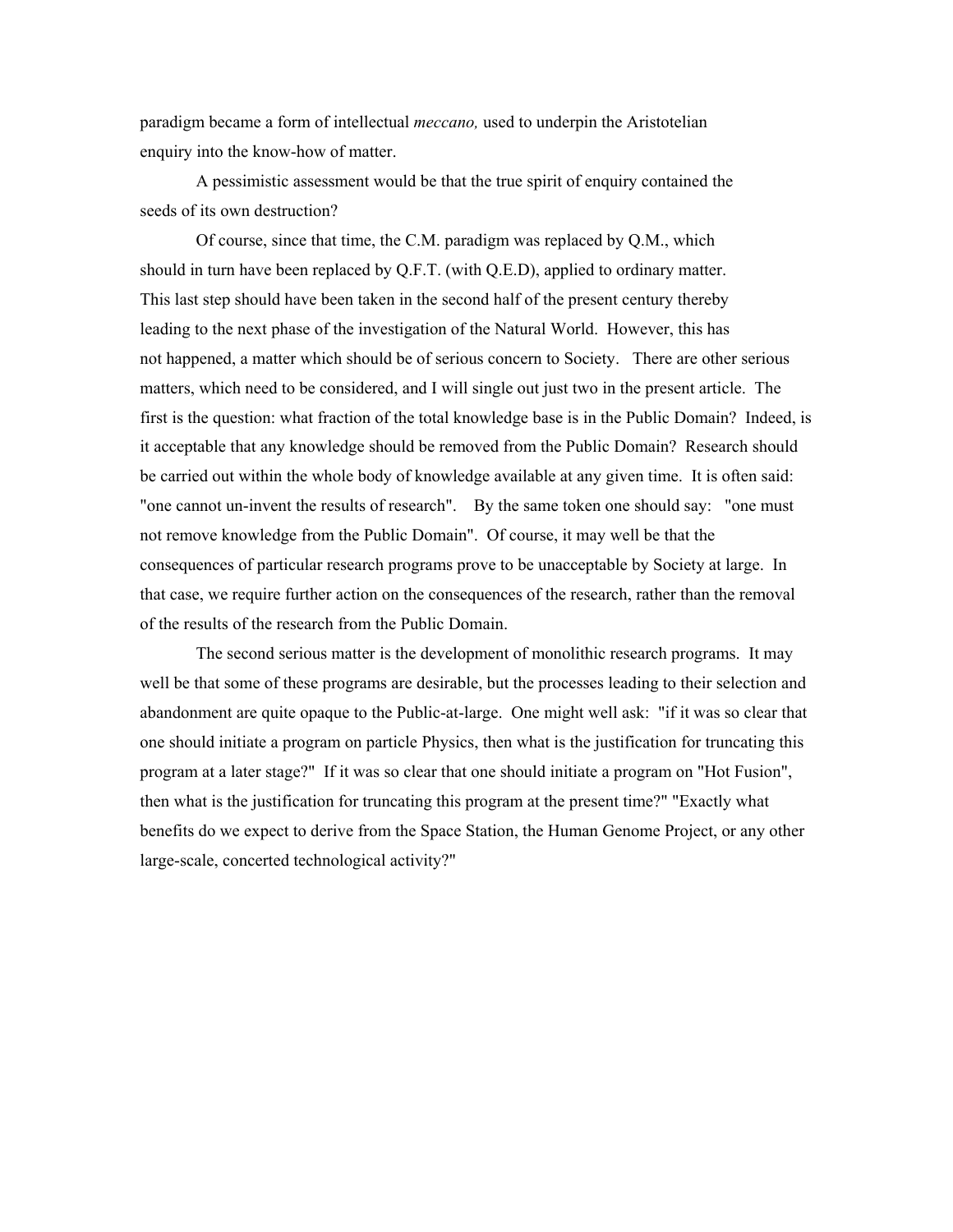What is at stake here is not so much a lack of communication between scientists and society at large, as the poor quality of that communication. This state of affairs is often described by the statement: "scientists are unwilling to discuss their work with the General Public". However, this statement is incorrect: in my experience, scientists are perfectly willing to engage in a general debate, but the attitude of "the media" appears to be that such material cannot be "dumbed down" to the point where it would make good entertainment. Inevitably, therefore, media attention focuses on issues which are quite peripheral to the subject matter. Such a choice of material is self-defeating because the presentation then lacks depth. It is unlikely that the viewing or reading public will analyze the presentations in these terms; in practice, they will simply switch off or abandon reading.

Two further factors militate against the communication between scientists and the public. The first applies to television alone (surely now the most important means of communication), and the second originates in television but has been almost universally adopted by the Press. The first factor is that much presentation on television now lacks visual appeal. The restrictions in funding preclude adequate preparation to ensure that viewers will be visually engaged: the material presented will therefore be rather boring. The second factor is that the same restrictions in funding lead to the construction of programs according to prepared scenarios. The factual material therefore becomes an illustration of the editorial opinion, and television programs inevitably become polarized. Such a *modus operandi* is perhaps inevitable for the medium of television; the more serious problem is that the same methodology has now been adopted by the Press. I believe that the written word must still be regarded as the principal means of information for matters which require some degree of engagement by recipients of the information. The admixture of fact and editorial opinion can never be an adequate means of conveying such information.

It is useful here to use the reportage of "Cold Fusion" as an illustrative example. For example, if the content of the key papers presented at the series of meetings devoted to the topic had been reported in the form: A said a, B said b…..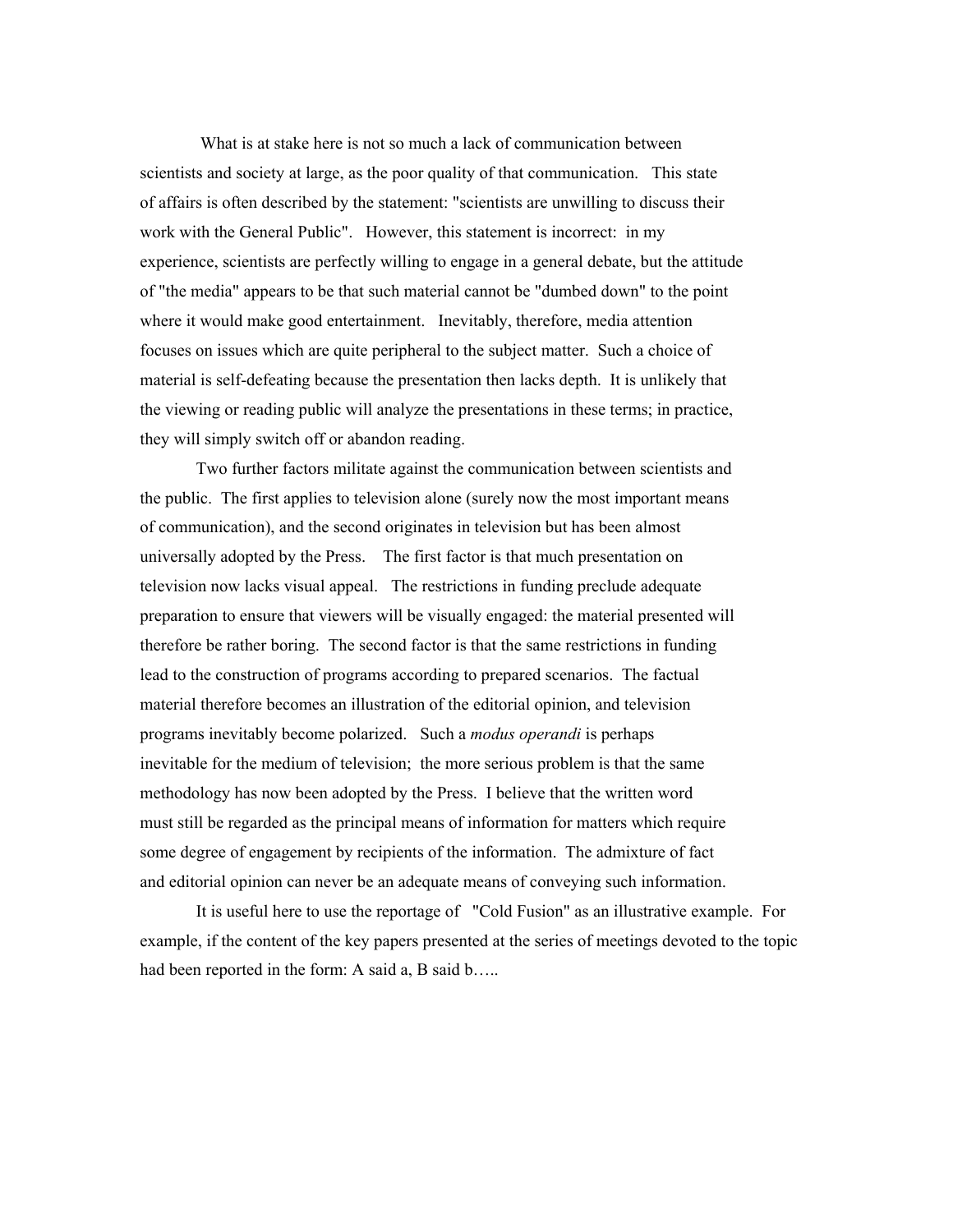Z said z, followed by an editorial comment that I (the editor) believe this is all nonsense for reasons (x, 3...,. *0).,* then the reading public would have been able to assess whether it believes at least some of a, b ..... z, in preference to the relevant comments (x. P..... Q). The polarization of opinion would have been avoided and there would have been some chance of initiating a reasoned debate.

As is always the case for scientific investigations, such assertions should lead to interesting experiments (which should at the least be useful in falsifying the initial assumptions). Readers may care to take a small number of articles dealing with the subject of "Cold Fusion" and mark up the component parts according to whether they are "facts", "editorial opinions" or "extraneous material". This would lead to the straightforward exercise of separating the article into these three sections. Readers may then wish to ask themselves a further series of questions which include:

- (i) Do the "facts" precede the "editorial opinions" or are these aspects confused (by accident or design)?
- (ii) Are the "facts" correctly reported?
- (iii) Do the "facts" sustain the "editorial opinions"?
- (iv) Have the "facts" been selected to support particular "editorial opinions"?
- (v) Are the "editorial opinions" quite independent of the "factual material"?
- (vi) Is "extraneous material" introduced to support particular "editorial opinions"?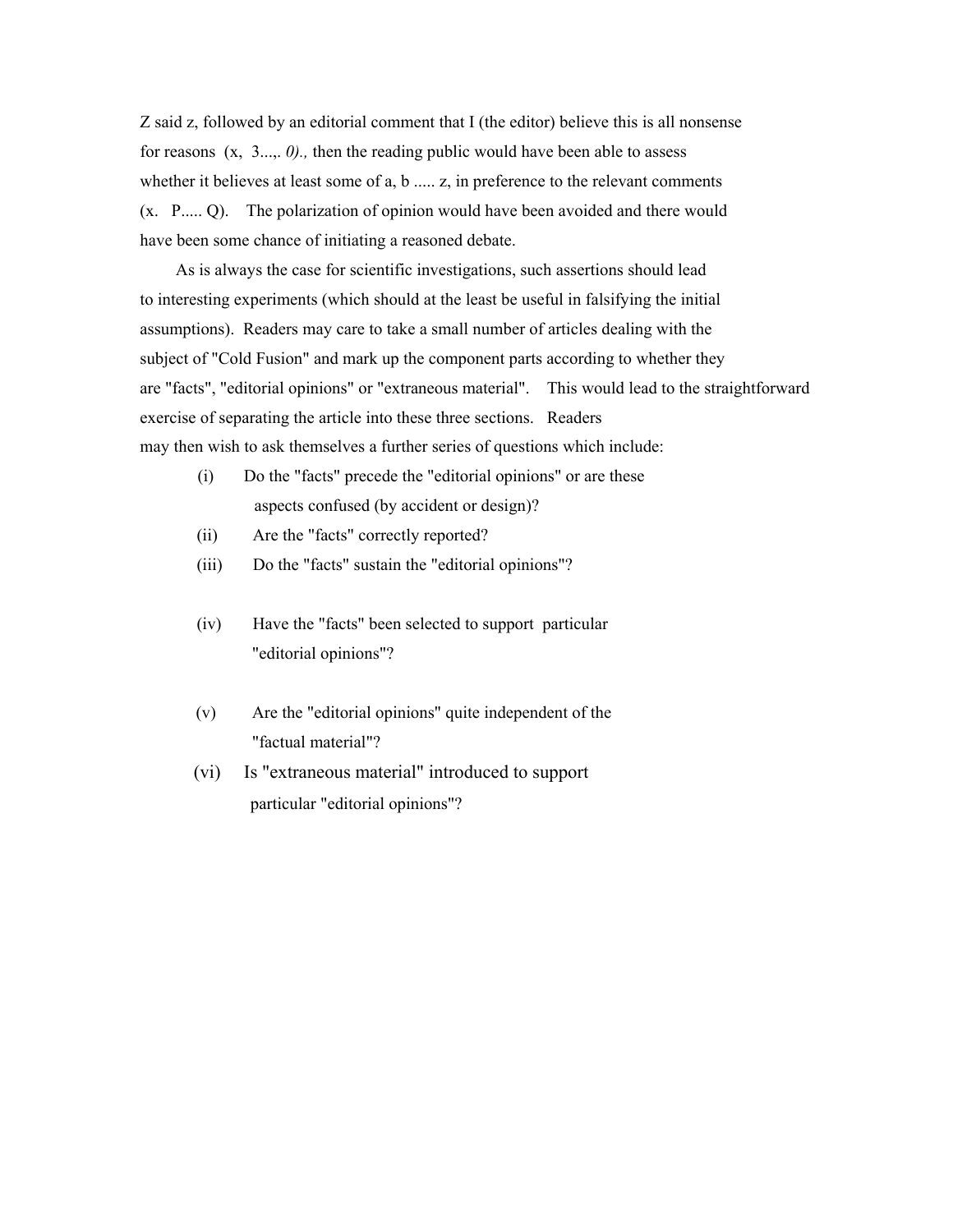## (vii) if (vi) does not apply, then what is the purpose of such "extraneous material"?

In such an exercise, it would also be useful if readers asked themselves the Question, whether the "facts" give an adequate summary of the state of knowledge. A convenient starting point would be:

(viii) what cross-section of the results reported at the International Conferences on "Cold Fusion" I - VII have been reported?

Needless to say, an exercise of this kind can be applied to other topics in Science (indeed also in Economics, Politics, etc.), covered in the Press. I believe that such an exercise will show very rapidly that the standard of reportage falls far short of that required to develop an informed readership. At the same time, the development of an informed readership is clearly a prerequisite for the proper extension, of the decision making process. In the absence of such an overdue extension the public-atlarge will feel increasingly disenfranchised, leading to the extension of decision making through pressure groups. The end result will be an inability to seek rational solutions to problems subjected to rational analyses.

It appears to me that the improvement in the flow of information required to allow such an extension of the democratic process now needs some degree of regulation to ensure that earlier standards of Journalism are reintroduced. Such a view will surely be attacked as smacking of "censorship". It is appropriate, therefore, to emphasize that any such regulation would not deal with the content of articles but merely with their structure. Such a revision in structure would counteract the present-day deconstructive tendencies; it would also make it much more difficult to use the Press as a vehicle for propaganda.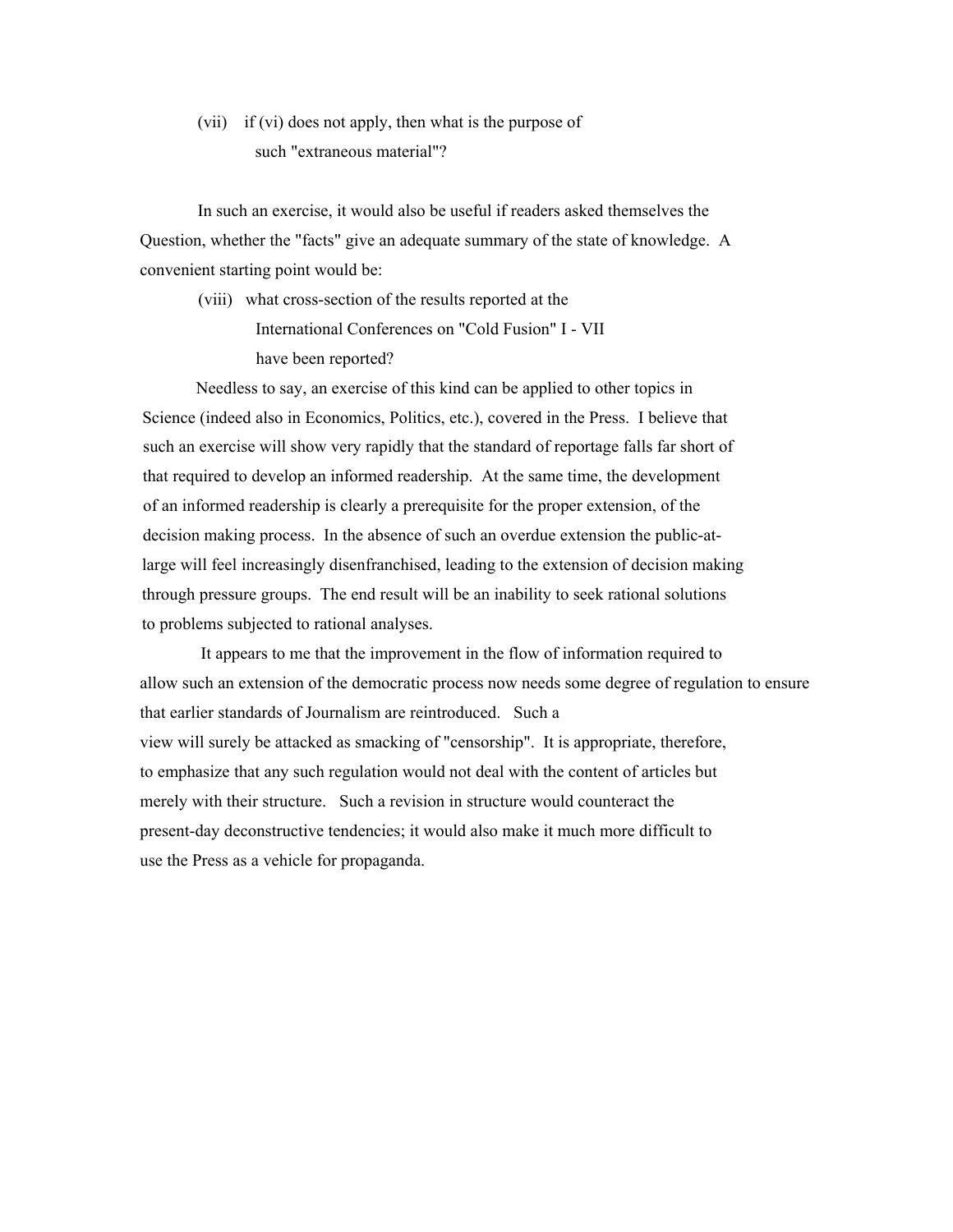Any analysis of the present-day State of Science also requires some consideration of the all-important question of the funding of research. Here, many of the comments made in the previous Sections will have "a familiar ring": the funding of research is now inadequate for the number of scientists engaged in this activity. Such a shortage of funding increases the tendency towards "band-wagoning", while at the same time increasing the pressure towards consensus science. Applications for funding will only succeed if the referees and program officers accept that a field of work is respectable - and then the referees and program officers are themselves susceptible to the pressures of the consensus. One outcome is inevitable: a move towards "safe science", the marginal extension of the knowledge base. Much of this is no doubt very laudable, but one can hardly expect such work to be epoch making or cost effective.

The pressures towards the trivialization of research have also been accentuated by changes in funding policies. This is a matter which I can only judge from an United Kingdom perspective. In the balmy far-off-days of the 1950's and 1960's, there was "dual funding" for research in the University Sector. Research was carried out in "well-found" laboratories i.e. laboratories which were equipped with most of the stateof-the-art instrumentation required for innovative research. Applications to funding bodies were therefore restricted to special items and manpower, and such research was carried out at the marginal cost. Such a costing applied equally to research carried out for Industry and Government Laboratories. Moreover, this attitude in the funding of research carried over to some extent into Industrial and Government Laboratories.

This funding policy made it relatively easy to carry out "unsafe" and "blue skies" research.

Starting in the 1970's there was a move towards making each project carry its full cost, and the policy of "well-found laboratories" was abandoned. It is hard to imagine how those concerned with the Strategies of Central Government could persuade themselves that such changes would improve the efficiency of the overall Science Establishment. Such a conclusion appears to be based on the belief that an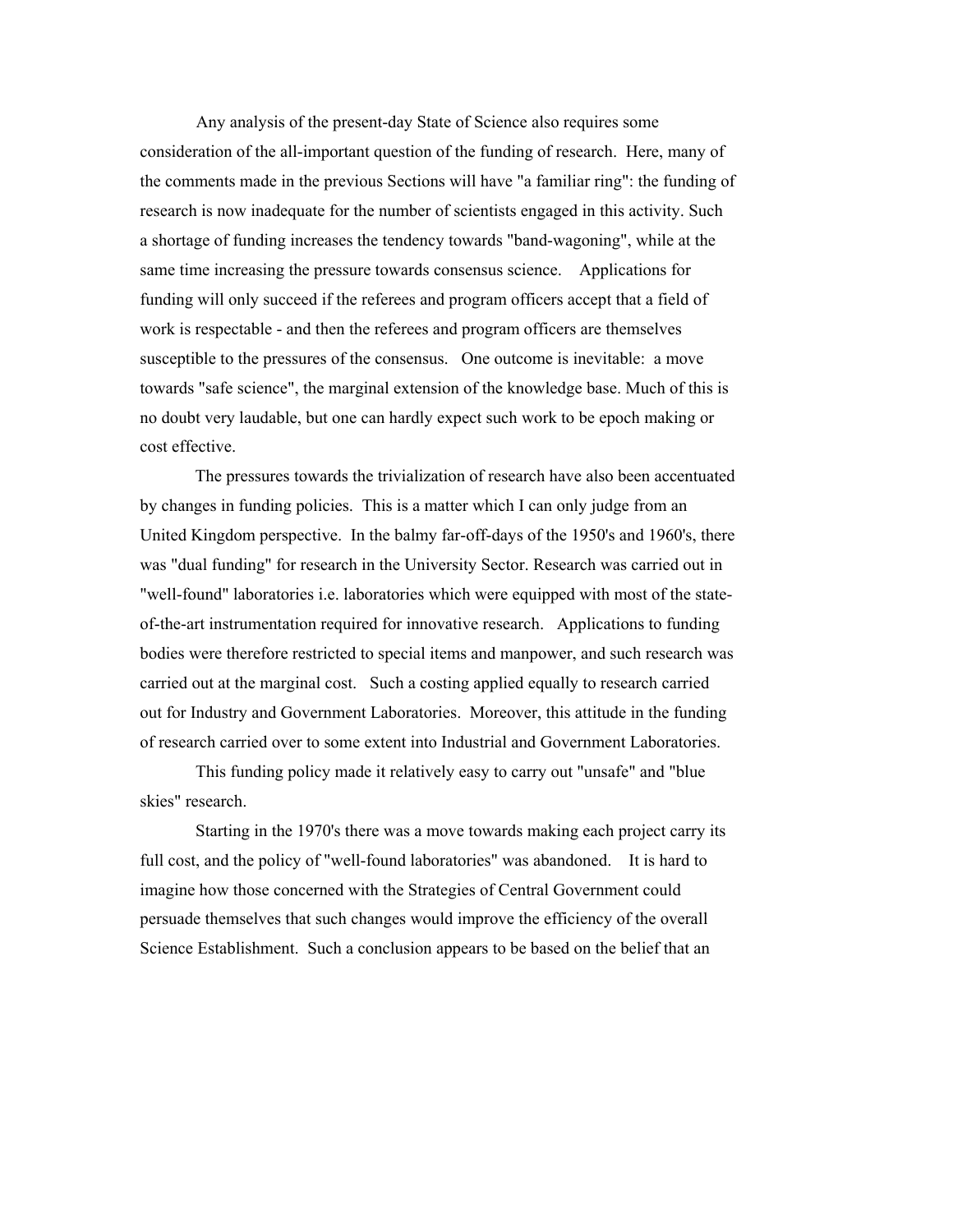optimization of the component parts will lead to a global optimization but, of course, such a view is incorrect. The component parts are inter-connected, and many of the inter-connections are non-linear, in the cost functions. If one wishes to optimize the global system, one must do just that. Optimization of the component parts can only increase the overall costs. Moreover, if one wishes the system to "learn", then one must certainly abandon linear programming.

The downward pressure on funding inevitably implies that laboratories are no longer "well-found", so that it becomes difficult (indeed, virtually impossible) to carry out "unsafe" research. Moreover, this downward pressure has been accompanied by an increase in the level of sophistication of instrumentation so much so that the accumulation of complex instrumentation becomes an end in itself. Inevitably, researchers need to invest considerable time and effort to acquire the equipment deemed essential for their research. There is then a need to explore to the fullest extent the potentialities of the instrumentation, and research becomes driven by the need to find problems suitable for the instrumentation, rather than the search for the solution of interesting problems. All these factors lead to an accentuation of the search for the know-how of matter, rather than the know-why.

The implications of the structure of Science Funding on the development of research into "Cold Fusion" (more correctly, the lack of development) will be selfevident. Such research could certainly not be considered as being "safe" science. Indeed, as I have already described, I did not embark on this topic until after I had resigned from my full-time Academic Appointment. Furthermore, we decided to cany out the research in secret and to fund it personally (if we could have afforded to invest \$1M, we would not have made any application for funding). The hysterical reactions to our Preliminary Paper, the invalid conclusions drawn from some of the initial independent investigations, the disinformation in much of the Media coverage, and perhaps, most seriously of all, the strange phenomenon of the Report commissioned by the Department of Energy, ensured that the topic was firmly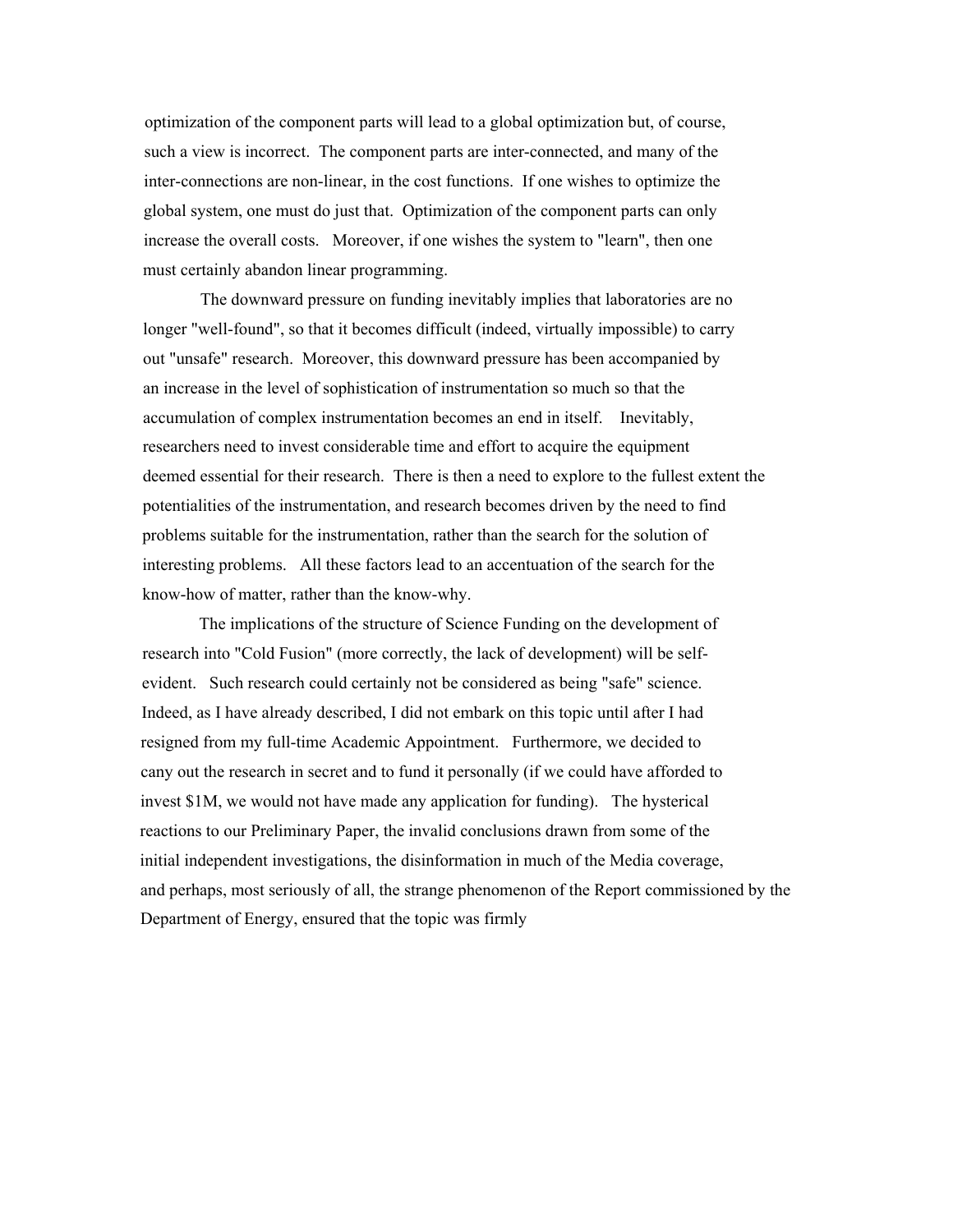classified as being "unsafe". It therefore became impossible to obtain funding through the traditional means.

#### **Section 12. In conclusion; Conspiracy Theories?**

It will be clear to those familiar with some of the background of the topic of "Cold Fusion" that there are many aspects which I have not considered in this article notwithstanding its length. The strange behavior of the Patent Office, the strange presentations in some of the books devoted to the subject, the strange behavior of a number of scientists concerned with the research, the strange circumstances surrounding the preparation and publication of the Report commissioned by the Department of Energy, the strange behavior of the Editors and Editorial Staff of some of the Scientific Journals and many other matters all deserve detailed scrutiny. Much of this behavior has an intimate bearing on the role of Science in our Society.

I have often been asked whether all of these strange happenings might not be explained by a Conspiracy Theory or else a series of conspiracies linked to some central Conspiracy Theory. My reply has always been that it is usually tempting to invoke Conspiracy Theories but that one should only do so only as a last resort. Instead, I subscribe to a different theory, put forward by a former colleague, best described as "The Cock-up Theory of History".

Nevertheless, one must ask oneself the question: suppose that one would wish to frustrate research within a given field of research, without wishing to admit that this is ones intent. Then would one not take the steps which have been illustrated by the example of "Cold Fusion"? At the present time readers will have to reach their own conclusions as to what may be the explanation of the strange events which have surrounded this field of research.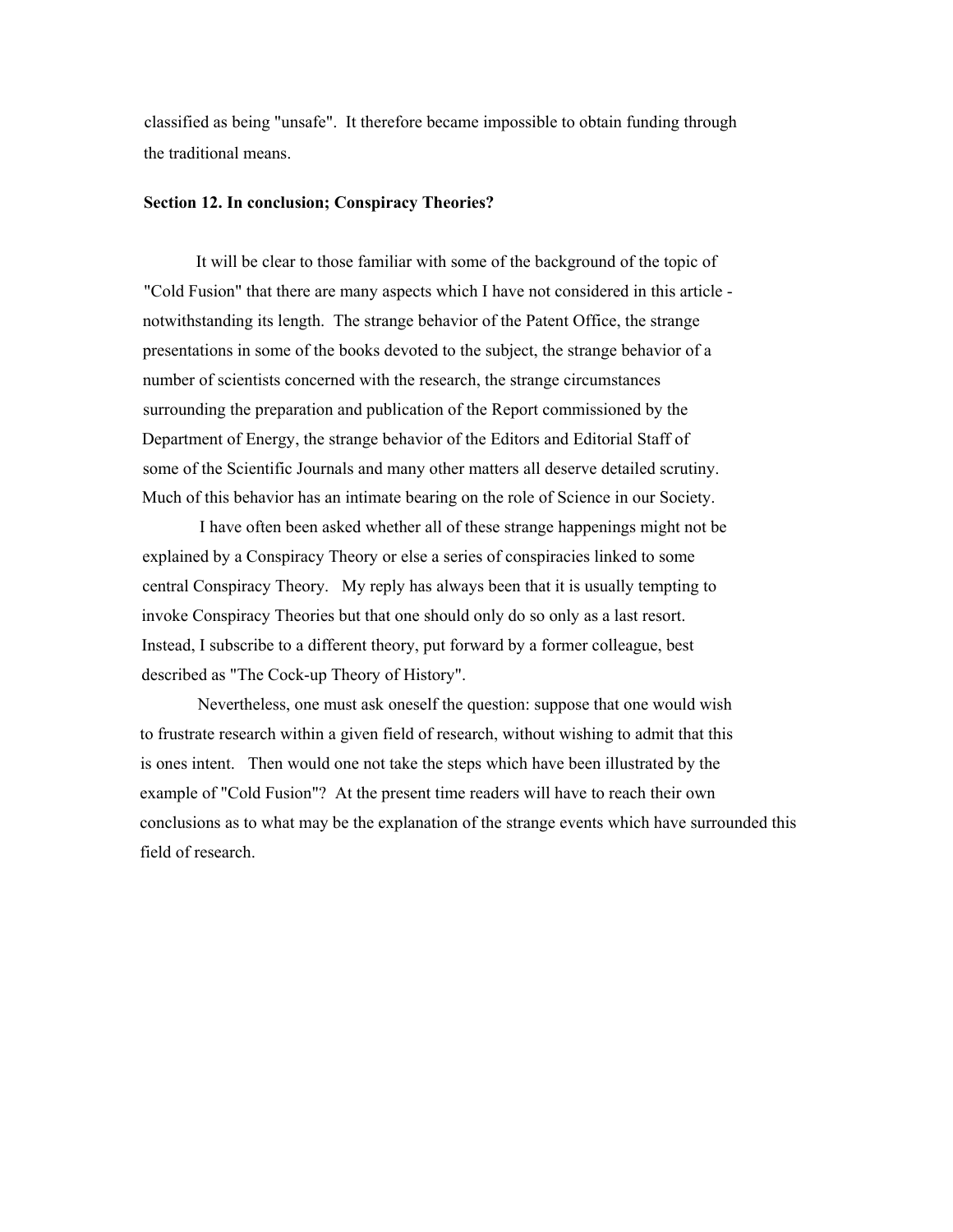## **Appendix A. The Relationship of Quantum Electrodynamics, Q.E.D., to Classical Mechanics, C.M., and Quantum Mechanics, Q.M.**

One *of the* major achievements of the 19th Century was the explanation of the behavior of gases in terms of C.M.; i.e., using Newtonian Mechanics and Maxwell-Boltzmann statistics. However, this freshly constructed topic of Classical Statistical Physics failed to account for the newly discovered Third Principle of Thermodynamics (the entropy approaches zero as the temperature approaches absolute zero). This failure was in large measure responsible for the abandonment of the concept that the behavior of matter can be explained by the collisions of localizable tiny spheres. Instead, a picture emerged in which matter is a quantum wave field described by two fundamental quantities: the "number of its quanta" which appear as atoms and give the intensity of the field and the "phase" which accounts for the interference effects which have been increasingly discovered by research carried out during the present Century. This matter field is coupled to other quantum fields such as the electromagnetic field which has an analogous internal structure and, thereby, gives rise to the observed natural phenomena which can be understood in the conceptual framework of Quantum Field Theory, Q.F.T. For the case of ordinary matter, made up of atoms interacting through electromagnetic fields, Q.F.T. specializes to Quantum Electrodynamics, Q.E.D.

This new quantum framework correctly describes the existence of macroscopic states of low entropy. The inability of C.P. to describe such states (as was shown dramatically by the "catastrophe" of the Third Principle of Thermodynamics) arises from the mutual independence of atoms (and molecules), coupled to the lack of a mechanism for suppressing their independent fluctuations. It is the experimentally observed low entropy of condensed matter at low temperatures which requires a microscopic dynamics that is able to correlate the motions of large numbers of particles (in contradistinction to the experimentally observed behavior of gases). Such a correlation can only be achieved in conventional Q.M. by making special assumptions.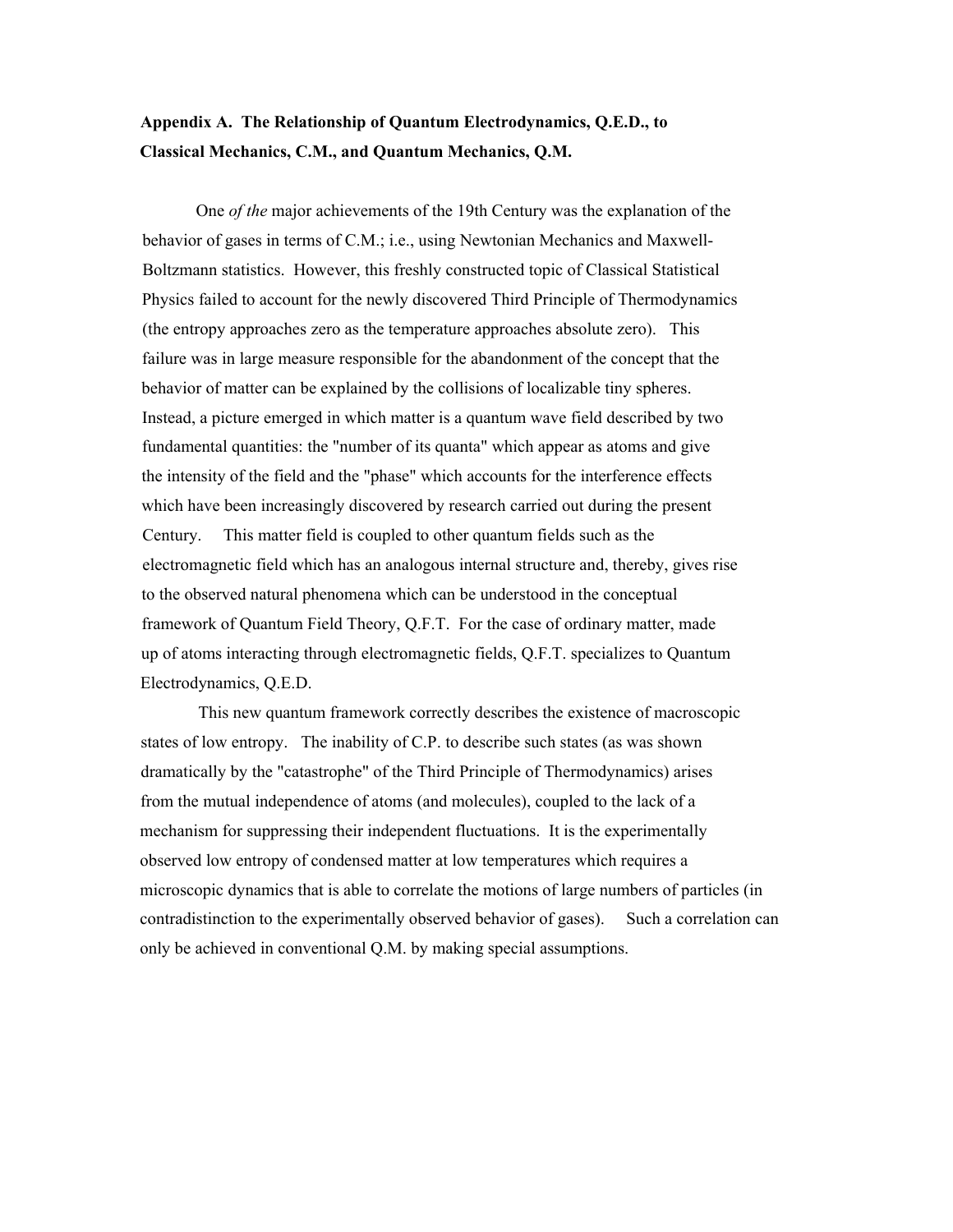Unfortunately, Q.F.T. has, until recently, only been used in the somewhat remote area of subatomic Physics. On the other hand, the everyday world has been interpreted in terms of C.P. although the inadequacies of this formalism were already recognized a long time ago (e.g. by Nernst). The general opinion appears to have been that C.P. gives a satisfactory description of the know-how of matter without any need to investigate the know-why.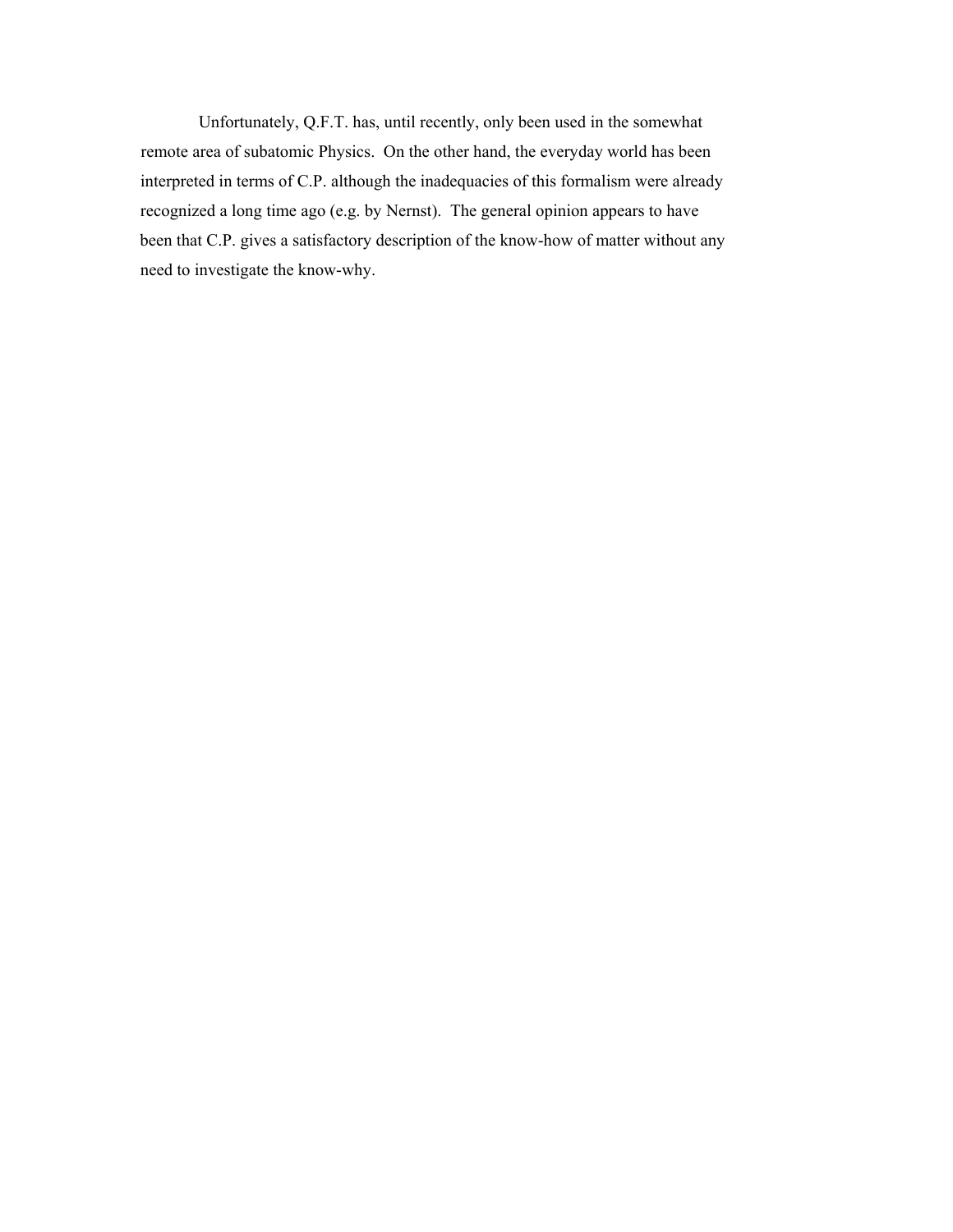[1] Debye, P. and E. -Huckel, *Phys. Z*. 24, 185 (1923).

[2] Kohlrausch, *Ann. Phys*. **6**, 1 (1879).

[3] Einstein, A., in *Annalen der Physik* (1905).

[4] Maxwell, J.C., Treatise on Electricity and magnetism, 3rd edition (1891), 2 vols., reprint by Dover, New York (1954).

[5] Kuhn, T.S., The Structure of Scientific Revolutions,(Chicago Univ. Press, Chicago, 1962),vII, p 10.

[6] **Editor's Note**: This idea is an example of the more general principle (commonly referred to as Ockham's Razor) that has been likened to the notion of "scientific parsimony": i.e., the simplest arguments should be used where possible; or, as stated by the noted English theologian William of Ockham, "It is futile to do with more what can be done with fewer. [Frustra fit per plura quod potest fieri per pauciora.] ." Hoffman et al (R. Hoffmann, V. Minkin, and B. Carpenter, on the Internet at http://rz70.rz.uni-karlsruhe.de/~ed01/Hyle/Hyle3/hoffman.htm ) provide an interesting discussion of this principle as it applies to chemistry.

[7]Rubik, B., "The Perennial Challenge of Anomalies at the Frontiers of Science," *Infinite Energy*, **26**, #5, 34-40, 1999.

[8]A. Coehn, Z. *Elektrochem*. **35**, 676 (1929).

[9]I was not familiar with the work that had been carried out by Fermi and others on field quantization during the 1930's or of the work by Tomonaga, Schwinger, or Feynman that was being carried out at the time. Clearly, there were others besides Einstein (for example, Nernst) who had also formulated ideas that suggested the need for QED.

[10] Arata, Y., and Y-C. Zhang, A New Energy Caused by "Spillover Deuterium," *Proc. Japan Acad.*, 70, Ser. B (1994) pp.106-111. Arata, Y. and Y-C. Zhang, "Achievement of Solid-State Plasma Fusion ('Cold Fusion')," *Proc. Japan Acad.*, 71, Ser.B(1995), pp.304-309. Arata, Y. and Zhang, "Solid State Plasma Fusion ('Cold Fusion')," Vol. 23., January 1997, Special Issue of the Journal of the *High Temperature Society of Japan* (56 pages). B. F. Bush, J. J. Lagowski, M. H. Miles, G. S. Ostrom, **J. Electroanal. Chem.** 304, 271 (1991). M. H. Miles and B. F. Bush, **Fusion Tech** 25, 478 (1994).

[11] Y Iwamura, T Itoh, N Gotoh, I Toyoda, "Correlation between Behavior of Deuterium in Palladium and Occurrence of Nuclear Reactions Observed by

Simultaneous Measurement of Excess Heat and Nuclear Products," in *The Sixth International Conference on Cold Fusion rogress in New Hydrogen Energy: Proceedings* (ICCF6), (Okomoto, M., New Energy and Industrial Development Organization, The Institute of Applied Energy, Tokyo, 1996), v1, 274-281.

[12]Oliphant, M.L., P. Harteck, and E. Rutherford, *Nature* **133**, 413 (1934).

[13]Dee, P.I., ibid, p. 564. Dee, P.I., *Proc. Roy. Soc. A* **148**, 623 (1935).

[14] V. C. Noninski and C. I. Noninski, *Fusion Technology,* **23**, 474 (1993). M. H. Miles, R. A. Hollins, B. F. Bush, and J. J. Lagowski, *J. Electro Anal Chem*, 346, **99** (1993).

[15] M. R. Swartz, "Re-Examination of a Key Cold Fusion Experiment:' Phase-II' Calorimetry by the MIT Plasma Fusion Center," *Fusion Facts*, August 1992, pp. 27-40.

[16]G. Preparata, Q.E.D. Coherence in Matter, World Scientific, Singapore, New Jersey, Lond, Hong Kong, ISBN 9810222491 (1995).

[17]Mengoli G., M. Bernardini, C. Maudauchi, and G. Zannoni*, J. Electroanal. Chem*.. **441**, 155 (1998). Mengoli, G., M. Fabrizio, C. Manduchi, and G. Zannoni, J. Electroanal. Chem., **390**, 135 (1995), and private communication.

[18]Preparata, G., "Everything You Always Wanted to Know About Cold Fusion Calorimetry," in *The Sixth International Conference on Cold Fusion rogress in New Hydrogen Energy: Proceedings* (ICCF6), (Okomoto, M., New Energy and Industrial Development Organization, The Institute of Applied Energy, Tokyo, 1996), v1,136-143. Preparata, G. and E. DelGiudice,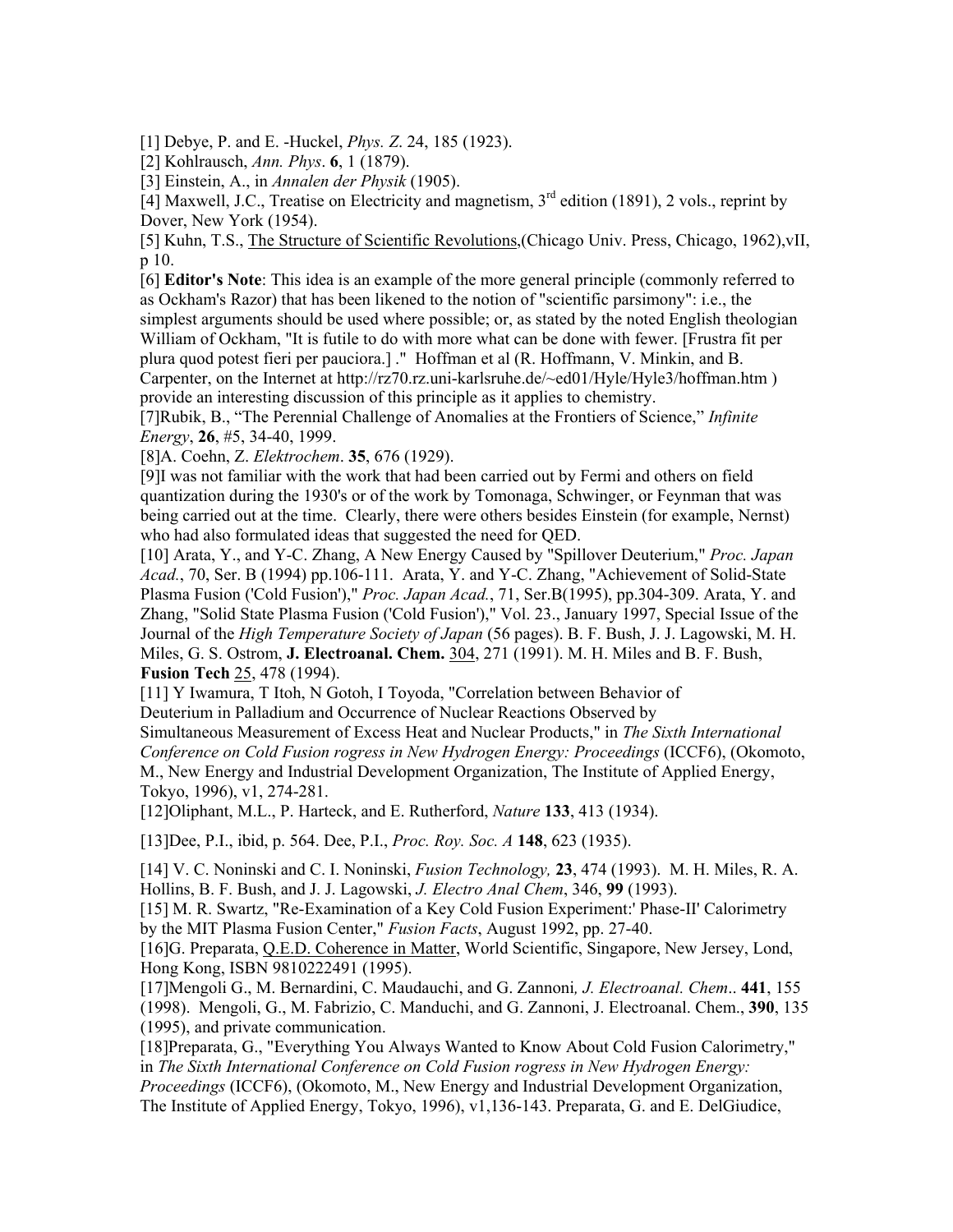private communication.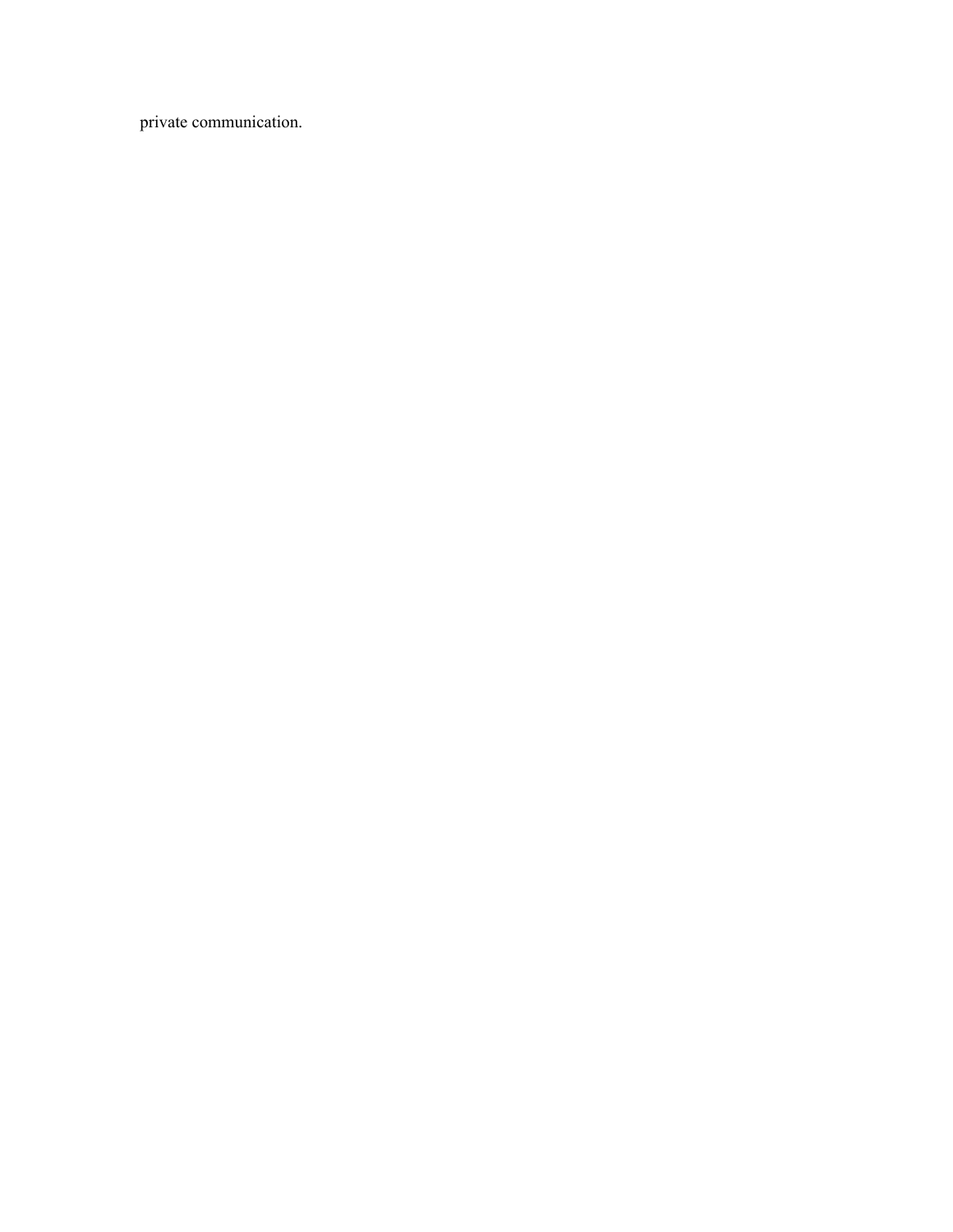Legends for Figures

- Fig I. Schematic diagram of the negative space charge around a central positive ion formed by the electrostatic interactions of the ions.
- Fig 2. Schematic diagram of the Brownian Movements of ions. The arrows connect the points at which the ion is at rest.
- Fig 3 The relationship of Experiment Design and Experimental Data to their Interpretations, using Models based on Paradigms.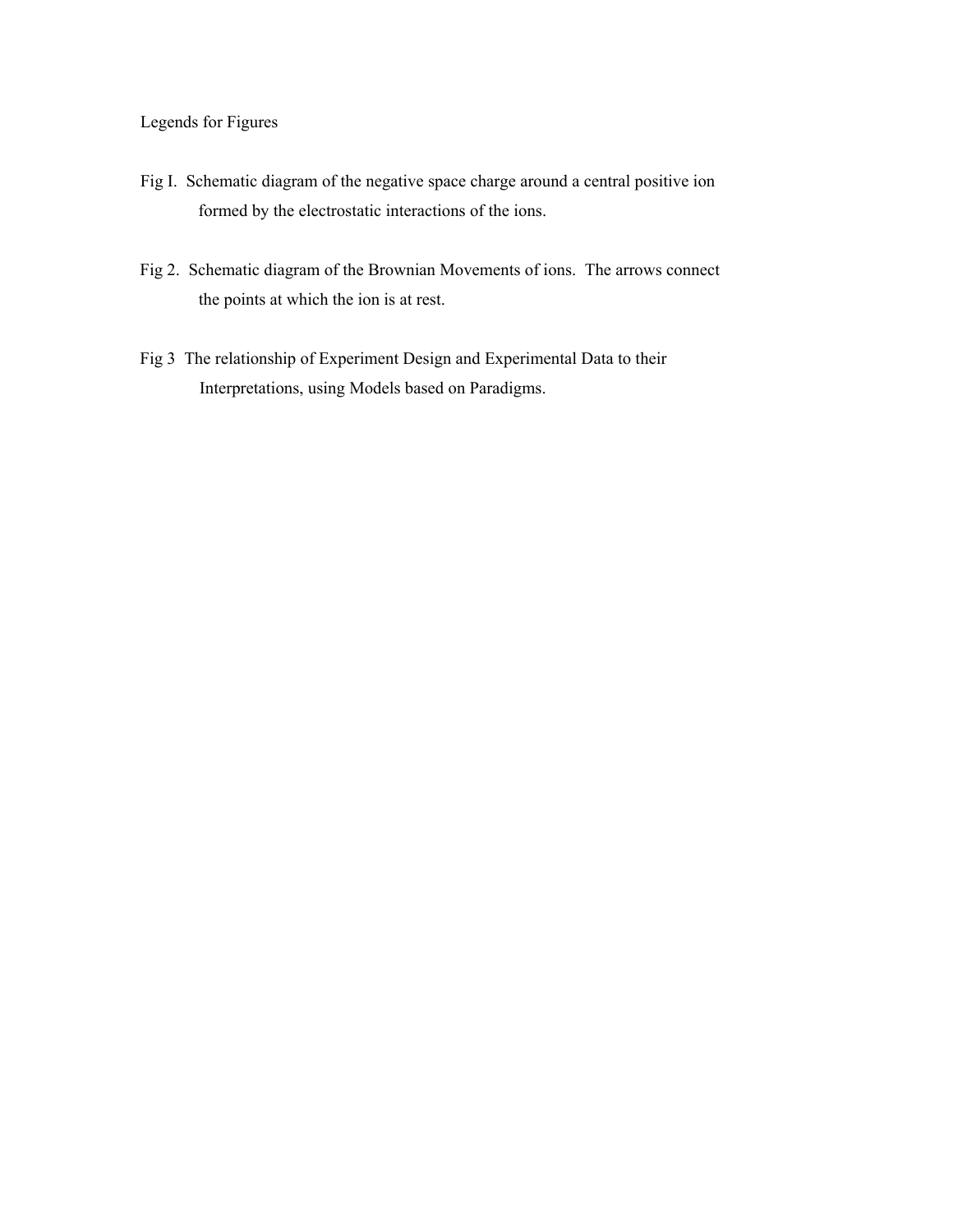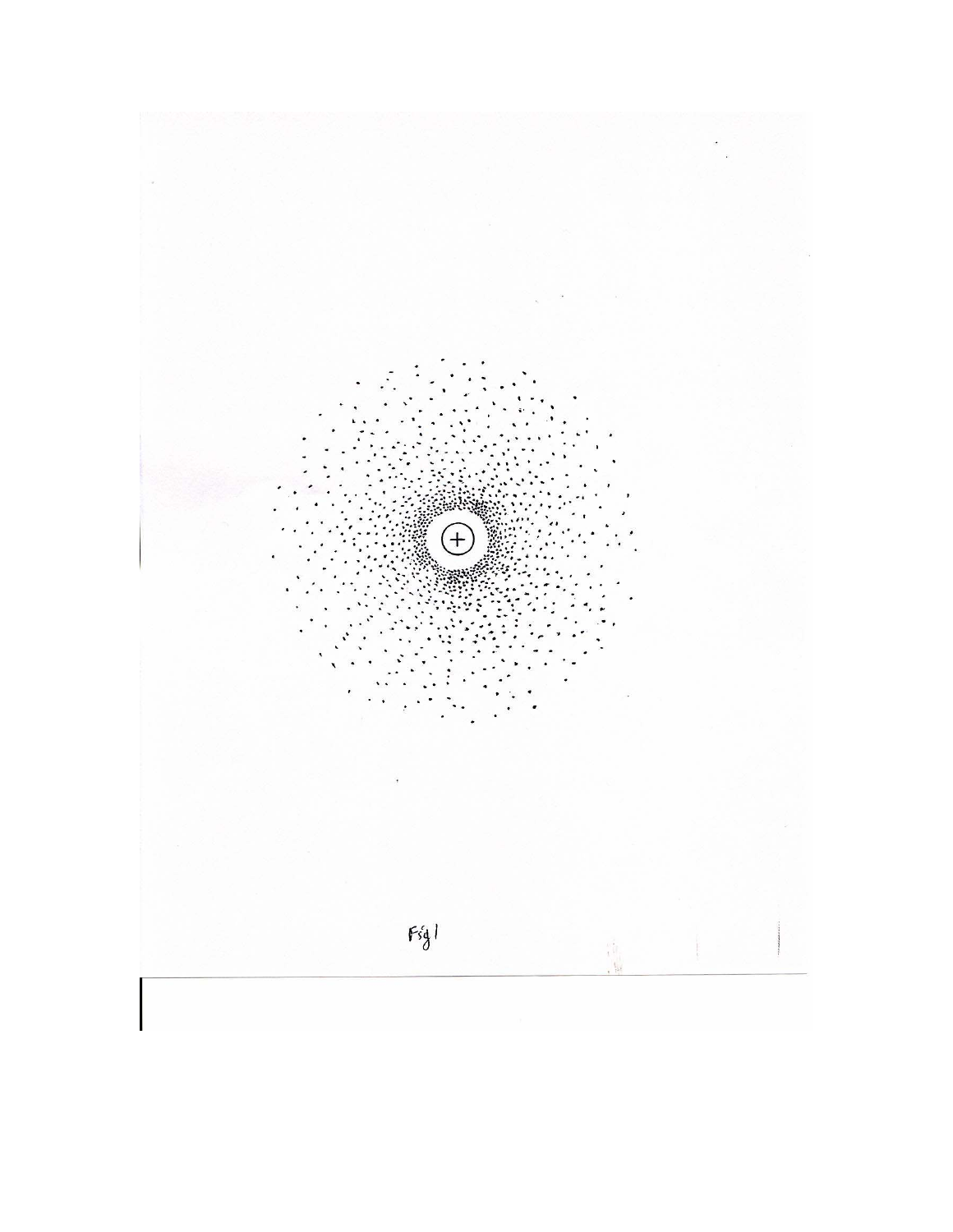